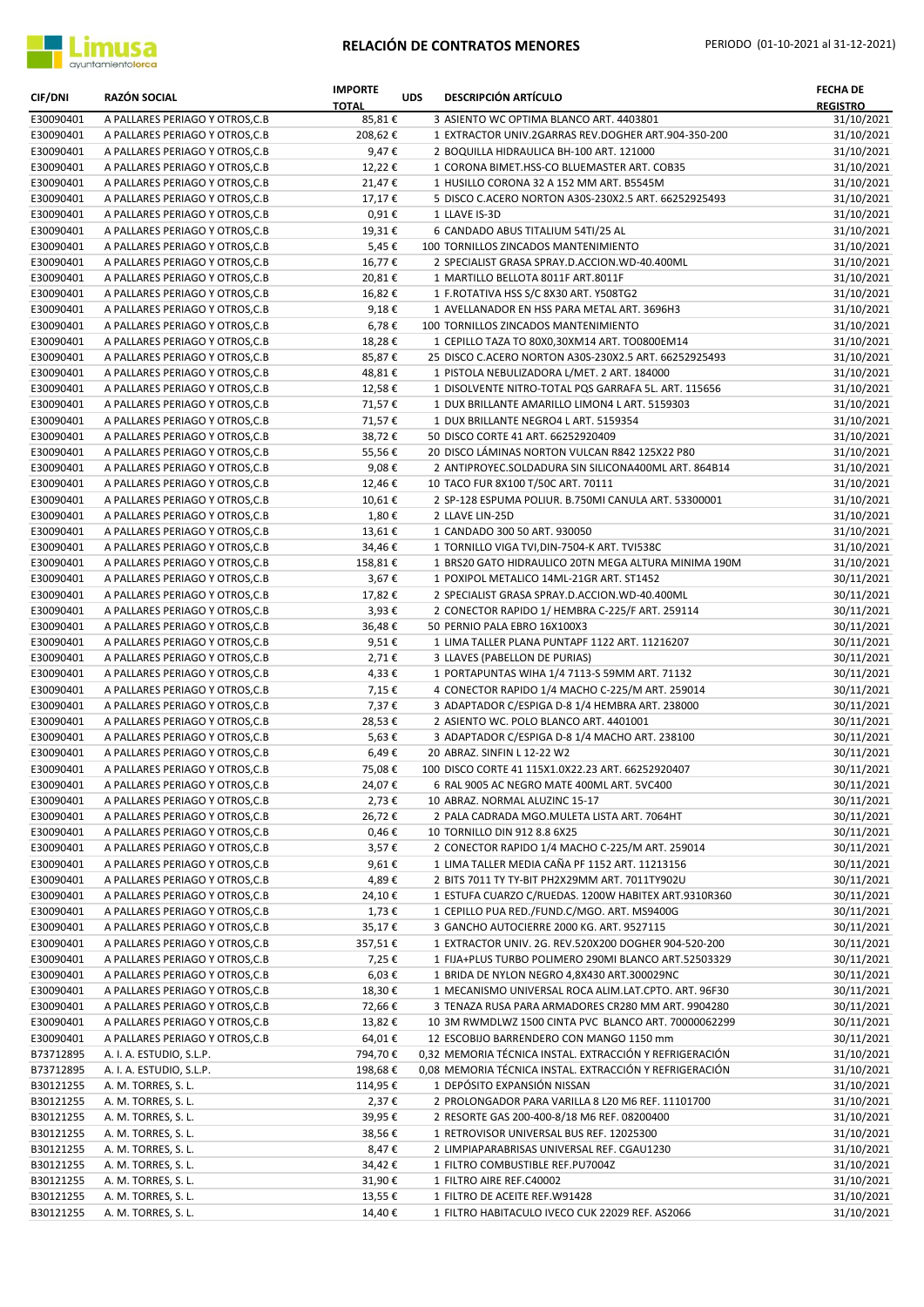

| <b>CIF/DNI</b>         | RAZÓN SOCIAL                                                         | <b>IMPORTE</b><br><b>TOTAL</b> | <b>UDS</b> | <b>DESCRIPCIÓN ARTÍCULO</b>                                                       | <b>FECHA DE</b><br><b>REGISTRO</b> |
|------------------------|----------------------------------------------------------------------|--------------------------------|------------|-----------------------------------------------------------------------------------|------------------------------------|
| B30121255              | A. M. TORRES, S. L.                                                  | 13,55€                         |            | 1 FILTRO DE ACEITE REF.W91428                                                     | 31/10/2021                         |
| B30121255              | A. M. TORRES, S. L.                                                  | 14,40€                         |            | 1 FILTRO HABITACULO IVECO CUK 22029 REF. AS2066                                   | 31/10/2021                         |
| B30121255              | A. M. TORRES, S. L.                                                  | 31,90€                         |            | 1 FILTRO AIRE REF.C40002                                                          | 31/10/2021                         |
| B30121255              | A. M. TORRES, S. L.                                                  | 34,42€                         |            | 1 FILTRO COMBUSTIBLE REF.PU7004Z                                                  | 31/10/2021                         |
| B30121255              | A. M. TORRES, S. L.                                                  | 14,52€                         |            | 2 LIMPIAPARABRISAS FLEX CGA 22"/55CM REF.CGAF2255                                 | 30/11/2021                         |
| B30121255<br>B30121255 | A. M. TORRES, S. L.                                                  | 14,52€                         |            | 2 LIMPIAPARABRISAS 65CM FLEXIBLE REF.CGAF2665                                     | 30/11/2021                         |
| B30121255              | A. M. TORRES, S. L.                                                  | 27,30€                         |            | 1 JUEGO DE RAQUETAS REF. 3397118320                                               | 30/11/2021                         |
| B30121255              | A. M. TORRES, S. L.<br>A. M. TORRES, S. L.                           | 11,57€<br>45,19€               |            | 2 MANGUERA REF. 80502<br>1 PASTILLA TURISMO REF.141846000                         | 30/11/2021<br>30/11/2021           |
| B30121255              | A. M. TORRES, S. L.                                                  | 40,40€                         |            | 1 PASTILLA TURISMO REF.141847000                                                  | 30/11/2021                         |
| B30121255              | A. M. TORRES, S. L.                                                  | 40,40€                         |            | 1 PASTILLA TURISMO REF.141847000                                                  | 30/11/2021                         |
| B30121255              | A. M. TORRES, S. L.                                                  | 45,19€                         |            | 1 PASTILLA TURISMO REF.141846000                                                  | 30/11/2021                         |
| B30121255              | A. M. TORRES, S. L.                                                  | 45,19€                         |            | 1 PASTILLA TURISMO REF.141846000                                                  | 30/11/2021                         |
| B30121255              | A. M. TORRES, S. L.                                                  | 21,54€                         |            | 1 FILTRO COMBUSTIBLE REF.WDK96216                                                 | 30/11/2021                         |
| B30121255              | A. M. TORRES, S. L.                                                  | 16,38€                         |            | 1 FILTRO COMBUSTIBLE REF.WK95019                                                  | 30/11/2021                         |
| B30121255              | A. M. TORRES, S. L.                                                  | 39,97€                         |            | 1 PASTILLA FRENO REF.0986494391                                                   | 30/11/2021                         |
| B30121255              | A. M. TORRES, S. L.                                                  | 346,54€                        |            | 4 ROD. INT.80,00 EXT.140,00 REF. 62162RSRC3                                       | 30/11/2021                         |
| B30121255              | A. M. TORRES, S. L.                                                  | -14,52 €                       |            | -2 LIMPIAPARABRISAS 65CM FLEXIBLE REF.CGAF2665                                    | 30/11/2021                         |
| B30121255              | A. M. TORRES, S. L.                                                  | 169,28€                        |            | 1 FILTRO HIDRAULICO REF.SH52121                                                   | 31/12/2021                         |
| B30121255              | A. M. TORRES, S. L.                                                  | 14,40€                         |            | 1 FILTRO ACEITE REF.W95039                                                        | 31/12/2021                         |
| B30121255              | A. M. TORRES, S. L.                                                  | 53,71€                         |            | 1 FILTRO AIRE REF.C911X2                                                          | 31/12/2021                         |
| B30121255              | A. M. TORRES, S. L.                                                  | 54,45€                         |            | 1 FILTRO CABINA REF.SC70071                                                       | 31/12/2021                         |
| B30121255              | A. M. TORRES, S. L.                                                  | 23,96€                         |            | 1 FILTRO AIRE REF. P119374                                                        | 31/12/2021                         |
| B30121255              | A. M. TORRES, S. L.                                                  | 14,22€                         |            | 1 FILTRO COMBUSTIBLE REF.WK95021                                                  | 31/12/2021                         |
| B30121255              | A. M. TORRES, S. L.                                                  | 41,08€                         |            | 1 FILTRO AIRE REF. P181034                                                        | 31/12/2021                         |
| B30121255              | A. M. TORRES, S. L.                                                  | 16,38€                         |            | 1 FILTRO COMBUSTIBLE REF.WK95019                                                  | 31/12/2021                         |
| B30121255              | A. M. TORRES, S. L.                                                  | 10,04€                         |            | 1 FILTRO GAS. SCANIA REF. BF7624                                                  | 31/12/2021                         |
| B30121255              | A. M. TORRES, S. L.                                                  | 36,84€                         |            | 1 FILTRO SECADOR REF.TB13943X                                                     | 31/12/2021                         |
| B30121255              | A. M. TORRES, S. L.                                                  | 4,24€                          |            | 1 FILTRO ACEITE REF.H6014                                                         | 31/12/2021                         |
| B30121255<br>B30121255 | A. M. TORRES, S. L.<br>A. M. TORRES, S. L.                           | 41,38€<br>16,70€               |            | 1 FILTRO HIDRAULICO SH55029 REF.P765634<br>1 FILTRO HABITACULO-SCANIA REF. AS2023 | 31/12/2021<br>31/12/2021           |
| B30121255              | A. M. TORRES, S. L.                                                  | 26,60€                         |            | 1 FILTRO ACEITE REF.W90231                                                        | 31/12/2021                         |
| B30121255              | A. M. TORRES, S. L.                                                  | 56,51€                         |            | 1 FILTRO AIRE REF.C311254                                                         | 31/12/2021                         |
| B30121255              | A. M. TORRES, S. L.                                                  | 11,19€                         |            | 1 FILTRO ACEITE REF. W1110236                                                     | 31/12/2021                         |
| B30121255              | A. M. TORRES, S. L.                                                  | 6,76€                          |            | 1 FILTRO ACEITE REF.W81480                                                        | 31/12/2021                         |
| B30121255              | A. M. TORRES, S. L.                                                  | 28,50€                         |            | 2 TIRANTE ESTAB.DEL.L-85MTERRANO II 9 REF.TC1552                                  | 31/12/2021                         |
| B30121255              | A. M. TORRES, S. L.                                                  | 87,85€                         |            | 2 AMORTIGUADOR HIDR. DELANTERO AMBOS REF.32H360                                   | 31/12/2021                         |
| B30121255              | A. M. TORRES, S. L.                                                  | 66,55€                         |            | 1 BATERIA 74AH+DCH (C114I178) REF. VTLB374640D                                    | 31/12/2021                         |
| B30121255              | A. M. TORRES, S. L.                                                  | 1,21€                          |            | 10 FUSIBLE UNIVERSAL 30A VERDE                                                    | 31/12/2021                         |
| B30121255              | A. M. TORRES, S. L.                                                  | 1,21€                          |            | 10 UNIFUS PP 7,5A                                                                 | 31/12/2021                         |
| B30121255              | A. M. TORRES, S. L.                                                  | 1,21€                          |            | 10 FUSIBLE UNIVERSAL 10A                                                          | 31/12/2021                         |
| B30121255              | A. M. TORRES, S. L.                                                  | 1,21€                          |            | 10 FUSIBLE 5AMP                                                                   | 31/12/2021                         |
| B30121255              | A. M. TORRES, S. L.                                                  | 1,21€                          |            | 10 FUSIBLE UNIVERSAL 20A                                                          | 31/12/2021                         |
| A83076687              | AENOR INTERNACIONAL, S.A.U.                                          | 3.239,78€                      |            | 1 EVALUACIÓN CONFORMIDAD UNE-EN ISO 9001:2015                                     | 31/10/2021                         |
| B73456501              | AGENCIA CREAT.COMUN.MULTIMEDIA                                       | 24,20€                         |            | 1 HOSTING MENSUAL, SEGURIDAD Y MANTENIMIENTO WEB                                  | 31/10/2021                         |
| B73456501              | AGENCIA CREAT.COMUN.MULTIMEDIA                                       | 24,20€                         |            | 1 HOSTING MENSUAL, SEGURIDAD Y MANTENIMIENTO WEB                                  | 30/11/2021                         |
| B73456501              | AGENCIA CREAT.COMUN.MULTIMEDIA                                       | 181,50€                        |            | 4 SOLUCIONAR INCIDENCIAS PROGRAMA PROCESO SELECCIÓN                               | 30/11/2021                         |
| B73456501              | AGENCIA CREAT.COMUN.MULTIMEDIA                                       | 24,20€                         |            | 1 HOSTING MENSUAL, SEGURIDAD Y MANTENIMIENTO WEB                                  | 31/12/2021                         |
| B73456501              | AGENCIA CREAT.COMUN.MULTIMEDIA                                       | 181,50€                        |            | 4 SOLUCIONAR INCIDENCIAS PROGRAMACIÓN IT                                          | 31/12/2021                         |
| B73026882              | ALQUILER DE MAQUINARIA JOSE S.L.                                     | 1,45€                          |            | 0,2 SERVICIOS EXTRA-GASOIL-                                                       | 30/11/2021                         |
| B73026882              | ALQUILER DE MAQUINARIA JOSE S.L.                                     | 40,66€                         |            | 1,6 SERVICIO PORTE CARRETILLA ELEVADORA                                           | 30/11/2021                         |
| B73026882              | ALQUILER DE MAQUINARIA JOSE S.L.                                     | 14,52€                         |            | 0.2 DIAS CARRETILLA ELECTRICA 5000 KG. - SERVICIOS-                               | 30/11/2021                         |
| B73026882              | ALQUILER DE MAQUINARIA JOSE S.L.                                     | 10,16€                         |            | 0,4 SERVICIO PORTE CARRETILLA ELEVADORA                                           | 30/11/2021                         |
| B73026882<br>B73026882 | ALQUILER DE MAQUINARIA JOSE S.L.<br>ALQUILER DE MAQUINARIA JOSE S.L. | 5,81€<br>58,08€                |            | 0,8 SERVICIO EXTRA-GASOIL-<br>0,8 DIAS CARRETILLA ELECTRICA 5000 KG. - SERVICIOS- | 30/11/2021<br>30/11/2021           |
| B73913519              | AMADOR PEREZ CONSULTING S.L                                          | 968,00€                        |            | 1 HONORARIOS ASESORAMIENTO FISCAL, CONTABLE Y MERCAN                              | 31/10/2021                         |
| B73913519              | AMADOR PEREZ CONSULTING S.L                                          | 968,00€                        |            | 1 HONORARIOS ASESORAMIENTO FISCAL, CONTABLE Y MERCAN                              | 30/11/2021                         |
| B73913519              | AMADOR PEREZ CONSULTING S.L                                          | 968,00€                        |            | 1 HONORARIOS ASESORAMIENTO FISCAL, CONTABLE Y MERCAN                              | 31/12/2021                         |
| 23218167N              | ANTONIA JORDÁN LÓPEZ                                                 | 106,87€                        |            | 2208 FOTOCOPIAS MANUALES DE USUARIO                                               | 31/12/2021                         |
| 23218167N              | ANTONIA JORDÁN LÓPEZ                                                 | 44,53€                         |            | 16 ENCUADERNACIONES MANUALES DE USUARIO                                           | 31/12/2021                         |
| 23218167N              | ANTONIA JORDÁN LÓPEZ                                                 | 106,87€                        |            | 2208 FOTOCOPIAS MANUALES DE USUARIO                                               | 31/12/2021                         |
| 23218167N              | ANTONIA JORDÁN LÓPEZ                                                 | 44,53€                         |            | 16 ENCUADERNACIONES MANUALES DE USUARIO                                           | 31/12/2021                         |
| 23289593T              | ANTONIO ALBERTO MORALES MERLOS                                       | 217,80€                        |            | 1 QUITAR TARIMA EXISTENTE Y DESPLAZAR MOBILIARIO                                  | 31/12/2021                         |
| 23289593T              | ANTONIO ALBERTO MORALES MERLOS                                       | 1.452,00 €                     |            | 40 TARIMA FLOTANTE MEISTER ROBLE TAVERNA CON AISLANTE                             | 31/12/2021                         |
| B73424186              | AUTO JUPITER S.L.                                                    | 14,74€                         |            | 1 CUBIERTA DE PARACHOQUES REF. 1845618                                            | 31/10/2021                         |
| B73424186              | AUTO JUPITER S.L.                                                    | 353,51€                        |            | 7,04 REPARAR GOLPE DELANTERO DERECHO                                              | 31/10/2021                         |
| B73424186              | AUTO JUPITER S.L.                                                    | 167,85€                        |            | 1 CONJ ALETA-DELANTERA REF. 2545551                                               | 31/10/2021                         |
| B73424186              | AUTO JUPITER S.L.                                                    | 289,48€                        |            | 1 PALANCA DE FRENO DE ESTACIONAMIENTO REF. 1854799                                | 31/10/2021                         |
| B73424186              | AUTO JUPITER S.L.                                                    | 214,51€                        |            | 1 CONJ MOTOR Y VENTIL-REFRIGER MOTOR REF. 2225636                                 | 30/11/2021                         |
| B73114118              | AUTO REPUESTOS LORCA, S.L.L.                                         | 99,15€                         |            | 1 JGO.DISCO DE FRENO REF. 0986479659                                              | 31/10/2021                         |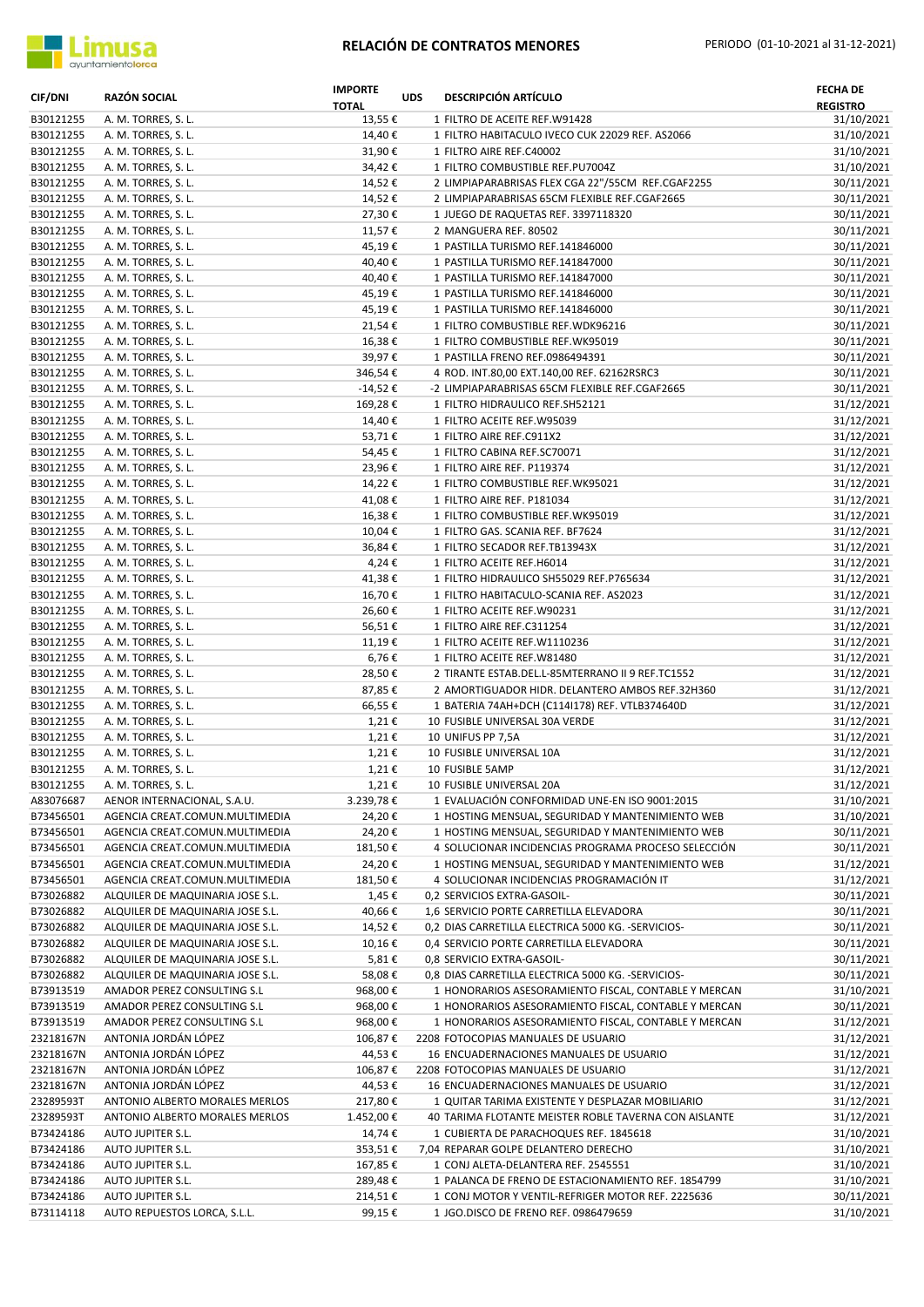

| <b>CIF/DNI</b>         | <b>RAZÓN SOCIAL</b>                                          | <b>IMPORTE</b><br><b>TOTAL</b> | <b>UDS</b> | <b>DESCRIPCIÓN ARTÍCULO</b>                                                                | <b>FECHA DE</b><br><b>REGISTRO</b> |
|------------------------|--------------------------------------------------------------|--------------------------------|------------|--------------------------------------------------------------------------------------------|------------------------------------|
| B73114118              | AUTO REPUESTOS LORCA, S.L.L.                                 | 42,45 €                        |            | 1 PASTILLA DE FRENO FORD FIESTA/B MAX REF. LP2474                                          | 31/10/2021                         |
| B73114118              | AUTO REPUESTOS LORCA, S.L.L.                                 | 23,11€                         |            | 10 LAMPARA AMBAR 24/21W REF. 13496                                                         | 31/10/2021                         |
| B73114118              | AUTO REPUESTOS LORCA, S.L.L.                                 | 6,90€                          |            | 10 CINTA AISLANTE NEGRA REF. CINTA                                                         | 31/10/2021                         |
| B73114118<br>B73114118 | AUTO REPUESTOS LORCA, S.L.L.<br>AUTO REPUESTOS LORCA, S.L.L. | 26,62€<br>13,55€               |            | 2 LÁMPARA TRABAJO LED 27W 9-32V CUADR. REF.52302<br>20 R5W MASTERDUTY CAJA 5 REF.13821MDCP | 31/10/2021<br>31/10/2021           |
| B73114118              | AUTO REPUESTOS LORCA, S.L.L.                                 | 27,49€                         |            | 10 H4 VISION CAJA 60/55W REF.12342PRC1                                                     | 31/10/2021                         |
| B73114118              | AUTO REPUESTOS LORCA, S.L.L.                                 | 19,12€                         |            | 20 STOPS 1 FIL.21W(484161)24V REF.13498                                                    | 31/10/2021                         |
| B73114118              | AUTO REPUESTOS LORCA, S.L.L.                                 | 16,15€                         |            | 3 H3 MASTERDUTY CAJA 70W REF.13336MDC1                                                     | 31/10/2021                         |
| B73114118              | AUTO REPUESTOS LORCA, S.L.L.                                 | 14,88€                         |            | 10 P21/5W CAJA 21/5W REF.13499CP 24W                                                       | 31/10/2021                         |
| B73114118              | AUTO REPUESTOS LORCA, S.L.L.                                 | 11,74€                         |            | 20 W5W CAJA 5W 12V REF.12961CP                                                             | 31/10/2021                         |
| B73114118              | AUTO REPUESTOS LORCA, S.L.L.                                 | 32,52€                         |            | 2 FARO TRABAJO 6 LEDS 12/24V 18W REF.AVFF05099                                             | 31/10/2021                         |
| B73114118              | AUTO REPUESTOS LORCA, S.L.L.                                 | 87,12€                         |            | 10 H7 MASTERDUTY CAJA 70W REF.13972MDC1                                                    | 31/10/2021                         |
| B73114118              | AUTO REPUESTOS LORCA, S.L.L.                                 | 56,39€                         |            | 10 H4 MASTERDUTY CAJA 75/70W REF.13342MDC1                                                 | 31/10/2021                         |
| B73114118              | AUTO REPUESTOS LORCA, S.L.L.                                 | 147,50€                        |            | 1 BATERIA KLG 180AMP +I REF.180.3                                                          | 31/12/2021                         |
| B73114118              | AUTO REPUESTOS LORCA, S.L.L.                                 | 188,76€                        |            | 1 ALTERNADOR RECONSTRUIDO REF. CGB85891                                                    | 31/12/2021                         |
| B73114118              | AUTO REPUESTOS LORCA, S.L.L.                                 | 30,25€                         |            | 1 CASCO DE ALTERNADOR RECONSTRUIDO REF. CGB85891C                                          | 31/12/2021                         |
| B73114118              | AUTO REPUESTOS LORCA, S.L.L.                                 | 147,62€                        |            | 1 ALTERNADOR POLEA EMBRAGUE C,3 REF. 12046240                                              | 31/12/2021                         |
| B73114118              | AUTO REPUESTOS LORCA, S.L.L.                                 | 3,44€                          |            | 1 RELE ZUMBADOR 24V C/SOP.METALICO VE REF. MEWD3                                           | 31/12/2021                         |
| B73114118              | AUTO REPUESTOS LORCA, S.L.L.                                 | 20,33€                         |            | 1 FARO TRABAJO 6 LEDS 12/24V 18W REF.AVFF05099                                             | 31/12/2021                         |
| B73114118<br>B73114118 | AUTO REPUESTOS LORCA, S.L.L.<br>AUTO REPUESTOS LORCA, S.L.L. | -30,25€<br>18,88€              |            | 1 CASCO DE ALTERNADOR RECONSTRUIDO REF. CGB85891C<br>6 AGUA LIMPIAPARABRISAS 5L            | 31/12/2021<br>31/12/2021           |
| B73114118              | AUTO REPUESTOS LORCA, S.L.L.                                 | 15,85€                         |            | 20 W5W CAJA 5 REF.13961CP                                                                  | 31/12/2021                         |
| B73114118              | AUTO REPUESTOS LORCA, S.L.L.                                 | 5,59€                          |            | 1 PLÁSTICO T D IVECO DAILY C/MA REF.445800                                                 | 31/12/2021                         |
| B73114118              | AUTO REPUESTOS LORCA, S.L.L.                                 | 5,80€                          |            | 1 600UC ESC. UNITARIA COSMOS 600MM REF. 3397011399                                         | 31/12/2021                         |
| B73114118              | AUTO REPUESTOS LORCA, S.L.L.                                 | 45,97€                         |            | 1 PASTILLA FRENO REF.0986494391                                                            | 31/12/2021                         |
| B73114118              | AUTO REPUESTOS LORCA, S.L.L.                                 | 14,69€                         |            | 2 CABLE ARRANQUE REF. 1X35                                                                 | 31/12/2021                         |
| B73114118              | AUTO REPUESTOS LORCA, S.L.L.                                 | 63,23€                         |            | 1 PIEZA VIGNAL REF. 159020                                                                 | 31/12/2021                         |
| B73114118              | AUTO REPUESTOS LORCA, S.L.L.                                 | 14,40€                         |            | 4 H3 VISION CAJA 55W REF. 12336PRC1                                                        | 31/12/2021                         |
| B73114118              | AUTO REPUESTOS LORCA, S.L.L.                                 | 36,98€                         |            | 16 PY21W MASTERLIFE CAJA 21 REF.13496MLCP                                                  | 31/12/2021                         |
| B73114118              | AUTO REPUESTOS LORCA, S.L.L.                                 | 10,36€                         |            | 16 R5W CAJA CP 24V 5W BA15S REF.13821CP                                                    | 31/12/2021                         |
| B73114118              | AUTO REPUESTOS LORCA, S.L.L.                                 | 2,59€                          |            | 4 R5W CAJA CP 24V 5W BA15S REF.13821CP                                                     | 31/12/2021                         |
| B73114118              | AUTO REPUESTOS LORCA, S.L.L.                                 | 9,24€                          |            | 4 PY21W MASTERLIFE CAJA 21 REF.13496MLCP                                                   | 31/12/2021                         |
| B73114118              | AUTO REPUESTOS LORCA, S.L.L.                                 | 57,35€                         |            | 12 LAMPARA STOP 24V 21W BA15S P25 AMBAR REF.143A                                           | 31/12/2021                         |
| B73114118              | AUTO REPUESTOS LORCA, S.L.L.                                 | 57,35€                         |            | 12 LAMPARA STOP 24V 21W BA15S P25 AMBAR REF.143A                                           | 31/12/2021                         |
| B73114118<br>B73114118 | AUTO REPUESTOS LORCA, S.L.L.                                 | 22,81€                         |            | 1 KRW POMO RHODAS UNIVERSAL BEIGE<br>2 MUELLE NEUMATICO 575MM 350N REF. 18400050036        | 31/12/2021                         |
| B73114118              | AUTO REPUESTOS LORCA, S.L.L.<br>AUTO REPUESTOS LORCA, S.L.L. | 30,25€<br>4,26€                |            | 4 OJAL VARILLA REF. 18400060002                                                            | 31/12/2021<br>31/12/2021           |
| B73114118              | AUTO REPUESTOS LORCA, S.L.L.                                 | 7,99€                          |            | 10 C5W CAJA 5W REF. 13844CP                                                                | 31/12/2021                         |
| B73114118              | AUTO REPUESTOS LORCA, S.L.L.                                 | 78,65€                         |            | 1 BATERÍA HEYCAR 12V-26AH                                                                  | 31/12/2021                         |
| B73114118              | AUTO REPUESTOS LORCA, S.L.L.                                 | 26,62€                         |            | 1 PORTATIL TALLER C/BASE IMANTADA ART REF. 53465                                           | 31/12/2021                         |
| B73114118              | AUTO REPUESTOS LORCA, S.L.L.                                 | 119,79€                        |            | 1 ARRANQUE 0001109355 REF. SBO1295                                                         | 31/12/2021                         |
| B73114118              | AUTO REPUESTOS LORCA, S.L.L.                                 | 30,23€                         |            | 3 ACEITE ATF DEXRON III (LITRO)                                                            | 31/12/2021                         |
| B73114118              | AUTO REPUESTOS LORCA, S.L.L.                                 | 0,22€                          |            | 3 APORTACIÓN AL SIGAUS (RD 679/2006) €/Kg                                                  | 31/12/2021                         |
| B73114118              | AUTO REPUESTOS LORCA, S.L.L.                                 | 50,38€                         |            | 5 ACEITE ATF DEXRON III (LITRO)                                                            | 31/12/2021                         |
| B73114118              | AUTO REPUESTOS LORCA, S.L.L.                                 | $0,36 \in$                     |            | 5 APORTACIÓN AL SIGAUS (RD 679/2006) €/Kg                                                  | 31/12/2021                         |
| B73114118              | AUTO REPUESTOS LORCA, S.L.L.                                 | 27,25€                         |            | 1 PASTILLAS FRENO REF. 098642817                                                           | 31/12/2021                         |
| B73114118              | AUTO REPUESTOS LORCA, S.L.L.                                 | 87,57€                         |            | 2 DISCO DE FRENO REF. 0986478227                                                           | 31/12/2021                         |
| B73114118              | AUTO REPUESTOS LORCA, S.L.L.                                 | 49,79€                         |            | 1 PASTILLAS FRENO REF. GDB3253                                                             | 31/12/2021                         |
| B73114118              | AUTO REPUESTOS LORCA, S.L.L.                                 | 28,66€                         |            | 2 ESCOBILLA DAS ORIGINAL TRUCKS 600MM REF. 132603                                          | 31/12/2021                         |
| B73114118              | AUTO REPUESTOS LORCA, S.L.L.                                 | 18,02€                         |            | 2 J.ESCOBI.COSMOS CIROEN 500/500 REF. 3397005695                                           | 31/12/2021                         |
| B73114118<br>B73114118 | AUTO REPUESTOS LORCA, S.L.L.<br>AUTO REPUESTOS LORCA, S.L.L. | 2,84€<br>18,60€                |            | 1 PILOTO MATRICULA REF. 96500<br>2 PILOTO AMBAR RECTANG. 021014 REF. 2BA002652101          | 31/12/2021<br>31/12/2021           |
| B73114118              | AUTO REPUESTOS LORCA, S.L.L.                                 | 14,53€                         |            | 1 PILOTO LATERAL D IVECO 2T REF.121056D                                                    | 31/12/2021                         |
| B73114118              | AUTO REPUESTOS LORCA, S.L.L.                                 | 22,99€                         |            | 1 F ANT R C4/C5/PIC/FIE/FUS/407/LAG/M                                                      | 31/12/2021                         |
| B73114118              | AUTO REPUESTOS LORCA, S.L.L.                                 | -22,99€                        |            | -1 F ANT R C4/C5/PIC/FIE/FUS/407/LAG/M                                                     | 31/12/2021                         |
| B73114118              | AUTO REPUESTOS LORCA, S.L.L.                                 | 5,98€                          |            | 1 4PK890 MV REF. 4PK890                                                                    | 31/12/2021                         |
| B73114118              | AUTO REPUESTOS LORCA, S.L.L.                                 | 9,12€                          |            | 2 6219MC AVX10 X 975 REF. 6219MC                                                           | 31/12/2021                         |
| B73114118              | AUTO REPUESTOS LORCA, S.L.L.                                 | 5,98€                          |            | 1 4PK890 MV REF. 4PK890                                                                    | 31/12/2021                         |
| B73114118              | AUTO REPUESTOS LORCA, S.L.L.                                 | 9,12€                          |            | 2 6219MC AVX10 X 975 REF. 6219MC                                                           | 31/12/2021                         |
| B73114118              | AUTO REPUESTOS LORCA, S.L.L.                                 | 93,46€                         |            | 2 DISCO DE FRENO REF.MFD2310                                                               | 31/12/2021                         |
| B73114118              | AUTO REPUESTOS LORCA, S.L.L.                                 | -49,79€                        |            | -1 PASTILLAS FRENO REF. GDB3253                                                            | 31/12/2021                         |
| B73114118              | AUTO REPUESTOS LORCA, S.L.L.                                 | 36,08€                         |            | 2 BIELETA ESTABILIZADORA REF.MSS8307                                                       | 31/12/2021                         |
| B73114118              | AUTO REPUESTOS LORCA, S.L.L.                                 | 29,62€                         |            | 2 RÓTULA DE DIRECCIÓN REF.TI332                                                            | 31/12/2021                         |
| B73114118              | AUTO REPUESTOS LORCA, S.L.L.                                 | -87,57€                        |            | -2 DISCO DE FRENO REF. 0986478227                                                          | 31/12/2021                         |
| B73114118              | AUTO REPUESTOS LORCA, S.L.L.                                 | 46,96€                         |            | 1 PASTILLAS FRENO BOSCH REF.0986460975                                                     | 31/12/2021                         |
| B73114118              | AUTO REPUESTOS LORCA, S.L.L.                                 | 87,12€                         |            | 10 H7 MASTERDUTY CAJA 70W REF.13972MDC1                                                    | 31/12/2021                         |
| B73827842              | AUTOCLIMA DEL SURESTE, S.L.                                  | 557,81€                        |            | 1 MODULO ELECTRONICO TRANSPALETA LIFTER GX12                                               | 31/10/2021                         |
| B73827842              | AUTOCLIMA DEL SURESTE, S.L.                                  | 62,92€                         |            | 130 DESPLAZAMIENTO-REPARACIONES-                                                           | 31/10/2021<br>31/10/2021           |
| B73827842<br>B84117167 | AUTOCLIMA DEL SURESTE, S.L.<br>AVENCAR LINK, S. L.           | 101,64€<br>32,86€              |            | 3 MANO DE OBRA-REPARACIONES-<br>1000 BRIDA NYLON 3,6X150 NEGRA REF.0312 36 150             | 31/10/2021                         |
|                        |                                                              |                                |            |                                                                                            |                                    |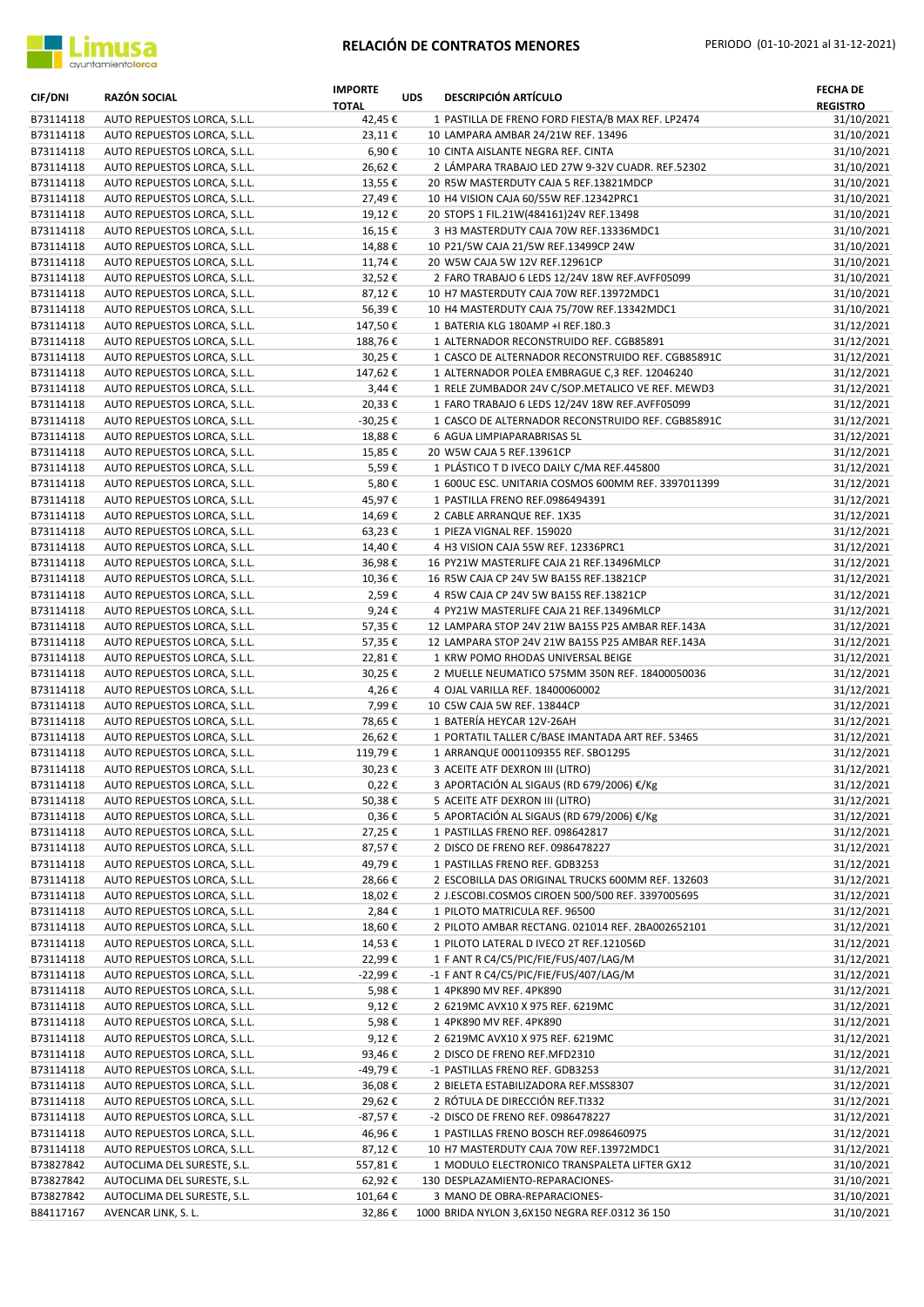

| <b>CIF/DNI</b>         | <b>RAZÓN SOCIAL</b>                                  | <b>IMPORTE</b><br><b>TOTAL</b> | <b>UDS</b> | <b>DESCRIPCIÓN ARTÍCULO</b>                                                                              | <b>FECHA DE</b><br><b>REGISTRO</b> |
|------------------------|------------------------------------------------------|--------------------------------|------------|----------------------------------------------------------------------------------------------------------|------------------------------------|
| B84117167              | AVENCAR LINK, S. L.                                  | 131,70€                        |            | 4000 BRIDA NYLON 3,6X150 NEGRA REF.0312 36 150                                                           | 31/10/2021                         |
| B84117167              | AVENCAR LINK, S. L.                                  | $0,00 \in$                     |            | 1 TOALLITA XL LIMPIEZA PROFESIONAL MULTIUSOS 40UDS                                                       | 31/10/2021                         |
| B84117167              | AVENCAR LINK, S. L.                                  | 66,67€                         |            | 1 SURTIDO DE 292 GRAPAS CARROCERIA ALTA ROTACION                                                         | 30/11/2021                         |
| A30218804              | BASCULANTES LORCA, S. A.                             | 96,80€                         |            | 1 REVISIÓN ANUAL POR EMPRESA MANTENEDORA GRUA HIAB                                                       | 31/10/2021                         |
| A30218804              | BASCULANTES LORCA, S. A.                             | 96,80€                         |            | 1 REVISIÓN ANUAL POR EMPRESA MANTENEDORA GRUA HIAB                                                       | 31/10/2021                         |
| A30218804              | BASCULANTES LORCA, S. A.                             | 6,34€                          |            | 1 CODO 90MM 3/4J A 3/8 ORIENTABLE                                                                        | 31/10/2021                         |
| A30218804              | BASCULANTES LORCA, S. A.                             | 30,98€                         |            | 1 LATIGUILLO 3/8 600                                                                                     | 31/10/2021                         |
| A30218804              | BASCULANTES LORCA, S. A.                             | 40,66€                         |            | 1 LATIGUILLO 3/8 1800                                                                                    | 31/10/2021                         |
| A30218804              | BASCULANTES LORCA, S. A.                             | 217,80€                        |            | 6 CORREGIR PÉRDIDA ACEITE PARTE TRASERA CILINDRO                                                         | 31/10/2021                         |
| A30218804<br>A30218804 | BASCULANTES LORCA, S. A.<br>BASCULANTES LORCA, S. A. | 38,12€<br>544,50€              |            | 1 KIT DE JUNTAS<br>15 SUST. JGO. JUNTAS, VASTAGOS Y PISTONES DE BRAZOS                                   | 31/10/2021<br>31/10/2021           |
| A30218804              | BASCULANTES LORCA, S. A.                             | 459,80€                        |            | 1 VASTAGOS FABRICADOS Y PISTONES BRAZOS VOLTEO                                                           | 31/10/2021                         |
| A30218804              | BASCULANTES LORCA, S. A.                             | 121,92€                        |            | 2 SELESMASTER 40X25X22.5/1AX COD.SM 204157                                                               | 31/10/2021                         |
| A30218804              | BASCULANTES LORCA, S. A.                             | 217,80€                        |            | 6 REP. VÁLVULAS Y FUGAS. SUST. LATIGUILLO Y SOPORTE                                                      | 31/10/2021                         |
| A30218804              | BASCULANTES LORCA, S. A.                             | 51,45€                         |            | 1 SOPORTE PALANCA DEL DISTRIBUIDOR                                                                       | 31/10/2021                         |
| A30218804              | BASCULANTES LORCA, S. A.                             | 40,66€                         |            | 1 LATIGUILLO 3/8 1750                                                                                    | 31/10/2021                         |
| A30218804              | BASCULANTES LORCA, S. A.                             | 38,12€                         |            | 1 KIT RETENES                                                                                            | 31/10/2021                         |
| A30218804              | BASCULANTES LORCA, S. A.                             | 254,10€                        |            | 7 D/M CILINDRO SUST. KIT RETENES BOTELLA CABRESTANTE                                                     | 31/10/2021                         |
| A30218804              | BASCULANTES LORCA, S. A.                             | 46,31€                         |            | 1 SOPORTE PALANCA DEL DISTRIBUIDOR                                                                       | 30/11/2021                         |
| A30218804              | BASCULANTES LORCA, S. A.                             | -51,45 €                       |            | -1 SOPORTE PALANCA DEL DISTRIBUIDOR                                                                      | 30/11/2021                         |
| A30218804              | BASCULANTES LORCA, S. A.                             | 28,36€                         |            | 1 LATIGUILLO 780                                                                                         | 30/11/2021                         |
| A30218804              | BASCULANTES LORCA, S. A.                             | 145,20€                        |            | 4 SUST. TUBO Y LATIGUILLO EN PROLONGA DE GRUA                                                            | 30/11/2021                         |
| A30218804              | BASCULANTES LORCA, S. A.                             | 27,23€                         |            | 1 TUBO                                                                                                   | 30/11/2021                         |
| A30218804              | BASCULANTES LORCA, S. A.                             | 8,63€                          |            | 2 UÑA ARTICULADA GRANDE                                                                                  | 30/11/2021                         |
| A30218804              | BASCULANTES LORCA, S. A.                             | 19,32€                         |            | 2 CIERRE CARTOLA                                                                                         | 30/11/2021                         |
| A30218804              | BASCULANTES LORCA, S. A.                             | 90,75€                         |            | 2,5 SUSTITUIR CIERRES CAJÓN DE VIDRIO                                                                    | 30/11/2021                         |
| A30218804              | BASCULANTES LORCA, S. A.                             | -330,33€                       |            | -1 ABONO POR ERROR LÍNEA FACTURA A/21 000507                                                             | 31/12/2021                         |
| A30218804              | BASCULANTES LORCA, S. A.                             | 46,31€                         |            | 1 SOPORTE PALANCA DEL DISTRIBUIDOR                                                                       | 31/12/2021                         |
| A30218804              | BASCULANTES LORCA, S. A.                             | -51,45€                        |            | -1 SOPORTE PALANCA DEL DISTRIBUIDOR                                                                      | 31/12/2021                         |
| A30218804              | BASCULANTES LORCA, S. A.                             | 62,92€                         |            | 1 LATIGUILLO A MEDIDA 1" 4 MALLAS 1000                                                                   | 31/12/2021                         |
| A30218804              | BASCULANTES LORCA, S. A.                             | 36,30€                         |            | 1 FABRICAR LATIGUILLO A MEDIDA                                                                           | 31/12/2021                         |
| A30218804              | BASCULANTES LORCA, S. A.                             | 254,10€                        |            | 7 REPARAR GUÍA PUERTA TRASERA Y CAMBIAR GOMA                                                             | 31/12/2021                         |
| A30218804              | BASCULANTES LORCA, S. A.                             | 96,80€                         |            | 1 REVISIÓN ANUAL POR EMPRESA MANTENEDORA GRUA HIAB                                                       | 31/12/2021                         |
| A30218804              | BASCULANTES LORCA, S. A.                             | 842,16€                        |            | 1 CAJA ELECTRONICA 3750876                                                                               | 31/12/2021                         |
| A30218804<br>B30322911 | BASCULANTES LORCA, S. A.<br>BEYMA, S.L.              | 90,75€<br>10,85€               |            | 2,5 DIAGNOSTICAR AVERÍA. MONTAR CAJA ELECTRÓNICA<br>2 AMBROSOL ROTULADOR 10 ML. PENBIANCO COD.1799000005 | 31/12/2021<br>31/10/2021           |
| B30322911              | BEYMA, S.L.                                          | 127,29€                        |            | 2 FRESA PERF. STELLA 34 INOX.AFILABLE COD.0243000068                                                     | 31/10/2021                         |
| B30322911              | BEYMA, S.L.                                          | 8,25€                          |            | 20 ENGRASADOR 8-125 RECTO AT503 COD.0405000082                                                           | 31/10/2021                         |
| B30322911              | BEYMA, S.L.                                          | 1,21€                          |            | 2 ENGRASADOR 6-100 R/LARG COD. 0014000049                                                                | 31/10/2021                         |
| B30322911              | BEYMA, S.L.                                          | 34,17€                         |            | 2 LATA ACEITE SINTETICO LUBRICA 1 LT. COD. 043900012                                                     | 31/10/2021                         |
| B30322911              | BEYMA, S.L.                                          | 17,25€                         |            | 4,95 CADENA GALVANIZADA 6 EN KG                                                                          | 31/10/2021                         |
| B30322911              | BEYMA, S.L.                                          | 97,74€                         |            | 100 CUERDA NYLON 14MM.EN MTS. COD.0148000017                                                             | 31/10/2021                         |
| B30322911              | BEYMA, S.L.                                          | 0,99€                          |            | 1 AIGNEP MACHON CILIND. 1/8 1/4 2030 COD. 1151000107                                                     | 31/10/2021                         |
| B30322911              | BEYMA, S.L.                                          | 2,19€                          |            | 1 AIGNEP ADAPTADOR HEMBRA 1/4 222 COD. 1151002438                                                        | 31/10/2021                         |
| B30322911              | BEYMA, S.L.                                          | 5,49€                          |            | 1 BRIDA NYLON 4.8X300MM BOLSA 100UDS COD. 0026000688                                                     | 30/11/2021                         |
| B30322911              | BEYMA, S.L.                                          | 6,85€                          |            | 1 BRIDA NYLON 4.8X370MM BOLSA 100UDS. COD.0026000689                                                     | 30/11/2021                         |
| B30322911              | BEYMA, S.L.                                          | 27,18€                         |            | 1 LINTERNA PORTATIL LED MWRIL 83 RECARGABLE COD. 149                                                     | 30/11/2021                         |
| B30322911              | BEYMA, S.L.                                          | 30,67€                         |            | 4 ROLLO CINTA AMERICANA 50X50 COD.0946000032                                                             | 30/11/2021                         |
| B30322911              | BEYMA, S.L.                                          | 63,60€                         |            | 3 RACOR BCN.ALUM.FUN.DN-45 RE 1.1/2" M 1282000022                                                        | 30/11/2021                         |
| B30322911              | BEYMA, S.L.                                          | 3,57€                          |            | 1 TUBO SILICONA MULTIUSOS BLANCA/TRANSPA COD. 051                                                        | 30/11/2021                         |
| B30322911              | BEYMA, S.L.                                          | 5,42€                          |            | 1 ESPATULA INOX 60 MM.FSK COD. 0020000096                                                                | 30/11/2021                         |
| B30322911              | BEYMA, S.L.                                          | 16,19€                         |            | 1 POXIPOL METALICO 70 ML 108 GR COD.0019000002                                                           | 30/11/2021                         |
| B30322911              | BEYMA, S.L.                                          | 13,82€                         |            | 2 RUEDA TECNI 77974 FIJA 80MM GOMA COD. 0711000181                                                       | 30/11/2021                         |
| B30322911<br>B30322911 | BEYMA, S.L.<br>BEYMA, S.L.                           | $-13,82€$                      |            | -2 RUEDA TECNI 77974 FIJA 80MM GOMA COD. 0711000181<br>1 KRUGER PISTOLA MV 925+GIRAT. 350 BAR 0975000373 | 30/11/2021                         |
| B30322911              |                                                      | 36,30€                         |            | 1 KRUGER PISTOLA MV 925+GIRAT. 350 BAR 0975000373                                                        | 31/12/2021                         |
| B30322911              | BEYMA, S.L.<br>BEYMA, S.L.                           | 36,30€<br>22,24€               |            | 250 REMACHES 5-18 AA ALU/ACE                                                                             | 31/12/2021<br>31/12/2021           |
| B30322911              | BEYMA, S.L.                                          | 4,46€                          |            | 1 IRIMO BOTADOR CILIND.LARGO 45171351 COD.0604000664                                                     | 31/12/2021                         |
| B30322911              | BEYMA, S.L.                                          | 7,59€                          |            | 1 IRIMO BOTADOR CILIND.LARGO 25171201 COD.0604001044                                                     | 31/12/2021                         |
| B30322911              | BEYMA, S.L.                                          | 4,50€                          |            | 1 IRIMO BOTADOR CILIND.LARGO 35171301 COD.1363000068                                                     | 31/12/2021                         |
| B30322911              | BEYMA, S.L.                                          | 18,27€                         |            | 0,8 TUBO KANALAIR 160 SERIE 160 COD. 0282000038 01                                                       | 31/12/2021                         |
| B30322911              | BEYMA, S.L.                                          | 18,27€                         |            | 0,8 TUBO KANALAIR 160 SERIE 160 COD. 0282000038 01                                                       | 31/12/2021                         |
| B30322911              | BEYMA, S.L.                                          | 18,27€                         |            | 0,8 TUBO KANALAIR 160 SERIE 160 COD. 0282000038 01                                                       | 31/12/2021                         |
| B30322911              | BEYMA, S.L.                                          | 18,27€                         |            | 0,8 TUBO KANALAIR 160 SERIE 160 COD. 0282000038 01                                                       | 31/12/2021                         |
| B30322911              | BEYMA, S.L.                                          | 18,27€                         |            | 0,8 TUBO KANALAIR 160 SERIE 160 COD. 0282000038 01                                                       | 31/12/2021                         |
| B30322911              | BEYMA, S.L.                                          | 6,97€                          |            | 5 MOSQUETON BOMBERO 6X 60 COD.0026000388                                                                 | 31/12/2021                         |
| B30322911              | BEYMA, S.L.                                          | 0,23€                          |            | 5 TUERCAS PARA FOCOS TALLER NUEVO                                                                        | 31/12/2021                         |
| B30322911              | BEYMA, S.L.                                          | 4,72€                          |            | 5 HEMBRILLA ESPIGA 8-09522234 COD. 0026000652                                                            | 31/12/2021                         |
| B30322911              | BEYMA, S.L.                                          | 36,30€                         |            | 1 KRUGER PISTOLA MV 925+GIRAT. 350 BAR 0975000373                                                        | 31/12/2021                         |
| B30322911              | BEYMA, S.L.                                          | 36,30€                         |            | 1 KRUGER PISTOLA MV 925+GIRAT. 350 BAR 0975000373                                                        | 31/12/2021                         |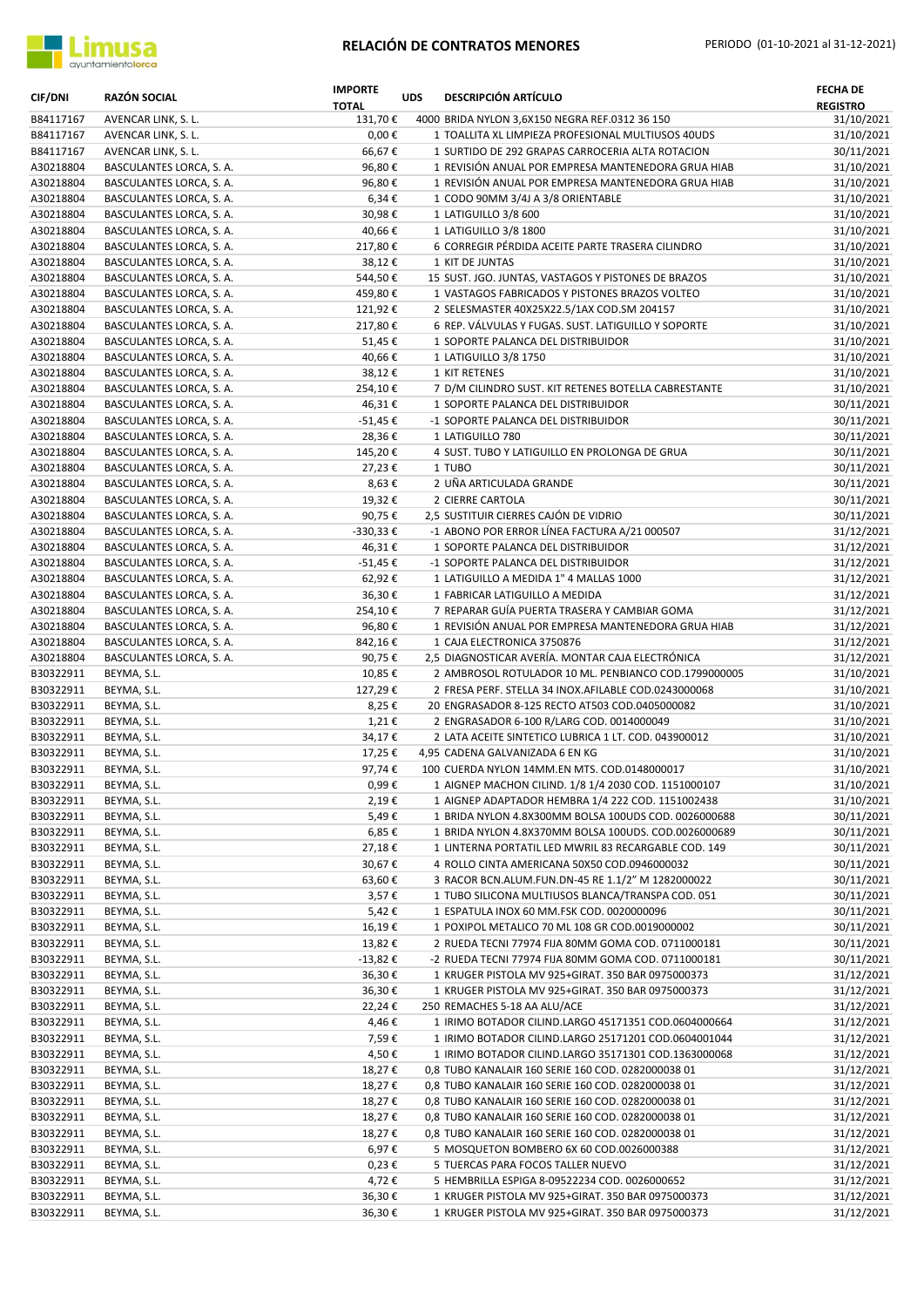

| <b>CIF/DNI</b>         | <b>RAZÓN SOCIAL</b>                                    | <b>IMPORTE</b><br><b>TOTAL</b> | <b>UDS</b> | <b>DESCRIPCIÓN ARTÍCULO</b>                                                                           | <b>FECHA DE</b><br><b>REGISTRO</b> |
|------------------------|--------------------------------------------------------|--------------------------------|------------|-------------------------------------------------------------------------------------------------------|------------------------------------|
| B30322911              | BEYMA, S.L.                                            | 706,28€                        |            | 1 HELVI CARGAD.BAT.SPRINT-640 COD. 0008000076                                                         | 31/12/2021                         |
| B30322911              | BEYMA, S.L.                                            | -93,57€                        |            | -1 VESTONN VALVULA MPLL 1/8 5/3 COD. 2006000033                                                       | 31/12/2021                         |
| B30322911              | BEYMA, S.L.                                            | 18,00€                         |            | 1 RUEDA TECNI R.M861082 Z TM/AC LI COD. 0711000149                                                    | 31/12/2021                         |
| B30322911              | BEYMA, S.L.                                            | 41,52€                         |            | 1 JBM BANDEJA ACERO PARA LIQUIDOS 51356 COD.2000306                                                   | 31/12/2021                         |
| B30322911              | BEYMA, S.L.                                            | 93,57€                         |            | 1 VESTONN VALVULA MPLL 1/8 5/3 COD. 2006000033                                                        | 31/12/2021                         |
| B30322911              | BEYMA, S.L.                                            | 46,54€                         |            | 50 FLEXOVIT DISCO CORTE 125X1.0X22.23 COD. 0214000092                                                 | 31/12/2021                         |
| B30322911              | BEYMA, S.L.                                            | 7,19€                          |            | 90 REMACHES 5-24 ALU/ACE DIN 7337                                                                     | 31/12/2021                         |
| B30322911<br>B30322911 | BEYMA, S.L.<br>BEYMA, S.L.                             | 16,50€<br>1.306,80€            |            | 1 JBM INYECTOR ACEITE 500ML 51928 COD.1672000065<br>1 MEGA GATO OLEONEUMATICO NP15-2B 30TN 0078000148 | 31/12/2021<br>31/12/2021           |
| B73962672              | BODAS Y EVENTOS DE LORCA, S.L.                         | 1.560,90€                      |            | 0,43 CESIÓN SALONES PARA REALIZACIÓN PRUEBAS SELECTIVAS                                               | 30/11/2021                         |
| B73962672              | BODAS Y EVENTOS DE LORCA, S.L.                         | 2.069,10€                      |            | 0,57 CESIÓN SALONES PARA REALIZACIÓN PRUEBAS SELECTIVAS                                               | 30/11/2021                         |
| B73229833              | BUFETE MILLÁN REG. DE MURCIA, S.L.                     | 605,00€                        |            | 1 HONORARIOS PROFESIONALES SERVICIOS JURÍDICOS                                                        | 31/10/2021                         |
| B73229833              | BUFETE MILLÁN REG. DE MURCIA, S.L.                     | 605,00€                        |            | 1 HONORARIOS PROFESIONALES SERVICIOS JURÍDICOS                                                        | 30/11/2021                         |
| B73229833              | BUFETE MILLÁN REG. DE MURCIA, S.L.                     | 605,00€                        |            | 1 HONORARIOS PROFESIONALES SERVICIOS JURÍDICOS                                                        | 31/12/2021                         |
| A83980664              | CABISUAR CARTAGENA, S.A.                               | 6.037,90€                      |            | 1 CASETA PREFABRICADA VESTUARIOS PLANTA TRATAMIENTO                                                   | 31/10/2021                         |
| B97894273              | CAME PARKARE GROUP, S. L.                              | 68,97€                         |            | 2 HOSTING Y CENTRALIZACIÓN PARQUÍMETROS ART.4000053                                                   | 31/10/2021                         |
| B97894273              | CAME PARKARE GROUP, S. L.                              | 517,28€                        |            | 15 HOSTING Y CENTRALIZACIÓN PARQUÍMETROS ART.4000053                                                  | 31/10/2021                         |
| B97894273              | CAME PARKARE GROUP, S. L.                              | 487,87€                        |            | 6 PAQUETE COMUNICACIÓN PDA'S ART.4000053                                                              | 31/10/2021                         |
| B97894273              | CAME PARKARE GROUP, S. L.                              | 217,80€                        |            | 15 TARJETAS SIM's PARQUÍMETROS ART.4000053                                                            | 31/10/2021                         |
| B97894273              | CAME PARKARE GROUP, S. L.                              | 533,61€                        |            | 6 HOSTING Y CENTRALIZACIÓN VIGILANTES ART.4000053                                                     | 31/10/2021                         |
| B97894273              | CAME PARKARE GROUP, S. L.                              | 29,04€                         |            | 2 TARJETAS SIM's PARQUÍMETROS ART.4000053                                                             | 31/10/2021                         |
| B97894273              | CAME PARKARE GROUP, S. L.                              | 146,77€                        |            | 1 REPARACIÓN TERMINAL MÓVIL RUGERIZADO (PDA)                                                          | 31/10/2021                         |
| B97894273              | CAME PARKARE GROUP, S. L.                              | 24,20€                         |            | 1 PORTES SAT CAME PARKARE ART.4000025                                                                 | 31/10/2021                         |
| B97894273              | CAME PARKARE GROUP, S. L.                              | 73,39€                         |            | 1 CONFIGURACIÓN Y VERIFICACIÓN ART.4000003                                                            | 31/10/2021                         |
| B97894273              | CAME PARKARE GROUP, S. L.                              | 90,57€                         |            | 1 REPARACIÓN TERMINAL MÓVIL RUGERIZADO PDA 4000028                                                    | 31/10/2021                         |
| B97894273              | CAME PARKARE GROUP, S. L.                              | 24,20€                         |            | 1 PORTES SAT CAME PARKARE ART.4000025                                                                 | 31/10/2021                         |
| B97894273              | CAME PARKARE GROUP, S. L.                              | 296,45€                        |            | 1 REPARACIÓN PCI CPU PARQU. TEMPO / EV ART.4000028                                                    | 31/10/2021                         |
| B97894273              | CAME PARKARE GROUP, S. L.                              | 24,20€                         |            | 1 PORTES SAT CAME PARKARE ART.4000025                                                                 | 31/10/2021                         |
| B97894273              | CAME PARKARE GROUP, S. L.                              | 24,20€                         |            | 1 PORTES SAT CAME PARKARE ART.4000025                                                                 | 31/12/2021                         |
| B97894273<br>B97894273 | CAME PARKARE GROUP, S. L.<br>CAME PARKARE GROUP, S. L. | 159,20€<br>24,20€              |            | 1 CONJUNTO COLUMNA SELEC.MONEDAS TEMPO I3JN2036086<br>1 PORTES SAT CAME PARKARE ART.4000025           | 31/12/2021<br>30/11/2021           |
| B97894273              | CAME PARKARE GROUP, S. L.                              | 117,65€                        |            | 3 COLUMNA SELECTOR MONEDAS ART. I9MP1600001                                                           | 30/11/2021                         |
| 23146357P              | CAYETANO MENDEZ FERNANDEZ                              | 90,75€                         |            | 1 500 CHRISTMAS A COLOR CARTUL. ESTUCADA 350GRS                                                       | 31/12/2021                         |
| 23146357P              | CAYETANO MENDEZ FERNANDEZ                              | 30,25€                         |            | 1 500 SOBRES COMERCIALES BLANCOS 120X176 (CHRISTMAS)                                                  | 31/12/2021                         |
| B73400475              | CENTRO DE FORMACIÓN RUTA, S.L.                         | 215,68€                        |            | 0,5 CURSO CAP FORMACIÓN CONTÍNUA R.D. 1302/2007                                                       | 31/12/2021                         |
| B73400475              | CENTRO DE FORMACIÓN RUTA, S.L.                         | 215,68€                        |            | 0,5 CURSO CAP FORMACIÓN CONTÍNUA R.D. 1302/2007                                                       | 31/12/2021                         |
| B30457659              | CIPOL LEVANTE, S. L.                                   | 2.139,04€                      |            | 1 HONORARIOS DE INVESTIGACIÓN COMERCIAL                                                               | 31/10/2021                         |
| B73705527              | COMARCAL TV LORCA, S. L.                               | 363,00€                        |            | 0,5 EMISION SPOT PUBLICITARIO                                                                         | 31/10/2021                         |
| B73705527              | COMARCAL TV LORCA, S. L.                               | 363,00€                        |            | 0.5 EMISION SPOT PUBLICITARIO                                                                         | 31/10/2021                         |
| B73705527              | COMARCAL TV LORCA, S. L.                               | 363,00€                        |            | 0,5 EMISION SPOT PUBLICITARIO                                                                         | 30/11/2021                         |
| B73705527              | COMARCAL TV LORCA, S. L.                               | 363,00€                        |            | 0,5 EMISION SPOT PUBLICITARIO                                                                         | 30/11/2021                         |
| B73705527              | COMARCAL TV LORCA, S. L.                               | 363,00€                        |            | 0,5 EMISION SPOT PUBLICITARIO                                                                         | 31/12/2021                         |
| B73705527              | COMARCAL TV LORCA, S. L.                               | 363,00€                        |            | 0,5 EMISION SPOT PUBLICITARIO                                                                         | 31/12/2021                         |
| B73427791              | COMAX ASESORES, S. L.                                  | 84,93€                         |            | 1 SERVICIO CONSEJERO DE SEGURIDAD (TRIMESTRAL)                                                        | 31/10/2021                         |
| B12210662              | COMERCIAL NOU COLORS, S.L                              | 357,66€                        |            | 1 BOMBA AGUA ART. D75X500000                                                                          | 31/10/2021                         |
| B12210662              | COMERCIAL NOU COLORS, S.L                              | 76,27€                         |            | 1 FILTRO INTERIOR CABINA 2000SKY ART. DLVF02P3E0000                                                   | 31/10/2021                         |
| B12210662              | COMERCIAL NOU COLORS, S.L                              | 76,27€                         |            | 1 FILTRO INTERIOR CABINA 2000SKY ART. DLVF02P3E0000                                                   | 31/10/2021                         |
| B12210662              | COMERCIAL NOU COLORS, S.L                              | 124,15€                        |            | 4 CEPILLO PPL 0,9mm C130BS/C130D/MED.26 TRIPLA 65                                                     | 31/10/2021                         |
| B12210662              | COMERCIAL NOU COLORS, S.L                              | 27,14€                         |            | 1 GOMA HARAGÁN 1490X50X3 ANT C130 ART.209727                                                          | 31/10/2021                         |
| B12210662<br>B12210662 | COMERCIAL NOU COLORS, S.L<br>COMERCIAL NOU COLORS, S.L | 124,15€<br>114,09€             |            | 4 CEPILLO PPL 0,9mm C130BS/C130D/MED.26 TRIPLA 65<br>1 GOMA CAJA DE RECOGIDA C-130 ART.209728         | 31/10/2021<br>30/11/2021           |
| B12210662              | COMERCIAL NOU COLORS, S.L                              | 114,09€                        |            | 1 GOMA CAJA DE RECOGIDA C-130 ART.209728                                                              | 30/11/2021                         |
| B12210662              | COMERCIAL NOU COLORS, S.L                              | 114,09€                        |            | 1 GOMA CAJA DE RECOGIDA C-130 ART.209728                                                              | 30/11/2021                         |
| B12210662              | COMERCIAL NOU COLORS, S.L                              | 99,22€                         |            | 1 DESPLAZAMIENTO TÉCNICO FORTE 11/11                                                                  | 30/11/2021                         |
| B12210662              | COMERCIAL NOU COLORS, S.L                              | 74,42€                         |            | 1,5 MONTAR GRUPO DE SUBIDA DE LOS CEPILLOS 11/11                                                      | 30/11/2021                         |
| B12210662              | COMERCIAL NOU COLORS, S.L                              | 99,22€                         |            | 2 DESMONTAR GRUPO DE SUBIDA DE LOS CEPILLOS 05/11                                                     | 30/11/2021                         |
| B12210662              | COMERCIAL NOU COLORS, S.L                              | 99,22€                         |            | 1 DESPLAZAMIENTO TÉCNICO FORTE                                                                        | 30/11/2021                         |
| B12210662              | COMERCIAL NOU COLORS, S.L                              | 173,64€                        |            | 3,5 D/M BATERÍA, LIMPIAR VÁLV. EGR, REGEN. FILTRO PART                                                | 30/11/2021                         |
| B12210662              | COMERCIAL NOU COLORS, S.L                              | 49,61€                         |            | 1 REPARAR AVERÍA FRENOS Y REGEN. FILTRO PARTÍCULAS                                                    | 30/11/2021                         |
| B12210662              | COMERCIAL NOU COLORS, S.L                              | 96,39€                         |            | 1 CABLE FRENO ART.DANB300000                                                                          | 31/12/2021                         |
| B12210662              | COMERCIAL NOU COLORS, S.L                              | 96,39€                         |            | 1 CABLE FRENO ART.DANB300000                                                                          | 31/12/2021                         |
| E30090401              | A PALLARES PERIAGO Y OTROS, C.B                        | 26,72€                         |            | 2 PALA CADRADA MGO.MULETA LISTA ART. 7064HT                                                           | 30/11/2021                         |
| E30090401              | A PALLARES PERIAGO Y OTROS, C.B                        | 11,86€                         |            | 15 PERNIO PALA EBRO 16X100X3                                                                          | 30/11/2021                         |
| E30090401              | A PALLARES PERIAGO Y OTROS, C.B                        | 0,53€                          |            | 50 TUERCA DIN 934 M-6 ZINCADO                                                                         | 30/11/2021                         |
| E30090401              | A PALLARES PERIAGO Y OTROS, C.B                        | 6,05€                          |            | 1 LLAVE FIJA CRV COMBINADA 10 DOGHER                                                                  | 30/11/2021                         |
| E30090401              | A PALLARES PERIAGO Y OTROS, C.B                        | 1,96€                          |            | 1 CONECTOR RAPIDO 1/ HEMBRA C-225/F ART. 259114                                                       | 30/11/2021                         |
| E30090401              | A PALLARES PERIAGO Y OTROS, C.B                        | 3,17€                          |            | 10 ABRAZ. SINFIN-L 8-16 W2                                                                            | 30/11/2021                         |
| E30090401              | A PALLARES PERIAGO Y OTROS, C.B                        | 52,85€                         |            | 10 GUANTE DE NITRILO FOAM. T.CONDUCTOR REF. H5115/9                                                   | 31/12/2021                         |
| E30090401              | A PALLARES PERIAGO Y OTROS, C.B                        | 280,78€                        |            | 1 ENGRASADORA 18V LXT 69MPA 2 VELOC. S/BAT DGP180Z                                                    | 31/12/2021                         |
| E30090401              | A PALLARES PERIAGO Y OTROS, C.B                        | 47,19€                         |            | 10 G.NYLON SIN COSTURAS REC.DE NITRILO REF. 5115BL/9                                                  | 31/12/2021                         |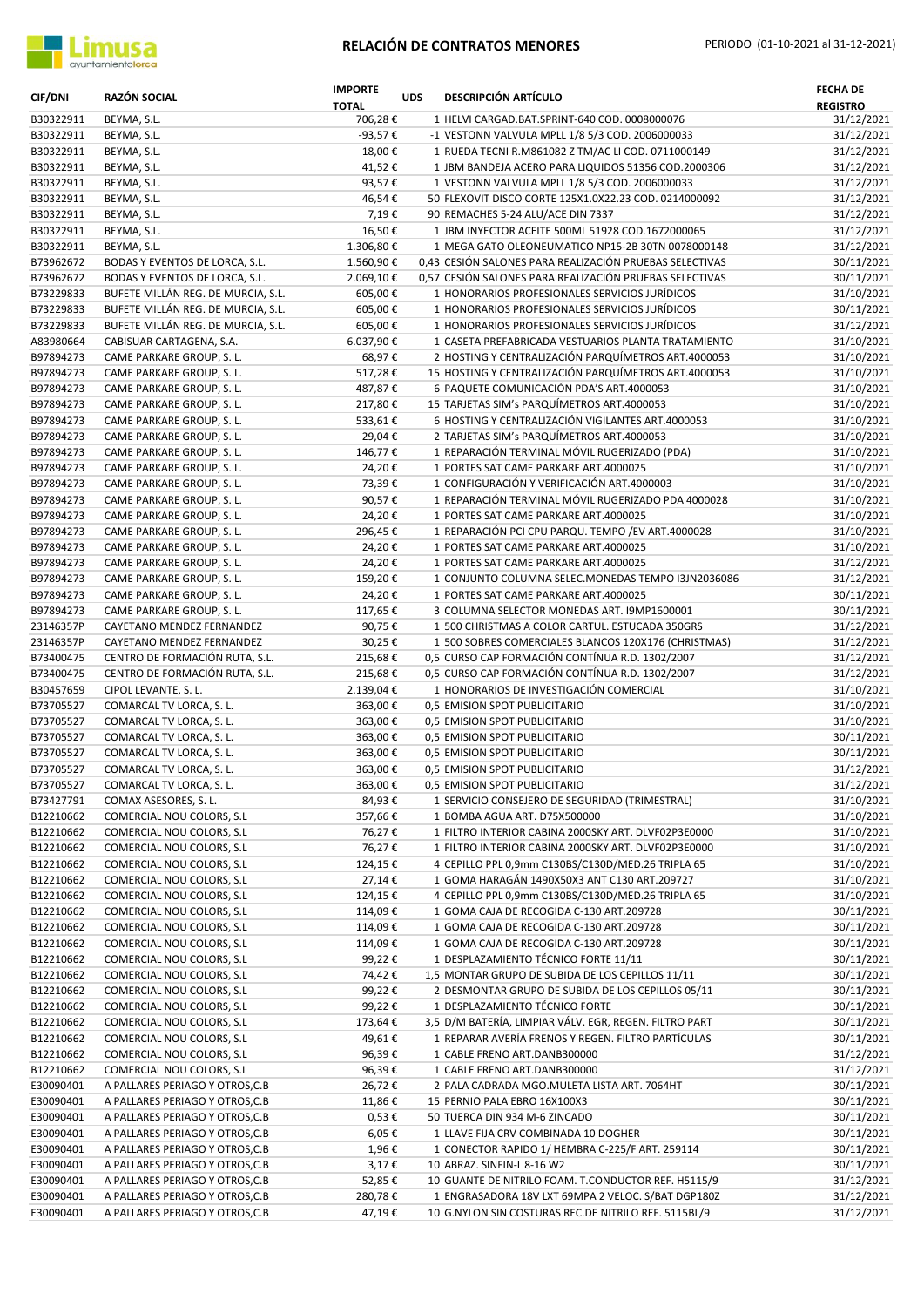

| <b>CIF/DNI</b>         | RAZÓN SOCIAL                                                       | <b>IMPORTE</b><br><b>TOTAL</b> | <b>UDS</b> | <b>DESCRIPCIÓN ARTÍCULO</b>                                                                            | <b>FECHA DE</b><br><b>REGISTRO</b> |
|------------------------|--------------------------------------------------------------------|--------------------------------|------------|--------------------------------------------------------------------------------------------------------|------------------------------------|
| E30090401              | A PALLARES PERIAGO Y OTROS, C.B                                    | 9,70€                          |            | 2 CEPILLO MANUAL SIN MANGO 6H/0,40 ACERO LTDO.                                                         | 31/12/2021                         |
| E30090401              | A PALLARES PERIAGO Y OTROS, C.B                                    | 17,24€                         |            | 8 CEPILLO MANUAL SIN MANGO 5H/0,40 ACERO LTDO.                                                         | 31/12/2021                         |
| E30090401<br>E30090401 | A PALLARES PERIAGO Y OTROS, C.B<br>A PALLARES PERIAGO Y OTROS, C.B | 76,13€<br>$0,64 \in$           |            | 12 LUBRICANTE WD-40 400ML<br>20 TORNILLO BROCA C7ALOMADA ZINCADO PH 4.2X19                             | 31/12/2021<br>31/12/2021           |
| E30090401              | A PALLARES PERIAGO Y OTROS, C.B                                    | 9,08€                          |            | 10 TACO DUOTEC 10                                                                                      | 31/12/2021                         |
| E30090401              | A PALLARES PERIAGO Y OTROS, C.B                                    | 1,89€                          |            | 1 PRECINTO PP ACRILICO TRANSPARENTE ART. 48132ACTCO                                                    | 31/12/2021                         |
| E30090401              | A PALLARES PERIAGO Y OTROS, C.B                                    | 0,24€                          |            | 1 HEMBRILLA CERRADA CINC. 23X130                                                                       | 31/12/2021                         |
| E30090401              | A PALLARES PERIAGO Y OTROS, C.B                                    | $0,21 \in$                     |            | 1 TACO FISCHER DUOPOWER 10X50                                                                          | 31/12/2021                         |
| E30090401              | A PALLARES PERIAGO Y OTROS, C.B                                    | 20,04€                         |            | 2 CANDADO 300 40 LL/IGUALES ART. 930040LLIG                                                            | 31/12/2021                         |
| E30090401              | A PALLARES PERIAGO Y OTROS, C.B                                    | 4,09€                          |            | 5 CADENA PLAST. 6MM ROJO/BLANCO 25M                                                                    | 31/12/2021                         |
| E30090401              | A PALLARES PERIAGO Y OTROS, C.B                                    | $0,91 \in$                     |            | 1 LLAVE LIN-25D                                                                                        | 31/12/2021                         |
| E30090401              | A PALLARES PERIAGO Y OTROS, C.B                                    | 27,55€                         |            | 1 MANDO A DISTANCIA JMA M-BT 0 ART. M-BT                                                               | 31/12/2021                         |
| E30090401              | A PALLARES PERIAGO Y OTROS, C.B                                    | 12,04€                         |            | 2 ABRAZ. NYLON 4,8-430 NEGRA B/100UN ART. 300029NC                                                     | 31/12/2021                         |
| B30143945              | LABORATORIOS MUNUERA, S.L.U.                                       | 2.416,70€                      |            | 1 PROGRAMA DE VIGILANCIA Y CONTROL AMBIENTAL                                                           | 30/11/2021                         |
| B30094692              | RECUPERADOS DISANLUZ, S. L.                                        | 12,10€                         |            | 1 OTROS SERVICIOS: TRANSPORTE                                                                          | 31/10/2021                         |
| B30094692<br>B30094692 | RECUPERADOS DISANLUZ, S. L.                                        | 387,30€<br>12,10€              |            | 217 KG. CHAPA NEGRA 3MM (2 PIEZAS MED. 3000X1500)<br>1 PORTE REDONDO MACIZO RECUPERADOS DISANLUZ       | 31/10/2021<br>31/10/2021           |
| B30094692              | RECUPERADOS DISANLUZ, S. L.<br>RECUPERADOS DISANLUZ, S. L.         | 75,87€                         |            | 60 REDONDO MACIZO 16 REF.102316                                                                        | 31/10/2021                         |
| B30094692              | RECUPERADOS DISANLUZ, S. L.                                        | 35,91€                         |            | 28 REDONDO MACIZO 12 REF.102312                                                                        | 31/10/2021                         |
| B30094692              | RECUPERADOS DISANLUZ, S. L.                                        | 134,92€                        |            | 11,7 M2 MALLA 50*50*5 GALVA                                                                            | 30/11/2021                         |
| B30094692              | RECUPERADOS DISANLUZ, S. L.                                        | 42,83€                         |            | 30 ANGULO 30 (KG) REF.5030                                                                             | 30/11/2021                         |
| B30094692              | RECUPERADOS DISANLUZ, S. L.                                        | 40,66€                         |            | 30 50*6 PLETINA (KG) REF. 102250*6                                                                     | 30/11/2021                         |
| B30094692              | RECUPERADOS DISANLUZ, S. L.                                        | 1.047,65€                      |            | 589 5 MM CHAPA NEGRA KG REF. 20325                                                                     | 30/11/2021                         |
| B30094692              | RECUPERADOS DISANLUZ, S. L.                                        | 12,10€                         |            | 1 TRANSPORTE MATERIAL A N/INSTALACIONES                                                                | 30/11/2021                         |
| B73372344              | REPUESTOS MURCIA GESTION S.L.                                      | 259,69€                        |            | 4 RODAM.FAG 6216.2RSR2C3 ART. 0001355                                                                  | 30/11/2021                         |
| B73372344              | REPUESTOS MURCIA GESTION S.L.                                      | 11,50€                         |            | 10 TORN. D-912 12.9 PAV 16x35 ART.0017404                                                              | 31/10/2021                         |
| B73372344              | REPUESTOS MURCIA GESTION S.L.                                      | 12,80€                         |            | 2 ANTICORROSIVO 81710/04W8 W8 400 BASE (UD) 0064569                                                    | 31/10/2021                         |
| B73372344              | REPUESTOS MURCIA GESTION S.L.                                      | 4,84€                          |            | 4 TORN. D-912 12.9 PAV 16x40 ART.0017405                                                               | 31/10/2021                         |
| B73372344              | REPUESTOS MURCIA GESTION S.L.                                      | 22,55€                         |            | 1 LLAVE FIJA 2 BOCAS 36X41 ART. 0083524                                                                | 31/10/2021                         |
| B73372344              | REPUESTOS MURCIA GESTION S.L.                                      | 12,61€                         |            | 2 CORREA VB OPTIB A021 ART.0014072                                                                     | 31/10/2021                         |
| B73372344              | REPUESTOS MURCIA GESTION S.L.                                      | 32,00€                         |            | 1 BOB. IND. PASTA LISA 4,5 kg PACK 2 UNID. ART.00833                                                   | 31/12/2021                         |
| B73372344<br>B73372344 | REPUESTOS MURCIA GESTION S.L.<br>REPUESTOS MURCIA GESTION S.L.     | 1,28€<br>19,75€                |            | 2 TORN. D-961 12.9 PAV 12/150X25<br>2 SOP. PIE DE MAQ ALTO 0 70X32 ART. 0061600                        | 31/12/2021<br>31/12/2021           |
| B73372344              | REPUESTOS MURCIA GESTION S.L.                                      | 3,80€                          |            | 1 SOP.CILINDRICO MACHO 50x35 (M10x25) 160 KG ART.006                                                   | 31/12/2021                         |
| B30067607              | TAMARVER, S.L.                                                     | 95,59€                         |            | 1 DISCO F.IVECO ABS STRONG COD.6202123                                                                 | 30/11/2021                         |
| B30067607              | TAMARVER, S.L.                                                     | 266,20€                        |            | 1 REPARACION CALIPER RVI COD.2602002                                                                   | 30/11/2021                         |
| B30067607              | TAMARVER, S.L.                                                     | 78,65€                         |            | 1 PASTILLA DE FRENO IVECO COD.1200170                                                                  | 30/11/2021                         |
| B30067607              | TAMARVER, S.L.                                                     | 22,80€                         |            | 2 AVISADOR DE FRENO COD.6100035                                                                        | 30/11/2021                         |
| B30067607              | TAMARVER, S.L.                                                     | 266,20€                        |            | 1 REPARACION CALIPER RVI 68324857 COD.2602002                                                          | 30/11/2021                         |
| A28281368              | RADIO POPULAR COPE, S.A.                                           | 90,75€                         |            | 0,5 CUOTA MENSUAL EMISIÓN PUBLICIDAD CADENA 100                                                        | 31/10/2021                         |
| A28281368              | RADIO POPULAR COPE, S.A.                                           | 25,41€                         |            | 0,5 CUOTA MENSUAL EMISIÓN PUBLICIDAD ROCK FM                                                           | 31/10/2021                         |
| A28281368              | RADIO POPULAR COPE, S.A.                                           | 25,41€                         |            | 0,5 CUOTA MENSUAL EMISIÓN PUBLICIDAD ROCK FM                                                           | 31/10/2021                         |
| A28281368              | RADIO POPULAR COPE, S.A.                                           | 90,75€                         |            | 0,5 CUOTA MENSUAL EMISIÓN PUBLICIDAD CADENA 100                                                        | 31/10/2021                         |
| A28281368              | RADIO POPULAR COPE, S.A.                                           | 108,90€                        |            | 0,5 CUOTA MENSUAL EMISIÓN PUBLICIDAD CADENA COPE                                                       | 31/10/2021                         |
| A28281368<br>A28281368 | RADIO POPULAR COPE, S.A.<br>RADIO POPULAR COPE, S.A.               | 108,90€<br>25,41€              |            | 0,5 CUOTA MENSUAL EMISIÓN PUBLICIDAD CADENA COPE<br>0,5 CUOTA MENSUAL EMISIÓN PUBLICIDAD ROCK FM       | 31/10/2021<br>30/11/2021           |
| A28281368              | RADIO POPULAR COPE, S.A.                                           | 90,75€                         |            | 0,5 CUOTA MENSUAL EMISIÓN PUBLICIDAD CADENA 100                                                        | 30/11/2021                         |
| B12210662              | COMERCIAL NOU COLORS, S.L                                          | 173,64€                        |            | 3,5 MANO DE OBRA TECNICO FORTE ART.999991048                                                           | 31/12/2021                         |
| B12210662              | COMERCIAL NOU COLORS, S.L                                          | 27,15€                         |            | 1 FILTRO ACEITE DLV 90DK-120DK-100DK-850DK D65JE1000                                                   | 31/12/2021                         |
| B12210662              | COMERCIAL NOU COLORS, S.L                                          | 73,71€                         |            | 1 PREFILTRO GASOIL 850 MINI E6                                                                         | 31/12/2021                         |
| B12210662              | COMERCIAL NOU COLORS, S.L                                          | 99,22€                         |            | 1 DESPLAZAMIENTO TECNICO FORTE ART.D999991048                                                          | 31/12/2021                         |
| B12210662              | COMERCIAL NOU COLORS, S.L                                          | 37,39€                         |            | 6 LITRO ACEITE CEPSA EUROTECH LS 10W40 PLUS (DPF) -                                                    | 31/12/2021                         |
| B12210662              | COMERCIAL NOU COLORS, S.L                                          | 137,01€                        |            | 1 FILTRO GASOIL 850 MINI E6 ART. D65AW30000                                                            | 31/12/2021                         |
| B12210662              | COMERCIAL NOU COLORS, S.L                                          | 148,83€                        |            | 3 MANO DE OBRA TECNICO FORTE ART.999991048                                                             | 31/12/2021                         |
| B12210662              | COMERCIAL NOU COLORS, S.L                                          | 27,15€                         |            | 1 FILTRO ACEITE DLV 90DK-120DK-100DK-850DK D65JE1000                                                   | 31/12/2021                         |
| B12210662              | COMERCIAL NOU COLORS, S.L                                          | 73,71€                         |            | 1 PREFILTRO GASOIL 850 MINI E6                                                                         | 31/12/2021                         |
| B12210662              | COMERCIAL NOU COLORS, S.L                                          | 37,39€                         |            | 6 LITRO ACEITE CEPSA EUROTECH LS 10W40 PLUS (DPF) -                                                    | 31/12/2021                         |
| B12210662              | COMERCIAL NOU COLORS, S.L                                          | 137,01€                        |            | 1 FILTRO GASOIL 850 MINI E6 ART. D65AW30000                                                            | 31/12/2021                         |
| B12210662              | COMERCIAL NOU COLORS, S.L                                          | 272,79€                        |            | 1 JOYSTICK ART.E159200000                                                                              | 31/12/2021                         |
| B12210662<br>B12210662 | COMERCIAL NOU COLORS, S.L<br>COMERCIAL NOU COLORS, S.L             | 99,22€<br>24,81€               |            | 1 DESPLAZAMIENTO TECNICO FORTE ART.D999991048<br>0,5 COMPROBAR FALLOS EN SIST. DE ASPIRACIÓN Y BARRIDO | 31/12/2021<br>31/12/2021           |
| B13048483              | CONSTANTINO GARAY, S.L.                                            | 41,14€                         |            | 0,25 EMERS GRASA EP BIDÓN 50L COD.EM9100050                                                            | 31/10/2021                         |
| B13048483              | CONSTANTINO GARAY, S.L.                                            | 24,68€                         |            | 0,15 EMERS GRASA EP BIDÓN 50L COD.EM9100050                                                            | 31/10/2021                         |
| B13048483              | CONSTANTINO GARAY, S.L.                                            | 98,74€                         |            | 0,6 EMERS GRASA EP BIDÓN 50L COD.EM9100050                                                             | 31/10/2021                         |
| B13048483              | CONSTANTINO GARAY, S.L.                                            | 487,87€                        |            | 64 EMERS SEPIOLITA 15/30 SACO 20 KG COD.EM9090025                                                      | 30/11/2021                         |
| B13048483              | CONSTANTINO GARAY, S.L.                                            | 968,00€                        |            | 1 EMERS WORLD ANTIFREEZE 50% C1000L LILA EMW90151                                                      | 30/11/2021                         |
| B13048483              | CONSTANTINO GARAY, S.L.                                            | 350,66€                        |            | 46 EMERS SEPIOLITA 15/30 SACO 20 KG COD.EM9090025                                                      | 30/11/2021                         |
| B13048483              | CONSTANTINO GARAY, S.L.                                            | 906,05€                        |            | 1 SHELL SPIRAX S4 ATF HDX B209L COD.550027842                                                          | 31/12/2021                         |
| B13048483              | CONSTANTINO GARAY, S.L.                                            | 13,66€                         |            | 209 APORTACIÓN AL SIGAUS (RD 679/2006) €/Kg                                                            | 31/12/2021                         |
| B73798530              | CONSTRUMENDEZ LORCA S.L                                            | 48,40€                         |            | 1 POSTE DE SEÑALIZACIÓN                                                                                | 31/10/2021                         |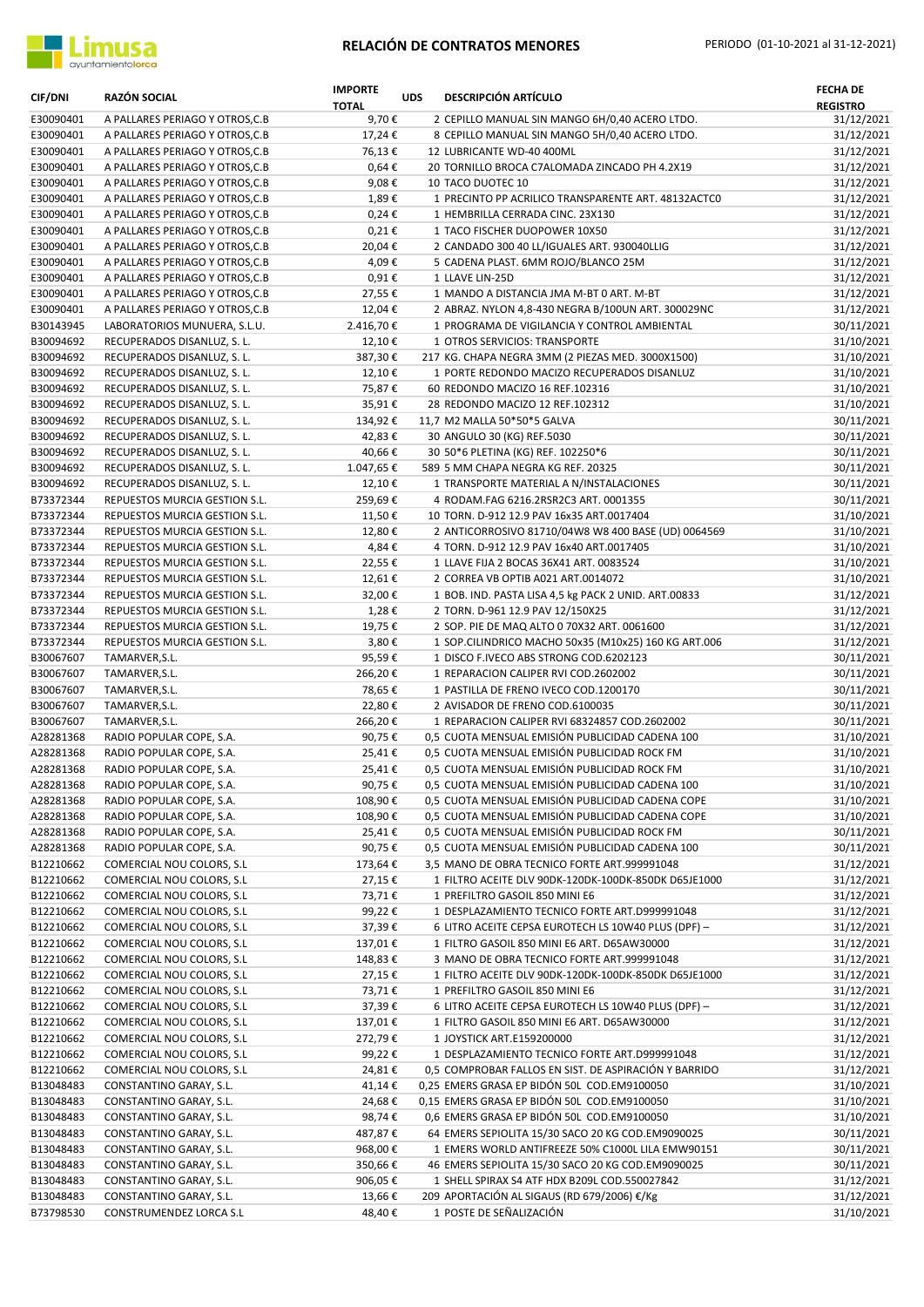

| <b>CIF/DNI</b>         | <b>RAZÓN SOCIAL</b>                                | <b>IMPORTE</b><br><b>TOTAL</b> | <b>UDS</b> | <b>DESCRIPCIÓN ARTÍCULO</b>                                                                                 | <b>FECHA DE</b><br><b>REGISTRO</b> |
|------------------------|----------------------------------------------------|--------------------------------|------------|-------------------------------------------------------------------------------------------------------------|------------------------------------|
| B73798530              | CONSTRUMENDEZ LORCA S.L                            | 24,20€                         |            | 2 RETIRAR SEÑALIZACIÓN C/JERÓNIMO SANTA FE                                                                  | 31/10/2021                         |
| B73798530              | CONSTRUMENDEZ LORCA S.L                            | 24,20€                         |            | 2 RETIRAR SEÑALIZACIÓN ESTACIÓN AUTOBUSES                                                                   | 31/10/2021                         |
| B73798530              | CONSTRUMENDEZ LORCA S.L                            | 96,80€                         |            | 2 PONER BOLARDOS PARKING FAMILY CASH EN SAN DIEGO                                                           | 31/10/2021                         |
| B73798530              | CONSTRUMENDEZ LORCA S.L                            | 12,10€                         |            | 1 PONER SEÑALES O.R.A Y RESIDENTES ESTAC. AUTOBUSES                                                         | 31/10/2021                         |
| B73798530              | CONSTRUMENDEZ LORCA S.L                            | 211,75€                        |            | 1 BASE MÁQUINA DE TICKET O.R.A. ESTACIÓN AUTOBUSES                                                          | 31/10/2021                         |
| B73798530              | CONSTRUMENDEZ LORCA S.L                            | 48,40€                         |            | 1 QUITAR PIE DE MÁQUINA O.R.A. ESTACIÓN AUTOBUSES                                                           | 31/10/2021                         |
| B73798530              | CONSTRUMENDEZ LORCA S.L                            | 48,40€                         |            | 1 QUITAR PIE DE MÁQUINA O.R.A. JERÓNIMO SANTA FE                                                            | 31/10/2021                         |
| B73798530<br>B73798530 | CONSTRUMENDEZ LORCA S.L<br>CONSTRUMENDEZ LORCA S.L | 48,40€                         |            | 1 POSTES SEÑALIZACIÓN<br>2 SEÑAL DE APARCAMIENTO O.R.A. Y ZONA RESIDENTES                                   | 31/12/2021<br>31/12/2021           |
| B73798530              | CONSTRUMENDEZ LORCA S.L                            | 96,80€<br>211,75€              |            | 1 BASE MÁQUINA DE TICKET O.R.A. TRAV. ZENETE                                                                | 31/12/2021                         |
| B30433189              | CONTENEDORES JOSE SL                               | 60,50€                         |            | 1 HORA DE GRÚA IVECO SUBIR TAMBOR DE CINTA ACELERAD.                                                        | 31/10/2021                         |
| B30433189              | <b>CONTENEDORES JOSE SL</b>                        | 303,60€                        |            | 6 ALQUILER-RECOGIDA CONTENEDOR 6M. CAMPO LOPEZ                                                              | 31/10/2021                         |
| B30433189              | CONTENEDORES JOSE SL                               | 39,60€                         |            | 1 ALQUILER-RECOGIDA CONTENEDOR 6M. ASILO SAN DIEGO                                                          | 31/10/2021                         |
| B30433189              | CONTENEDORES JOSE SL                               | 171,60€                        |            | 4 ALQUILER-RECOGIDA CONTENEDOR 6M. MERCADO DE PURIAS                                                        | 31/10/2021                         |
| B30433189              | CONTENEDORES JOSE SL                               | 198,00€                        |            | 5 ALQUILER-RECOGIDA CONTENEDOR 6M. SAN PEDRO                                                                | 31/10/2021                         |
| B30433189              | CONTENEDORES JOSE SL                               | 39,60€                         |            | 1 ALQUILER-RECOGIDA CONTEN. 6M. CEMEN. SAN CRISTÓBAL                                                        | 30/11/2021                         |
| B30433189              | CONTENEDORES JOSE SL                               | 202,40€                        |            | 4 ALQUILER-RECOGIDA CONTENEDOR 6M. CAMPO LOPEZ                                                              | 30/11/2021                         |
| B30433189              | CONTENEDORES JOSE SL                               | 82,50€                         |            | 1 ALQUILER-RECOGIDA CONTENED. 6M FIESTAS ALMENDRICOS                                                        | 30/11/2021                         |
| B30433189              | CONTENEDORES JOSE SL                               | 78,10€                         |            | 1 ALQUILER-RECOGIDA CONTENEDOR 6M. CEMENT. AVILÉS                                                           | 30/11/2021                         |
| B30433189              | CONTENEDORES JOSE SL                               | 105,60€                        |            | 1 ALQUILER-RECOGIDA CONTENEDOR 6M. CASA IGLESIAS                                                            | 30/11/2021                         |
| B30433189              | <b>CONTENEDORES JOSE SL</b>                        | 118,80€                        |            | 3 ALQUILER-RECOGIDA CONTENEDOR 6M. SAN PEDRO                                                                | 30/11/2021                         |
| B30433189              | CONTENEDORES JOSE SL                               | 214,50€                        |            | 5 ALQUILER-RECOGIDA CONTENEDOR 6M. MERCADO DE PURIAS                                                        | 30/11/2021                         |
| B30433189              | CONTENEDORES JOSE SL                               | 165,00€                        |            | 2 ALQUILER-RECOGIDA CONTENEDOR 6M ALMENDRICOS-MINAS-                                                        | 30/11/2021                         |
| B30433189              | CONTENEDORES JOSE SL                               | 132,00€                        |            | 1 ALQUILER-RECOGIDA CONTENEDOR 6M CEMENT. RAMONETE                                                          | 30/11/2021                         |
| B30433189              | CONTENEDORES JOSE SL                               | 39,60€                         |            | 1 ALQUILER-RECOGIDA CONTENEDOR 6M. SAN PEDRO                                                                | 30/11/2021                         |
| B30433189              | CONTENEDORES JOSE SL                               | 82,50€                         |            | 1 ALQUILER-RECOGIDA CONTENED. 6M CEMENT. ALMENDRICOS                                                        | 30/11/2021                         |
| B30433189              | <b>CONTENEDORES JOSE SL</b>                        | 171,60€                        |            | 4 ALQUILER-RECOGIDA CONTENEDOR 6M. MERCADO DE PURIAS                                                        | 31/12/2021                         |
| B30433189              | CONTENEDORES JOSE SL                               | 42,90€                         |            | 1 ALQUILER-RECOGIDA CONTENEDOR 6M. FIESTAS AGUADERAS                                                        | 31/12/2021                         |
| B30433189              | CONTENEDORES JOSE SL                               | 198,00€                        |            | 5 ALQUILER-RECOGIDA CONTENEDOR 6M. SAN PEDRO                                                                | 31/12/2021                         |
| B30433189              | CONTENEDORES JOSE SL                               | 78,10€                         |            | 1 ALQUILER-RECOGIDA CONTENEDOR 6M. FIESTAS AVILÉS                                                           | 31/12/2021                         |
| B30433189              | CONTENEDORES JOSE SL                               | 202,40€                        |            | 4 ALQUILER-RECOGIDA CONTENEDOR 6M. CAMPO LOPEZ                                                              | 31/12/2021                         |
| B82806738              | CONTENUR, S.L.                                     | 1.201,53€                      |            | 150 BULON COGIDA CONTENEDOR 2400/3200 L COD.029-0022                                                        | 30/11/2021                         |
| B82806738              | CONTENUR, S.L.                                     | 2.377,65€                      |            | 75 CONJUNTO CABLE PEDAL 2400 COD.029-0070                                                                   | 30/11/2021                         |
| B82806738              | CONTENUR, S. L.                                    | 609,84€                        |            | 300 TAPA SUPERIOR BRAZO 2400/3200 COD.029-0014                                                              | 30/11/2021                         |
| B82806738<br>B82806738 | CONTENUR, S.L.                                     | 32,67€                         |            | 100 CASQUILLO EJE CONTE. 2400/3200 COD.029-0046<br>1 PORTES REPUESTOS CONTENEDORES CONTENUR                 | 30/11/2021<br>30/11/2021           |
| B82806738              | CONTENUR, S.L.<br>CONTENUR, S. L.                  | 30,25€<br>65,34€               |            | 200 CASQUILLO EJE CONTE. 2400/3200 COD.029-0046                                                             | 31/12/2021                         |
| B82806738              | CONTENUR, S.L.                                     | 609,84€                        |            | 300 TAPA SUPERIOR BRAZO 2400/3200 COD.029-0014                                                              | 31/12/2021                         |
| B82806738              | CONTENUR, S. L.                                    | 1.585,10€                      |            | 50 CONJUNTO CABLE PEDAL 2400 COD.029-0070                                                                   | 31/12/2021                         |
| B82806738              | CONTENUR, S. L.                                    | 764,96€                        |            | 20 ESPADA CONTENEDOR 2400/3200 ART.029-0024                                                                 | 31/12/2021                         |
| B82806738              | CONTENUR, S. L.                                    | 2.734,60€                      |            | 4 4 IGLU CIRCULAR 2500 ENVASES                                                                              | 31/12/2021                         |
| B82806738              | CONTENUR, S. L.                                    | 2.050,95€                      |            | 3 3 IGLU CIRCULAR 2500 PAPEL CARTON                                                                         | 31/12/2021                         |
| B30592505              | COPISTERIA SANTA FE, S.L.                          | 38,57€                         |            | 2 ENCUADERNACIONES                                                                                          | 31/12/2021                         |
| B73794356              | <b>COYTRANS 91 S.L</b>                             | 935,00€                        |            | 1 RECOGIDA DE BASURA DOMÉSTICA EN PEDANÍA DE COY                                                            | 31/10/2021                         |
| B73794356              | COYTRANS 91 S.L                                    | 935,00€                        |            | 1 RECOGIDA DE BASURA DOMÉSTICA EN PEDANÍA DE COY                                                            | 30/11/2021                         |
| B73794356              | COYTRANS 91 S.L                                    | 935,00€                        |            | 1 RECOGIDA DE BASURA DOMÉSTICA EN PEDANÍA DE COY                                                            | 31/12/2021                         |
| B73794356              | COYTRANS 91 S.L                                    | 440,00€                        |            | 10 SERVICIO DE CONTENEDORES EN CEMENTERIO DE COY                                                            | 31/12/2021                         |
| B84527977              | <b>CUALTIS S.L</b>                                 | 1.056,52€                      |            | 1 CURSO EXTINC. INCENDIOS, EMERGEN. Y PRIM. AUXILIOS                                                        | 31/10/2021                         |
| B84527977              | <b>CUALTIS S.L</b>                                 | 73,50€                         |            | 0,05 MEDICINA DEL TRABAJO-ACTIVIDADES EXENTAS DE IVA                                                        | 30/11/2021                         |
| B84527977              | <b>CUALTIS S.L</b>                                 | 38,12€                         |            | 0,05 MEDICINA DEL TRABAJO-ACTIVIDADES SUJETAS A IVA                                                         | 30/11/2021                         |
| B84527977              | <b>CUALTIS S.L</b>                                 | 145,54€                        |            | 0,18 SEGURIDAD, HIGIENE IND. Y ERGON. Y PSICOSOCIOLOGIA                                                     | 30/11/2021                         |
| B84527977              | <b>CUALTIS S.L</b>                                 | 14,70€                         |            | 0,01 MEDICINA DEL TRABAJO-ACTIVIDADES EXENTAS DE IVA                                                        | 30/11/2021                         |
| B84527977              | <b>CUALTIS S.L</b>                                 | 289,67€                        |            | 0,38 MEDICINA DEL TRABAJO-ACTIVIDADES SUJETAS A IVA                                                         | 30/11/2021                         |
| B84527977              | <b>CUALTIS S.L</b>                                 | 22,87€                         |            | 0,03 MEDICINA DEL TRABAJO-ACTIVIDADES SUJETAS A IVA                                                         | 30/11/2021                         |
| B84527977              | <b>CUALTIS S.L</b>                                 | 7,62€                          |            | 0,01 MEDICINA DEL TRABAJO-ACTIVIDADES SUJETAS A IVA                                                         | 30/11/2021                         |
| B84527977              | <b>CUALTIS S.L</b>                                 | 44,10€                         |            | 0,03 MEDICINA DEL TRABAJO-ACTIVIDADES EXENTAS DE IVA                                                        | 30/11/2021                         |
| B84527977              | <b>CUALTIS S.L</b>                                 | 22,87€                         |            | 0,03 MEDICINA DEL TRABAJO-ACTIVIDADES SUJETAS A IVA                                                         | 30/11/2021                         |
| B84527977              | <b>CUALTIS S.L</b>                                 | 137,21€                        |            | 0,18 MEDICINA DEL TRABAJO-ACTIVIDADES SUJETAS A IVA                                                         | 30/11/2021                         |
| B84527977              | <b>CUALTIS S.L</b>                                 | 16,17€                         |            | 0,02 SEGURIDAD, HIGIENE IND. Y ERGON. Y PSICOSOCIOLOGIA                                                     | 30/11/2021                         |
| B84527977              | <b>CUALTIS S.L</b>                                 | 185,98€                        |            | 0,23 SEGURIDAD, HIGIENE IND. Y ERGON. Y PSICOSOCIOLOGIA                                                     | 30/11/2021                         |
| B84527977              | <b>CUALTIS S.L</b>                                 | 24,26€                         |            | 0,03 SEGURIDAD, HIGIENE IND. Y ERGON. Y PSICOSOCIOLOGIA                                                     | 30/11/2021                         |
| B84527977              | <b>CUALTIS S.L</b>                                 | 8,08€                          |            | 0,01 SEGURIDAD, HIGIENE IND. Y ERGON. Y PSICOSOCIOLOGIA                                                     | 30/11/2021<br>30/11/2021           |
| B84527977<br>B84527977 | <b>CUALTIS S.L</b><br><b>CUALTIS S.L</b>           | 14,70€<br>7,62€                |            | 0,01 MEDICINA DEL TRABAJO-ACTIVIDADES EXENTAS DE IVA<br>0,01 MEDICINA DEL TRABAJO-ACTIVIDADES SUJETAS A IVA | 30/11/2021                         |
| B84527977              | <b>CUALTIS S.L</b>                                 | 338,10€                        |            | 0,23 MEDICINA DEL TRABAJO-ACTIVIDADES EXENTAS DE IVA                                                        | 30/11/2021                         |
| B84527977              | <b>CUALTIS S.L</b>                                 | 7,62€                          |            | 0,01 MEDICINA DEL TRABAJO-ACTIVIDADES SUJETAS A IVA                                                         | 30/11/2021                         |
| B84527977              | <b>CUALTIS S.L</b>                                 | 264,60€                        |            | 0,18 MEDICINA DEL TRABAJO-ACTIVIDADES EXENTAS DE IVA                                                        | 30/11/2021                         |
| B84527977              | <b>CUALTIS S.L</b>                                 | 40,43€                         |            | 0,05 SEGURIDAD, HIGIENE IND. Y ERGON. Y PSICOSOCIOLOGIA                                                     | 30/11/2021                         |
| B84527977              | <b>CUALTIS S.L</b>                                 | 8,08€                          |            | 0,01 SEGURIDAD, HIGIENE IND. Y ERGON. Y PSICOSOCIOLOGIA                                                     | 30/11/2021                         |
| B84527977              | <b>CUALTIS S.L</b>                                 | 24,26€                         |            | 0,03 SEGURIDAD, HIGIENE IND. Y ERGON. Y PSICOSOCIOLOGIA                                                     | 30/11/2021                         |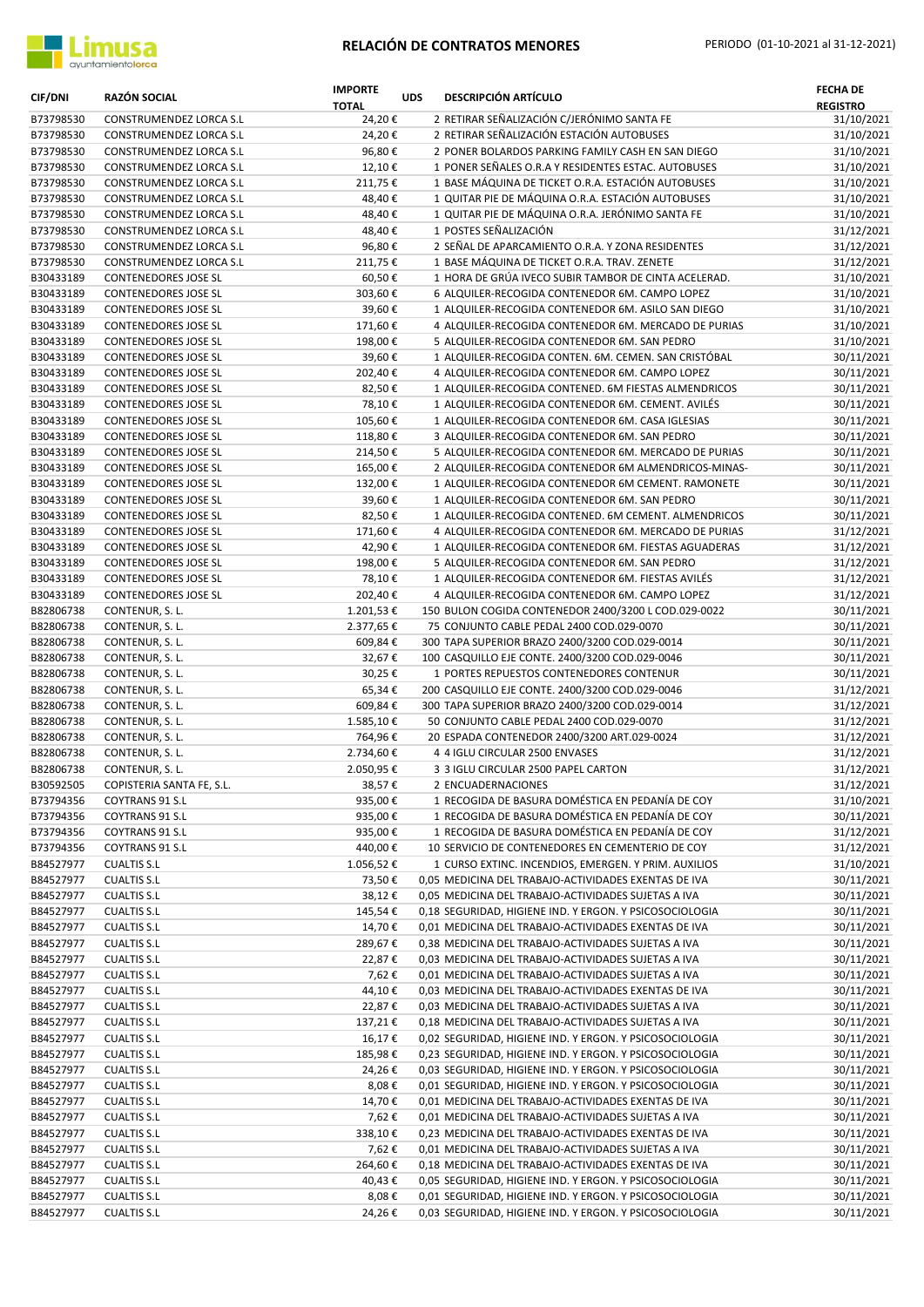

| <b>CIF/DNI</b>         | RAZÓN SOCIAL                                         | <b>IMPORTE</b><br><b>TOTAL</b> | <b>UDS</b> | <b>DESCRIPCIÓN ARTÍCULO</b>                                                                                    | <b>FECHA DE</b><br><b>REGISTRO</b> |
|------------------------|------------------------------------------------------|--------------------------------|------------|----------------------------------------------------------------------------------------------------------------|------------------------------------|
| B84527977              | <b>CUALTIS S.L</b>                                   | 8,08€                          |            | 0,01 SEGURIDAD, HIGIENE IND. Y ERGON. Y PSICOSOCIOLOGIA                                                        | 30/11/2021                         |
| B84527977              | <b>CUALTIS S.L</b>                                   | 38,12€                         |            | 0,05 MEDICINA DEL TRABAJO-ACTIVIDADES SUJETAS A IVA                                                            | 30/11/2021                         |
| B84527977              | <b>CUALTIS S.L</b>                                   | 307,26€                        |            | 0,38 SEGURIDAD, HIGIENE IND. Y ERGON. Y PSICOSOCIOLOGIA                                                        | 30/11/2021                         |
| B84527977              | <b>CUALTIS S.L</b>                                   | 175,33€                        |            | 0,23 MEDICINA DEL TRABAJO-ACTIVIDADES SUJETAS A IVA                                                            | 30/11/2021                         |
| B84527977              | <b>CUALTIS S.L</b>                                   | 40,43€<br>14,70€               |            | 0,05 SEGURIDAD, HIGIENE IND. Y ERGON. Y PSICOSOCIOLOGIA                                                        | 30/11/2021<br>30/11/2021           |
| B84527977<br>B84527977 | <b>CUALTIS S.L</b><br><b>CUALTIS S.L</b>             | 15,26€                         |            | 0,01 MEDICINA DEL TRABAJO-ACTIVIDADES EXENTAS DE IVA<br>0,02 MEDICINA DEL TRABAJO-ACTIVIDADES SUJETAS A IVA    | 30/11/2021                         |
| B84527977              | <b>CUALTIS S.L</b>                                   | 29,40€                         |            | 0,02 MEDICINA DEL TRABAJO-ACTIVIDADES EXENTAS DE IVA                                                           | 30/11/2021                         |
| B84527977              | <b>CUALTIS S.L</b>                                   | 73,50€                         |            | 0,05 MEDICINA DEL TRABAJO-ACTIVIDADES EXENTAS DE IVA                                                           | 30/11/2021                         |
| B84527977              | <b>CUALTIS S.L</b>                                   | 44,10€                         |            | 0,03 MEDICINA DEL TRABAJO-ACTIVIDADES EXENTAS DE IVA                                                           | 30/11/2021                         |
| B84527977              | <b>CUALTIS S.L</b>                                   | 558,60€                        |            | 0,38 MEDICINA DEL TRABAJO-ACTIVIDADES EXENTAS DE IVA                                                           | 30/11/2021                         |
| B84527977              | <b>CUALTIS S.L</b>                                   | 163,35€                        |            | 3 CURSO PREVENCIÓN DE SITUACIONES DE ACOSO LABORAL                                                             | 30/11/2021                         |
| B84527977              | <b>CUALTIS S.L</b>                                   | 54,45€                         |            | 1 CURSO PREVENCIÓN DE SITUACIONES DE ACOSO LABORAL                                                             | 30/11/2021                         |
| B84527977              | <b>CUALTIS S.L</b>                                   | 54,45€                         |            | 1 CURSO PREVENCIÓN DE SITUACIONES DE ACOSO LABORAL                                                             | 30/11/2021                         |
| B84527977              | <b>CUALTIS S.L</b>                                   | 217,80€                        |            | 4 CURSO PREVENCIÓN DE SITUACIONES DE ACOSO LABORAL                                                             | 30/11/2021                         |
| B84527977              | <b>CUALTIS S.L</b>                                   | 381,15€                        |            | 7 CURSO PREVENCIÓN DE SITUACIONES DE ACOSO LABORAL                                                             | 30/11/2021                         |
| B84527977              | <b>CUALTIS S.L</b>                                   | 54,45€                         |            | 1 CURSO PREVENCIÓN DE SITUACIONES DE ACOSO LABORAL                                                             | 30/11/2021                         |
| B84527977              | <b>CUALTIS S.L</b>                                   | 67,47€                         |            | 3 VACUNA GRIPE                                                                                                 | 31/12/2021                         |
| 51938305G              | DAVID PEREZ CABALLERO                                | 354,29€<br>232,93€             |            | 60 FIBRA PLP C600 ART.RSZ1570                                                                                  | 30/11/2021<br>30/11/2021           |
| 51938305G<br>51938305G | DAVID PEREZ CABALLERO<br>DAVID PEREZ CABALLERO       | 283,43€                        |            | 50 FIBRA ACERO PLANO 3,3X0,65 C700 ART.RSZ1432<br>48 FIBRA PLP C700 ART.RSZ1566                                | 30/11/2021                         |
| 51938305G              | DAVID PEREZ CABALLERO                                | 232,93€                        |            | 50 FIBRA ACERO PLANO 3,3X0,65 C600 ART.RSZ1434                                                                 | 30/11/2021                         |
| 51938305G              | DAVID PEREZ CABALLERO                                | 78,65€                         |            | 1 PORTES FIBRA ACERO/PLP DAVID PÉREZ CABALLERO                                                                 | 30/11/2021                         |
| 23238338N              | DIEGO GARCIA GRAU                                    | 110,11€                        |            | 1 SUST. FILTRO DE AIRE, BUJÍA, ACEITE A MOTOSOLDADOR                                                           | 30/11/2021                         |
| 23238338N              | DIEGO GARCIA GRAU                                    | 42,35€                         |            | 1 CAMBIAR CUERDA DE TIRADOR A GRUPO DE SOLDADURA                                                               | 31/12/2021                         |
| 23309931Y              | DIEGO PEÑAS FRANCO                                   | 183,92€                        |            | 0,8 LIMPIEZA DE MÁQUINA BALÍSTICA                                                                              | 30/11/2021                         |
| 23309931Y              | DIEGO PEÑAS FRANCO                                   | 45,98€                         |            | 0,2 LIMPIEZA DE MÁQUINA BALÍSTICA                                                                              | 30/11/2021                         |
| 23309931Y              | DIEGO PEÑAS FRANCO                                   | 183,92€                        |            | 0,8 LIMPIEZA DE MÁQUINA BALÍSTICA                                                                              | 31/12/2021                         |
| 23309931Y              | DIEGO PEÑAS FRANCO                                   | 45,98€                         |            | 0,2 LIMPIEZA DE MÁQUINA BALÍSTICA                                                                              | 31/12/2021                         |
| 23309931Y              | DIEGO PEÑAS FRANCO                                   | 60,50€                         |            | 0,2 LIMPIEZA DE CABINAS DE TRIAJE C.G.R.                                                                       | 31/12/2021                         |
| 23309931Y              | DIEGO PEÑAS FRANCO                                   | 242,00€                        |            | 0,8 LIMPIEZA DE CABINAS DE TRIAJE C.G.R.                                                                       | 31/12/2021                         |
| B73606022              | DINAMO INSTALACIONES S.L                             | 108,90€                        |            | 1,5 REVISAR EQUIPO PARA QUE ACCEDA A LA UNIDAD SEGURA                                                          | 31/12/2021                         |
| B73606022              | DINAMO INSTALACIONES S.L                             | 24,20€                         |            | 1 ASISTENCIA                                                                                                   | 31/10/2021                         |
| B73606022              | DINAMO INSTALACIONES S.L                             | 7,87€                          |            | 1 LAMP. GU10 7W 6000K                                                                                          | 31/10/2021                         |
| B73606022              | DINAMO INSTALACIONES S.L                             | 36,30€                         |            | 1,5 SUSTITUIR LUMINARIA EN DESPACHO                                                                            | 31/10/2021<br>31/10/2021           |
| B73606022<br>B73606022 | DINAMO INSTALACIONES S.L<br>DINAMO INSTALACIONES S.L | 92,24€<br>48,40€               |            | 1 PANTALLA 48W LED 6000K<br>2 SUSTITUIR SAI EN EQUIPOS Y PONER EN MARCHA                                       | 30/11/2021                         |
| B73606022              | DINAMO INSTALACIONES S.L                             | 217,80€                        |            | 2 SAI 900VA CON PANTALLA LCD                                                                                   | 30/11/2021                         |
| B73606022              | DINAMO INSTALACIONES S.L                             | 48,40€                         |            | 2 SUST. ELECTROVÁLVULA EN SISTEMA DE RIEGO                                                                     | 30/11/2021                         |
| B73606022              | DINAMO INSTALACIONES S.L                             | 31,18€                         |            | 1 ELECTROVÁLVULA                                                                                               | 30/11/2021                         |
| B73606022              | DINAMO INSTALACIONES S.L                             | 18,15€                         |            | 1 TUBO LED 120 6000K                                                                                           | 31/12/2021                         |
| B73606022              | DINAMO INSTALACIONES S.L                             | 24,20€                         |            | 1 SUSTITUIR TUBO LED                                                                                           | 31/12/2021                         |
| B73606022              | DINAMO INSTALACIONES S.L                             | 36,30€                         |            | 2 TUBO LED 120 6000K                                                                                           | 31/12/2021                         |
| B73606022              | DINAMO INSTALACIONES S.L                             | 24,20€                         |            | 1 SUSTITUIR TUBOS LED PUESTO O.R.A.                                                                            | 31/12/2021                         |
| B73606022              | DINAMO INSTALACIONES S.L                             | 48,40€                         |            | 2 INSTALACION RELOJ ASTRO EN CENTRO LOGISTICO                                                                  | 31/12/2021                         |
| B73606022              | DINAMO INSTALACIONES S.L                             | 624,84€                        |            | 2 RELOJ ASTRO NOVA CITY 230V ORBIS.                                                                            | 31/12/2021                         |
| B73606022              | DINAMO INSTALACIONES S.L                             | 421,94€                        |            | 0,81 CONTRATO MANTENIMIENTO INSTALAC. CENTRO LOGÍSTICO                                                         | 31/12/2021                         |
| B73606022              | DINAMO INSTALACIONES S.L                             | 31,25€                         |            | 0,06 CONTRATO MANTENIMIENTO INSTALAC. CENTRO LOGÍSTICO                                                         | 31/12/2021                         |
| B73606022<br>B73606022 | DINAMO INSTALACIONES S.L                             | 67,72€                         |            | 0,13 CONTRATO MANTENIMIENTO INSTALAC. CENTRO LOGÍSTICO<br>1 PALET 3K 1100KG DETERGENTE PARA LAVADERO VEHÍCULOS | 31/12/2021                         |
| B73606022              | DINAMO INSTALACIONES S.L<br>DINAMO INSTALACIONES S.L | 2.761,16€<br>92,24€            |            | 1 PANTALLA 48W LED 4000K                                                                                       | 31/12/2021<br>31/12/2021           |
| B73606022              | DINAMO INSTALACIONES S.L                             | 24,20€                         |            | 1 SUST. LUMINARIA PUESTO DE TRABAJO O.R.A.                                                                     | 31/12/2021                         |
| B73606022              | DINAMO INSTALACIONES S.L                             | 24,20€                         |            | 1 ASISTENCIA                                                                                                   | 31/12/2021                         |
| B73606022              | DINAMO INSTALACIONES S.L                             | 101,64€                        |            | 4 CONEX. DOWNLIGHT ALUMINIO BLANCO 18W 220-240V                                                                | 31/12/2021                         |
| B73606022              | DINAMO INSTALACIONES S.L                             | 177,87€                        |            | 3,5 TIRA DE LED 220V 4000K CON DIFUSOR                                                                         | 31/12/2021                         |
| B73606022              | DINAMO INSTALACIONES S.L                             | 169,40€                        |            | 1 ALQUILER CAMIÓN CON PLATAFORMA ELEVADORA                                                                     | 31/12/2021                         |
| B73606022              | DINAMO INSTALACIONES S.L                             | 121,00€                        |            | 5 REP. ILUMINACIÓN FACHADA Y VESTUARIO CENTRO LOGIS.                                                           | 31/12/2021                         |
| B73606022              | DINAMO INSTALACIONES S.L                             | 47,92€                         |            | 1 MATERIAL DE FONTANERÍA: CODOS, MANGUITOS, TUBERÍA                                                            | 31/12/2021                         |
| B73606022              | DINAMO INSTALACIONES S.L                             | 145,20€                        |            | 6 REP. WC Y MODIF. DESAGÜES ASEOS PLANTA TTO.                                                                  | 31/12/2021                         |
| B73606022              | DINAMO INSTALACIONES S.L                             | 18,15€                         |            | 0,6 REP. AVERÍA CUADRO ELÉCTRICO QUE IMPIDE SUBIDA                                                             | 31/12/2021                         |
| B73606022              | DINAMO INSTALACIONES S.L                             | 18,15€                         |            | 0,6 REP. AVERÍA CUADRO ELÉCTRICO QUE IMPIDE SUBIDA                                                             | 31/12/2021                         |
| B73606022              | DINAMO INSTALACIONES S.L                             | 18,15€                         |            | 0,6 REP. AVERÍA CUADRO ELÉCTRICO QUE IMPIDE SUBIDA                                                             | 31/12/2021                         |
| B73606022              | DINAMO INSTALACIONES S.L                             | 17,40€                         |            | 0,1 MANTEN. INSTALAC. CENTRO LOGÍSTICO S/CONTRATO                                                              | 31/12/2021                         |
| B73606022              | DINAMO INSTALACIONES S.L                             | 156,56€                        |            | 0,9 MANTEN. INSTALAC. CENTRO LOGÍSTICO S/CONTRATO                                                              | 31/12/2021                         |
| B73606022              | DINAMO INSTALACIONES S.L                             | 542,08€                        |            | 1 CONFIG. VISIONADO CÁMARAS DESDE OFICINA PRINCIPAL                                                            | 31/12/2021                         |
| B73606022<br>B73606022 | DINAMO INSTALACIONES S.L<br>DINAMO INSTALACIONES S.L | 427,00€<br>47,44 €             |            | 0,9 MANTEN. INSTALAC. CENTRO LOGÍSTICO S/CONTRATO<br>0,1 MANTEN. INSTALAC. CENTRO LOGÍSTICO S/CONTRATO         | 31/12/2021<br>31/12/2021           |
| A25213521              | DISTROMEL, S.A.                                      | 56,02€                         |            | 1 CUOTA MENSUAL TERMINAL HTL-51-D-RFID COD.HTL510036                                                           | 31/10/2021                         |
| A25213521              | DISTROMEL, S.A.                                      | 747,05€                        |            | 5 CUOTA MENSUAL HARDWARE PESAJE+RFID COD.E96338                                                                | 31/10/2021                         |
| A25213521              | DISTROMEL, S.A.                                      | 149,44€                        |            | 5 CUOTA MENSUAL SISTEMA GPS-GPRS COD.BFC200121                                                                 | 31/10/2021                         |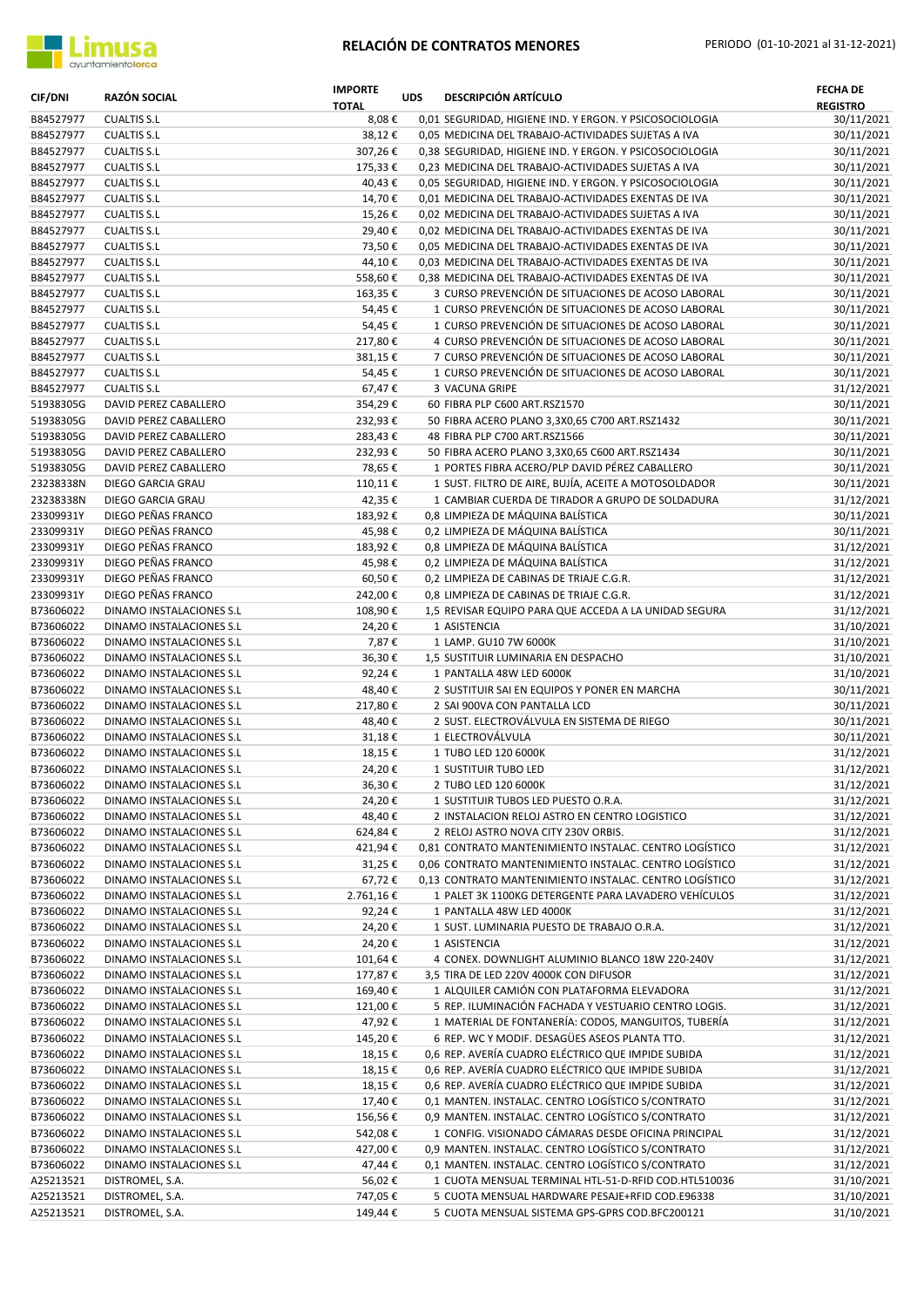

| <b>CIF/DNI</b>         | RAZÓN SOCIAL                                                     | <b>IMPORTE</b><br><b>TOTAL</b> | <b>UDS</b> | <b>DESCRIPCIÓN ARTÍCULO</b>                                                                        | <b>FECHA DE</b><br><b>REGISTRO</b> |
|------------------------|------------------------------------------------------------------|--------------------------------|------------|----------------------------------------------------------------------------------------------------|------------------------------------|
| A25213521              | DISTROMEL, S.A.                                                  | 124,51€                        |            | 1 CUOTA MENSUAL LICENCIA GIS SOFTWARE COD.E96484                                                   | 31/10/2021                         |
| A25213521              | DISTROMEL, S.A.                                                  | 112,06€                        |            | 1 CUOTA MENSUAL ACCESO WEB EN SU SERVIDOR WEB00036                                                 | 31/10/2021                         |
| A25213521              | DISTROMEL, S.A.                                                  | 747,05€                        |            | 5 CUOTA MENSUAL HARDWARE PESAJE+RFID COD.E96338                                                    | 30/11/2021                         |
| A25213521              | DISTROMEL, S.A.                                                  | 112,06€                        |            | 1 CUOTA MENSUAL ACCESO WEB EN SU SERVIDOR WEB00036                                                 | 30/11/2021                         |
| A25213521<br>A25213521 | DISTROMEL, S.A.<br>DISTROMEL, S.A.                               | 124,51€<br>149,44€             |            | 1 CUOTA MENSUAL LICENCIA GIS SOFTWARE COD.E96484<br>5 CUOTA MENSUAL SISTEMA GPS-GPRS COD.BFC200121 | 30/11/2021<br>30/11/2021           |
| A25213521              | DISTROMEL, S.A.                                                  | 56,02€                         |            | 1 CUOTA MENSUAL TERMINAL HTL-51-D-RFID COD.HTL510036                                               | 30/11/2021                         |
| A25213521              | DISTROMEL, S.A.                                                  | 56,02€                         |            | 1 CUOTA MENSUAL TERMINAL HTL-51-D-RFID COD.HTL510036                                               | 31/12/2021                         |
| A25213521              | DISTROMEL, S.A.                                                  | 747,05€                        |            | 5 CUOTA MENSUAL HARDWARE PESAJE+RFID COD.E96338                                                    | 31/12/2021                         |
| A25213521              | DISTROMEL, S.A.                                                  | 112,06€                        |            | 1 CUOTA MENSUAL ACCESO WEB EN SU SERVIDOR WEB00036                                                 | 31/12/2021                         |
| A25213521              | DISTROMEL, S.A.                                                  | 149,44€                        |            | 5 CUOTA MENSUAL SISTEMA GPS-GPRS COD.BFC200121                                                     | 31/12/2021                         |
| A25213521              | DISTROMEL, S.A.                                                  | 124,51€                        |            | 1 CUOTA MENSUAL LICENCIA GIS SOFTWARE COD.E96484                                                   | 31/12/2021                         |
| B30568455              | EL MOLINO FORM.OCIO Y TIEMP.LI                                   | 1.500,00€                      |            | 1 PATROCINIO FERICAB LORCA 2021                                                                    | 31/10/2021                         |
| B30568455              | EL MOLINO FORM.OCIO Y TIEMP.LI                                   | 1.000,00€                      |            | 1 COLABOR. ECONÓM. EN CABALGATA DE LA ILUSIÓN 2021                                                 | 31/12/2021                         |
| B30349716              | ELECTROMEC. INDUST. DASA, S.L.                                   | 204,19€                        |            | 1 INT. AUT. S203-K40NA 3P+N 40A K 10KA                                                             | 31/10/2021                         |
| B30349716              | ELECTROMEC. INDUST. DASA, S.L.                                   | -485,96€                       |            | -1 INT. AUT. S203-K40NA 3P+N 40A K 10KA                                                            | 31/10/2021                         |
| B30349716              | ELECTROMEC. INDUST. DASA, S.L.                                   | 177,11€                        |            | 1 IC60N 3P 16A D (MAGNETOTERMICO)                                                                  | 31/10/2021                         |
| B30349716              | ELECTROMEC. INDUST. DASA, S.L.                                   | 72,60€                         |            | 2,5 SUSTITUCION MAGNETOTERMICO BOMBA SUBCELDA 2                                                    | 31/10/2021                         |
| B30349716              | ELECTROMEC. INDUST. DASA, S.L.                                   | 5,28€                          |            | 4,8 BORNA CONEXIÓN DE 16 MM                                                                        | 31/10/2021                         |
| B30349716              | ELECTROMEC. INDUST. DASA, S.L.                                   | 2,26€                          |            | 3,2 CABLE 2,5 MM 750 V. FLEXIBLE                                                                   | 31/10/2021                         |
| B30349716              | ELECTROMEC. INDUST. DASA, S.L.                                   | 11,62€                         |            | 0,4 INSTALAR MANGUERA ALIMENTADOR CASETA VESTUARIO                                                 | 31/10/2021<br>31/10/2021           |
| B30349716<br>B30349716 | ELECTROMEC. INDUST. DASA, S.L.<br>ELECTROMEC. INDUST. DASA, S.L. | $1,32 \in$<br>$0,57 \in$       |            | 1,2 BORNA CONEXIÓN DE 16 MM<br>0,8 CABLE 2,5 MM 750 V. FLEXIBLE                                    | 31/10/2021                         |
| B30349716              | ELECTROMEC. INDUST. DASA, S.L.                                   | 46,46€                         |            | 1,6 INSTALAR MANGUERA ALIMENTADOR CASETA VESTUARIO                                                 | 31/10/2021                         |
| B30349716              | ELECTROMEC. INDUST. DASA, S.L.                                   | 2,34€                          |            | 1 MANGUERA 3X2,5MM. 1 KV. FLEXIBLE                                                                 | 31/10/2021                         |
| B30349716              | ELECTROMEC. INDUST. DASA, S.L.                                   | 9,37€                          |            | 4 MANGUERA 3X2,5MM. 1 KV. FLEXIBLE                                                                 | 31/10/2021                         |
| B30349716              | ELECTROMEC. INDUST. DASA, S.L.                                   | 1,63€                          |            | 15 TERMINAL PREAISLAD PARA MANGUERAS PLANTA DE AFINO                                               | 31/10/2021                         |
| B30349716              | ELECTROMEC. INDUST. DASA, S.L.                                   | 188,76€                        |            | 6,5 REPARACION MANGUERAS ROIDAS PLANTA DE AFINO                                                    | 31/10/2021                         |
| B30349716              | ELECTROMEC. INDUST. DASA, S.L.                                   | 2,49€                          |            | 1 CINTA AISLANTE NORMAL 20X19                                                                      | 31/10/2021                         |
| B30349716              | ELECTROMEC. INDUST. DASA, S.L.                                   | $1,11$ €                       |            | 0,2 CAJA ESTANCA 100X100 CON CONOS                                                                 | 31/10/2021                         |
| B30349716              | ELECTROMEC. INDUST. DASA, S.L.                                   | 11,62€                         |            | 0,4 SUSTITUIR CAJA ESTANCA-PLANTA TRATAMIENTO                                                      | 31/10/2021                         |
| B30349716              | ELECTROMEC. INDUST. DASA, S.L.                                   | 4,44€                          |            | 0,8 CAJA ESTANCA 100X100 CON CONOS                                                                 | 31/10/2021                         |
| B30349716              | ELECTROMEC. INDUST. DASA, S.L.                                   | 46,46€                         |            | 1,6 SUSTITUIR CAJA ESTANCA-PLANTA TRATAMIENTO                                                      | 31/10/2021                         |
| B30349716              | ELECTROMEC. INDUST. DASA, S.L.                                   | 116,16€                        |            | 4 REPOSICIÓN DE ALUMBRADO                                                                          | 31/10/2021                         |
| B30349716              | ELECTROMEC. INDUST. DASA, S.L.                                   | 21,83€                         |            | 2 TUBO LED TUBE CRISTAL 20W-58 865 2000 Lm                                                         | 31/10/2021                         |
| B30349716              | ELECTROMEC. INDUST. DASA, S.L.                                   | 58,37€                         |            | 2 PANTALLA ESTANCA VACIA FLUELED 2 X TUBO                                                          | 31/10/2021                         |
| B30349716              | ELECTROMEC. INDUST. DASA, S.L.                                   | 43,56€                         |            | 1,5 REVISAR AVERIA EN CUADRO DE BOMBAS                                                             | 30/11/2021                         |
| B30349716<br>B30349716 | ELECTROMEC. INDUST. DASA, S.L.<br>ELECTROMEC. INDUST. DASA, S.L. | 58,08€                         |            | 2 ASEGURAR CAMPANA Y EMERGENCIA COGIDAS CON BRIDA                                                  | 30/11/2021                         |
| B30349716              | ELECTROMEC. INDUST. DASA, S.L.                                   | 14,52€<br>58,08€               |            | 0,5 SUST. LUMINARIA Y ARREGLAR PROYECTOR<br>2 SUST. LUMINARIA Y ARREGLAR PROYECTOR                 | 30/11/2021<br>30/11/2021           |
| B30349716              | ELECTROMEC. INDUST. DASA, S.L.                                   | 31,46€                         |            | 0,2 ALQUILER PLATAFORMA ELEVADORA                                                                  | 30/11/2021                         |
| B30349716              | ELECTROMEC. INDUST. DASA, S.L.                                   | 125,84€                        |            | 0,8 ALQUILER PLATAFORMA ELEVADORA                                                                  | 30/11/2021                         |
| B30349716              | ELECTROMEC. INDUST. DASA, S.L.                                   | 30,53€                         |            | 0,8 LAMPARA 400W VAPOR SODIO TUBULAR                                                               | 30/11/2021                         |
| B30349716              | ELECTROMEC. INDUST. DASA, S.L.                                   | 7,64€                          |            | 0,2 LAMPARA 400W VAPOR SODIO TUBULAR                                                               | 30/11/2021                         |
| B30349716              | ELECTROMEC. INDUST. DASA, S.L.                                   | 72,60€                         |            | 2,5 SANEAR CABLEADO Y LUMINARIAS PLANTA FERMENTACIÓN                                               | 30/11/2021                         |
| B30349716              | ELECTROMEC. INDUST. DASA, S.L.                                   | 2.340,14€                      |            | 1 REPARACIÓN TREN DE RODADURA Nº 3 IZQUIERDO:                                                      | 30/11/2021                         |
| B30349716              | ELECTROMEC. INDUST. DASA, S.L.                                   | 2.290,53€                      |            | 1 REPARACIÓN TREN DE RODADURA Nº 1 IZQUIERDO:                                                      | 30/11/2021                         |
| B30349716              | ELECTROMEC. INDUST. DASA, S.L.                                   | 1.126,51€                      |            | 1 REV. Y ENGRASE TRENES RODADURA Y REP. TREN DE AXIAL                                              | 30/11/2021                         |
| B30349716              | ELECTROMEC. INDUST. DASA, S.L.                                   | 454,96€                        |            | 1 REP. TROMER CON PARCHEADO PERÍMETRO DE ENTRADA                                                   | 30/11/2021                         |
| B30349716              | ELECTROMEC. INDUST. DASA, S.L.                                   | 759,88€                        |            | 1 CONSTRUIR DISPOSITIVO HIDRÁULICO 40TN PARA GATO                                                  | 30/11/2021                         |
| B30349716              | ELECTROMEC. INDUST. DASA, S.L.                                   | 46,46€                         |            | 1,6 SUST. CÁMARAS DE CONTACTOS Y SELECTOR AVERIADO                                                 | 31/12/2021                         |
| B30349716              | ELECTROMEC. INDUST. DASA, S.L.                                   | 6,26€                          |            | 1 BLOQUE DE CONTACTO SIMPLE N.A.                                                                   | 31/12/2021                         |
| B30349716              | ELECTROMEC. INDUST. DASA, S.L.                                   | 12,49€                         |            | 1 CAMARA DE CONTACTOS N.A.                                                                         | 31/12/2021                         |
| B30349716              | ELECTROMEC. INDUST. DASA, S.L.                                   | 14,99€                         |            | 1 CABEZA SELECTOR 3 POS.FIJAS MANETA COARTA                                                        | 31/12/2021                         |
| B30349716              | ELECTROMEC. INDUST. DASA, S.L.                                   | 11,62€                         |            | 0,4 SUST. SELECTOR AVERIADO                                                                        | 31/12/2021                         |
| B30349716<br>B30349716 | ELECTROMEC. INDUST. DASA, S.L.<br>ELECTROMEC. INDUST. DASA, S.L. | 59,33€                         |            | 1 CABEZA SELECTOR 2 POS.LLAVE SACAR EN                                                             | 31/12/2021<br>31/12/2021           |
| B30349716              | ELECTROMEC. INDUST. DASA, S.L.                                   | 18,85€<br>326,70€              |            | 1 CAMARA DE CONTACTOS N.A+N.A<br>1 REPARAR ESCUDO DE PRENSA DEL COMPACTADOR                        | 31/12/2021                         |
| B30349716              | ELECTROMEC. INDUST. DASA, S.L.                                   | 224,70€                        |            | 1 REPARAR PALA CON SOLDADURA Y MATERIAL BÁSICO                                                     | 31/12/2021                         |
| B30349716              | ELECTROMEC. INDUST. DASA, S.L.                                   | 453,75€                        |            | 1 REPARAR PALAS PARA REFORZARLAS                                                                   | 31/12/2021                         |
| B30349716              | ELECTROMEC. INDUST. DASA, S.L.                                   | 242,00€                        |            | 1 REVISION REGLAMENTARIA BAJA TENSION CON OCA                                                      | 31/12/2021                         |
| B73847642              | ENTORNO URB Y MEDIO AMBIEN.S.L                                   | 5.477,60€                      |            | 12 RECOGIDA RSU PEDANIAS LA CRUZ, EL CANTAR Y EL GARR                                              | 31/12/2021                         |
| B30445167              | EXCAVACIONES MERLOS, S.L.                                        | 133,10€                        |            | 5 HORAS DE FONTANERÍA                                                                              | 31/12/2021                         |
| B30445167              | EXCAVACIONES MERLOS, S.L.                                        | 123,42€                        |            | 1 MATERIAL DE ALBAÑILERÍA Y FONTANERÍA                                                             | 31/12/2021                         |
| B30445167              | EXCAVACIONES MERLOS, S.L.                                        | 217,80€                        |            | 9 HORAS DE ALBAÑILERÍA                                                                             | 31/12/2021                         |
| B30445167              | EXCAVACIONES MERLOS, S.L.                                        | 229,90€                        |            | 9,5 HORAS DE ALBAÑILERÍA                                                                           | 31/12/2021                         |
| 23309793Y              | FCO. JAVIER MARTÍNEZ GARCÍA                                      | 30,25€                         |            | 0,5 DISEÑO BANNER PUBLICIDAD SUPLEMENTO FERIA 2021                                                 | 31/12/2021                         |
| 23309793Y              | FCO. JAVIER MARTÍNEZ GARCÍA                                      | 48,40€                         |            | 1 DISEÑO CARTEL ADHESIVO HORARIO EN ESPAÑOL/ÁRABE                                                  | 31/12/2021                         |
| 23309793Y              | FCO. JAVIER MARTÍNEZ GARCÍA                                      | 30,25€                         |            | 0,5 DISEÑO BANNER PUBLICIDAD SUPLEMENTO FERIA 2021                                                 | 31/12/2021                         |
| 23309793Y              | FCO. JAVIER MARTÍNEZ GARCÍA                                      | 84,70€                         |            | 1 DISEÑO TARJETA DE NAVIDAD 2020                                                                   | 31/12/2021                         |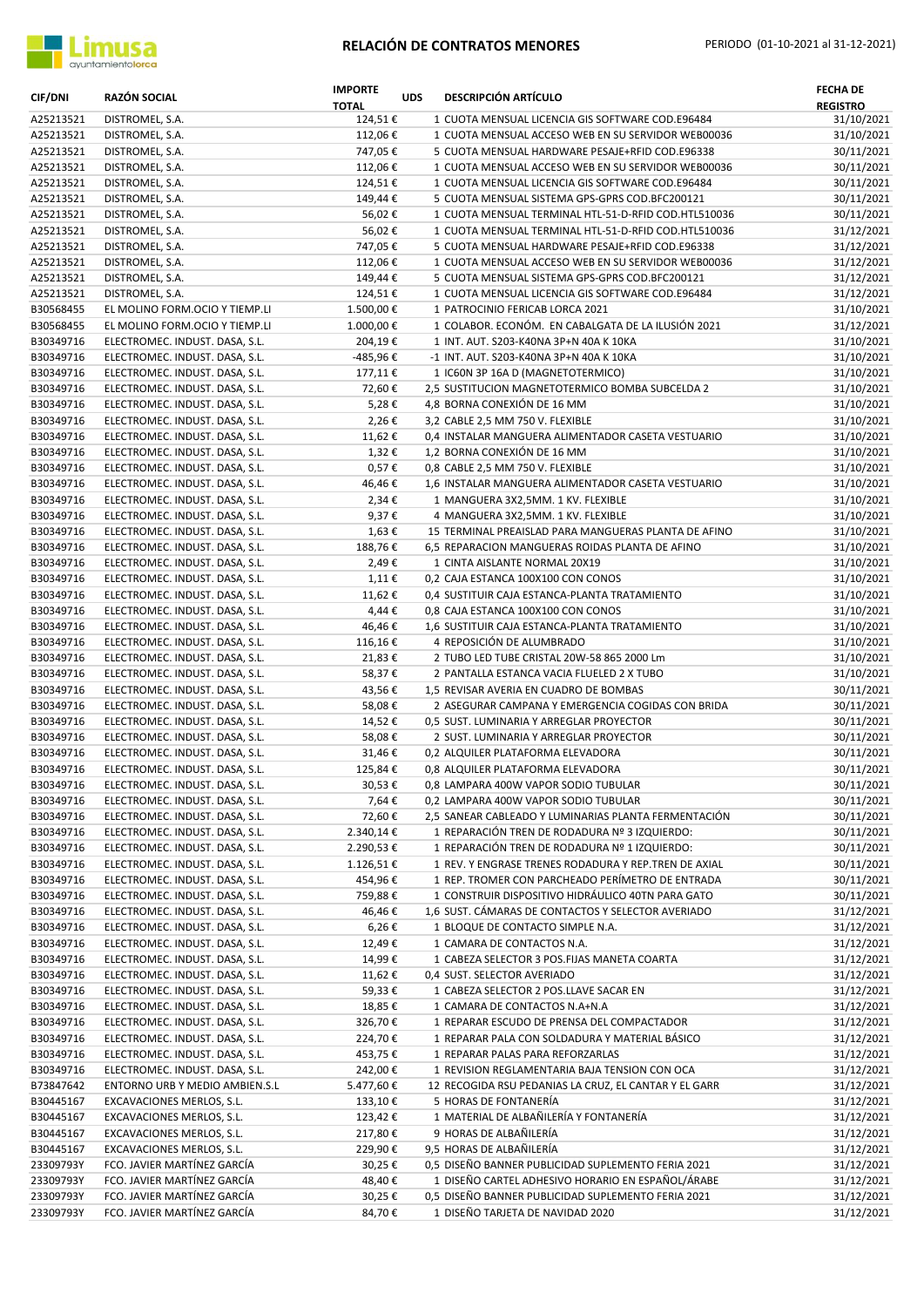

| <b>CIF/DNI</b>         | <b>RAZÓN SOCIAL</b>                                                          | <b>IMPORTE</b><br><b>TOTAL</b> | <b>UDS</b> | <b>DESCRIPCIÓN ARTÍCULO</b>                                                                      | <b>FECHA DE</b><br><b>REGISTRO</b> |
|------------------------|------------------------------------------------------------------------------|--------------------------------|------------|--------------------------------------------------------------------------------------------------|------------------------------------|
| 23309793Y              | FCO. JAVIER MARTÍNEZ GARCÍA                                                  | 12,10€                         |            | 0,5 GIF LA VERDAD ACEITES                                                                        | 31/12/2021                         |
| 23309793Y              | FCO. JAVIER MARTÍNEZ GARCÍA                                                  | 12,10€                         |            | 0,5 GIF LA VERDAD ACEITES                                                                        | 31/12/2021                         |
| A28006922              | FINANZAUTO, S.A.                                                             | 235,95€                        |            | 1 GTOS. DESPLAZAMIENTO MECÁNICO 76-100 KMS 1ª VISITA                                             | 31/12/2021                         |
| A28006922              | FINANZAUTO, S.A.                                                             | 235,95€                        |            | 1 GTOS. DESPLAZAMIENTO MECÁNICO 51-75 KM 1ª VISITA                                               | 31/12/2021                         |
| A28006922              | FINANZAUTO, S.A.                                                             | 235,95€                        |            | 1 GTOS. DESPLAZAMIENTO MECÁNICO 51-75 KM 1ª VISITA                                               | 31/12/2021                         |
| A28006922              | FINANZAUTO, S.A.                                                             | 235,95€                        |            | 1 GTOS. DESPLAZAMIENTO MECÁNICO 76-100 KMS 1ª VISITA                                             | 31/12/2021                         |
| A28006922<br>B14558100 | FINANZAUTO, S.A.<br>FJ MARTIN ASESORES LYTS.L                                | 235,95€<br>1.210,00€           |            | 1 GTOS. DESPLAZAMIENTO MECÁNICO 76-100 KMS 1ª VISITA<br>1 SERVICIOS JURÍDICOS DPTO. CONTRATACIÓN | 31/12/2021<br>30/11/2021           |
| B73603631              | FLORES Y MARTINEZ, S.L.                                                      | 423,50€                        |            | 1 FORMACIÓN DE MESA CON TUBO EN DIP. TORRECILLA                                                  | 30/11/2021                         |
| B73603631              | FLORES Y MARTINEZ, S.L.                                                      | 363,00€                        |            | 1 FORMACIÓN DE MESAS EN VDA. DEL PINO Y CNO. DEL PINO                                            | 30/11/2021                         |
| B73603631              | FLORES Y MARTINEZ, S.L.                                                      | 677,60€                        |            | 14 FORMACIÓN DE AGUJEROS Y COLOCACIÓN DE CEPOS                                                   | 30/11/2021                         |
| B73603631              | FLORES Y MARTINEZ, S.L.                                                      | 798,60€                        |            | 1 SANEAR Y PINTAR ZONAS CON HUMEDADES CENTRO LOGIST.                                             | 31/12/2021                         |
| A73112054              | FORMACION, EMPLEO Y COMERCIALIZACION, S.                                     | 42,35€                         |            | 1 GASTOS DE ENVÍO AGENDAS 2021 FEYCSA CEE                                                        | 31/12/2021                         |
| A73112054              | FORMACION, EMPLEO Y COMERCIALIZACION, S.                                     | 1.792,31€                      |            | 375 AGENDA DE 15x21,5 cms FORMATO DIA/PÁGINA TAPA DURA                                           | 31/12/2021                         |
| B73983710              | GALVEZ Y ASOCIADOS ABOG. LABORALISTAS SL                                     | 1.249,24€                      |            | 1 IGUALA MENSUAL ASESORAMIENTO LABORAL                                                           | 31/10/2021                         |
| B73983710              | GALVEZ Y ASOCIADOS ABOG. LABORALISTAS SL                                     | 1.249,24€                      |            | 1 IGUALA MENSUAL ASESORAMIENTO LABORAL                                                           | 30/11/2021                         |
| B73983710              | GALVEZ Y ASOCIADOS ABOG. LABORALISTAS SL                                     | 1.249,24€                      |            | 1 IGUALA MENSUAL ASESORAMIENTO LABORAL                                                           | 31/12/2021                         |
| B30052419              | GARAJE LEON, S. L.                                                           | 75,46€                         |            | 1 BOMBILLO PUERTA REF. 9170CX                                                                    | 31/10/2021                         |
| B73083230              | GASMOR E HIJOS, S.L.                                                         | 1.923,17€                      |            | 3000 AD-BLUE                                                                                     | 31/12/2021                         |
| A28007268<br>A28007268 | GENERALI ESPAÑA, S.A.DE SEGUROS Y REASES                                     | 164,89€<br>164,89€             |            | 1 PRIMA DE SEGUROS UY-G-752009643 DFSK 0276LSS<br>1 PRIMA DE SEGUROS UY-G-752009642 DFSK 0274LSS | 31/10/2021<br>31/10/2021           |
| B73238735              | GENERALI ESPAÑA, S.A.DE SEGUROS Y REASES<br>GESTION Y CONTROL DE LORCA, S.L. | 26,16€                         |            | 1 194.169.184.63+INTERNET IP-BÁSICA 5/1MB                                                        | 31/10/2021                         |
| B73238735              | GESTION Y CONTROL DE LORCA, S.L.                                             | 18,92€                         |            | 1 INTERNET IP-PREMIUM 5/5 MB CÁMARAS                                                             | 31/10/2021                         |
| B73238735              | GESTION Y CONTROL DE LORCA, S.L.                                             | 90,39€                         |            | 1 78.136.96.175/178/181 IP FIJAS+3 LÍNEAS MÓV. ILIM.                                             | 31/10/2021                         |
| B73238735              | GESTION Y CONTROL DE LORCA, S.L.                                             | 90,39€                         |            | 1 78.136.96.175/178/181 IP FIJAS+3 LÍNEAS MÓV. ILIM.                                             | 30/11/2021                         |
| B73238735              | GESTION Y CONTROL DE LORCA, S.L.                                             | 18,92€                         |            | 1 INTERNET IP-PREMIUM 5/5 MB CÁMARAS                                                             | 30/11/2021                         |
| B73238735              | GESTION Y CONTROL DE LORCA, S.L.                                             | 26,16€                         |            | 1 194.169.184.63+INTERNET IP-BÁSICA 5/1MB                                                        | 30/11/2021                         |
| B73238735              | GESTION Y CONTROL DE LORCA, S.L.                                             | 26,16€                         |            | 1 194.169.184.63+INTERNET IP-BÁSICA 5/1MB                                                        | 31/12/2021                         |
| B73238735              | GESTION Y CONTROL DE LORCA, S.L.                                             | 18,92€                         |            | 1 INTERNET IP-PREMIUM 5/5 MB CÁMARAS                                                             | 31/12/2021                         |
| B73238735              | GESTION Y CONTROL DE LORCA, S.L.                                             | 90,39€                         |            | 1 78.136.96.175/178/181 IP FIJAS+3 LÍNEAS MÓV. ILIM.                                             | 31/12/2021                         |
| B73582702              | GINEL MENSAJEROS S.L.U.                                                      | 7,82€                          |            | 1 GASTOS DE ENVÍO - IDEO LEGAL, S.L.                                                             | 31/10/2021                         |
| B73582702              | GINEL MENSAJEROS S.L.U.                                                      | 7,82€                          |            | 1 GASTOS DE ENVÍO - CAME PARKARE GROUP, S.L.                                                     | 31/10/2021                         |
| B73582702              | GINEL MENSAJEROS S.L.U.                                                      | 7,30€                          |            | 1 GASTOS DE ENVIO-CONTENUR                                                                       | 30/11/2021                         |
| B73582702              | GINEL MENSAJEROS S.L.U.                                                      | 7,10€                          |            | 1 GASTOS DE ENVIO-GESTION Y CONTROL DE LORCA                                                     | 30/11/2021                         |
| B73582702              | GINEL MENSAJEROS S.L.U.                                                      | 7,09€                          |            | 1 GASTOS DE ENVIO-GALVEZ Y ASOCIADOS                                                             | 30/11/2021                         |
| B73582702<br>B73582702 | GINEL MENSAJEROS S.L.U.<br>GINEL MENSAJEROS S.L.U.                           | 7,33€<br>7,13€                 |            | 1 EXPEDICION 3013/10256291 (GALIVI)<br>1 EXPEDICION 3013/10256726 (GALVEZ)                       | 31/12/2021<br>31/12/2021           |
| B73582702              | GINEL MENSAJEROS S.L.U.                                                      | 7,13€                          |            | 1 EXPEDICION 3013/10256725 (GESTION Y CONTROL)                                                   | 31/12/2021                         |
| B73582702              | GINEL MENSAJEROS S.L.U.                                                      | 7,33€                          |            | 1 EXPEDICION 3013/10257451 (CONTENUR)                                                            | 31/12/2021                         |
| B30025811              | GINES HUERTAS INDUSTRIALES S.L.                                              | 76,15€                         |            | 1 MANGUERA ART. 580197723900                                                                     | 31/10/2021                         |
| B30025811              | GINES HUERTAS INDUSTRIALES S.L.                                              | 131,90€                        |            | 1 DSTO.EXPANSION ART. 050408654500                                                               | 30/11/2021                         |
| B30025811              | GINES HUERTAS INDUSTRIALES S.L.                                              | 1,71€                          |            | 8 ABRAZ. PLÁSTICO 150                                                                            | 30/11/2021                         |
| B30025811              | GINES HUERTAS INDUSTRIALES S.L.                                              | 3,75€                          |            | 1 GESTIÓN RESIDUOS                                                                               | 30/11/2021                         |
| B30025811              | GINES HUERTAS INDUSTRIALES S.L.                                              | 230,44€                        |            | 4,2 REP. TOMA DE FUERZA E INSTAL. FRENO DE MANO                                                  | 30/11/2021                         |
| B30025811              | GINES HUERTAS INDUSTRIALES S.L.                                              | 53,05€                         |            | 1 TUBO COD. 0055269957                                                                           | 30/11/2021                         |
| B30025811              | GINES HUERTAS INDUSTRIALES S.L.                                              | 131,90€                        |            | 1 DSTO.EXPANSION ART. 050408654500                                                               | 30/11/2021                         |
| B30025811              | GINES HUERTAS INDUSTRIALES S.L.                                              | 52,39€                         |            | 1 MANGUERA ART. 004128203000                                                                     | 31/12/2021                         |
| A30066245              | GONSOLI LORCA, S.A.                                                          | 27,23€                         |            | 1 BATERÍA PARA TACÓGRAFO DIV RI1189                                                              | 31/10/2021                         |
| A30066245              | GONSOLI LORCA, S.A.                                                          | 121,00€<br>24,20€              |            | 1 CERTIFICADO Y CALIBRADO TACÓGRAFO<br>1 PRECINTADO TACÓGRAFO                                    | 31/10/2021<br>31/10/2021           |
| A30066245<br>A30066245 | GONSOLI LORCA, S.A.<br>GONSOLI LORCA, S.A.                                   | 46,49€                         |            | 2 TUBO ACODADO REF.RVI 74 82 241 756                                                             | 31/10/2021                         |
| A30066245              | GONSOLI LORCA, S.A.                                                          | 11,57€                         |            | 4 ABRAZADERA COD.RVI 50 10 552 410                                                               | 31/10/2021                         |
| A30066245              | GONSOLI LORCA, S.A.                                                          | 2.014,99€                      |            | 1 FILTRO PARTÍCULAS REF. RVI 74 85 151 038                                                       | 31/10/2021                         |
| A30066245              | GONSOLI LORCA, S.A.                                                          | 372,12€                        |            | 1 SENSOR REF. RVI 74 85 139 713                                                                  | 31/10/2021                         |
| A30066245              | GONSOLI LORCA, S.A.                                                          | 375,71€                        |            | 7,5 AVERIAS SISTEMA DE ANTICONTAMINACION                                                         | 31/10/2021                         |
| A30066245              | GONSOLI LORCA, S.A.                                                          | 22,74€                         |            | 3 ESPARRAGO COLECTOR REF. RVI 77 01 061 588                                                      | 31/10/2021                         |
| A30066245              | GONSOLI LORCA, S.A.                                                          | 151,66€                        |            | 1 SENSOR REF. RVI 74 85 136 437                                                                  | 31/10/2021                         |
| A30066245              | GONSOLI LORCA, S.A.                                                          | 0,99€                          |            | 1 JUNTA TAPON REF. DIV RI9995                                                                    | 31/10/2021                         |
| A30066245              | GONSOLI LORCA, S.A.                                                          | 12,08€                         |            | 1 ELEMENTO FILTRO ACEITE REF.RVI 77 01 057 828                                                   | 31/10/2021                         |
| A30066245              | GONSOLI LORCA, S.A.                                                          | 626,18€                        |            | 12,5 AVERIAS VARIAS DEL MOTOR (DISTRIBUCION)                                                     | 31/10/2021                         |
| A30066245              | GONSOLI LORCA, S.A.                                                          | 40,81€                         |            | 1 FILTRO COMBUSTIBLE REF.RVI 74 85 149 294                                                       | 31/10/2021                         |
| A30066245              | GONSOLI LORCA, S.A.                                                          | 2,06€                          |            | 1 APORTACIÓN AL SIGAUS (RD 679/2006) €/Kg                                                        | 31/10/2021                         |
| A30066245              | GONSOLI LORCA, S.A.                                                          | 846,64€                        |            | 1 UNIDAD DE MANDO REF. RVI 74 85 156 020                                                         | 31/10/2021<br>31/10/2021           |
| A30066245<br>A30066245 | GONSOLI LORCA, S.A.<br>GONSOLI LORCA, S.A.                                   | 51,53€<br>92,54€               |            | 1 BOMBA REF.RVI 74 85 136 458<br>11,5 LITRO ACEITE RTO MAXT REF.RTO A1034                        | 31/10/2021                         |
| A30066245              | GONSOLI LORCA, S.A.                                                          | 97,15€                         |            | 1 PISTON, EMBOLO REF. RVI 50 01 870 677                                                          | 30/11/2021                         |
| A30066245              | GONSOLI LORCA, S.A.                                                          | 60,37€                         |            | 1 TAPA DE LLENADO COD.RVI 74 85 132 554                                                          | 30/11/2021                         |
| A30066245              | GONSOLI LORCA, S.A.                                                          | 521,05€                        |            | 1 RETROVISOR DCHO. REF.RVI 74 85 141 092                                                         | 30/11/2021                         |
| A30066245              | GONSOLI LORCA, S.A.                                                          | -521,05€                       |            | -1 RETROVISOR DCHO. REF.RVI 74 85 141 092                                                        | 31/12/2021                         |
| A30066245              | GONSOLI LORCA, S.A.                                                          | 492,11€                        |            | 1 RETROVISOR DCHO. REF.RVI 74 85 141 092                                                         | 31/12/2021                         |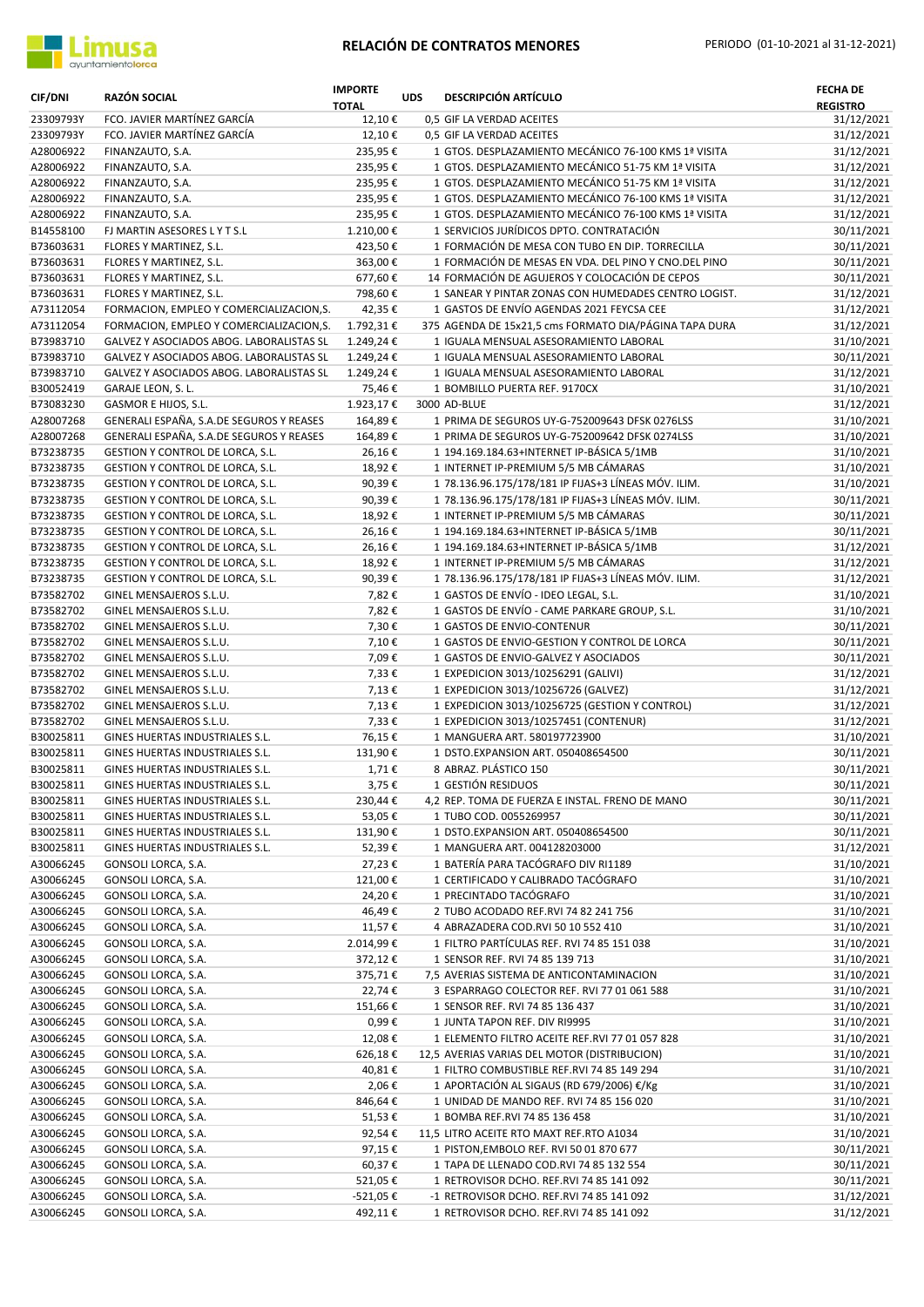

| <b>CIF/DNI</b>         | <b>RAZÓN SOCIAL</b>                                                 | <b>IMPORTE</b><br><b>TOTAL</b> | <b>UDS</b> | <b>DESCRIPCIÓN ARTÍCULO</b>                                                                       | <b>FECHA DE</b><br><b>REGISTRO</b> |
|------------------------|---------------------------------------------------------------------|--------------------------------|------------|---------------------------------------------------------------------------------------------------|------------------------------------|
| A30066245              | GONSOLI LORCA, S.A.                                                 | 11,41€                         |            | 1 JUNTA RVI 74 85 133 398                                                                         | 31/12/2021                         |
| A30066245              | GONSOLI LORCA, S.A.                                                 | 62,13€                         |            | 1 KIT JUNTAS TURBO RVI 74 85 141 700                                                              | 31/12/2021                         |
| A30066245              | GONSOLI LORCA, S.A.                                                 | 355,80€                        |            | 1 TENSOR CORREA RVI 74 85 152 489                                                                 | 31/12/2021                         |
| A30066245              | GONSOLI LORCA, S.A.                                                 | 23,55€                         |            | 1 MANGUERA ESCAPE RVI 74 85 149 206                                                               | 31/12/2021                         |
| A30066245              | GONSOLI LORCA, S.A.                                                 | 22,01€                         |            | 1 FILTRO AIRE REF.RVI 74 85 119 973                                                               | 31/12/2021                         |
| A30066245              | GONSOLI LORCA, S.A.                                                 | 46,61€                         |            | 2 JUNTA RVI 74 85 138 275                                                                         | 31/12/2021<br>31/12/2021           |
| A30066245<br>A30066245 | GONSOLI LORCA, S.A.<br>GONSOLI LORCA, S.A.                          | 1.581,99€                      |            | 1 TURBOCOMPRESOR RVI 74 85 134 882<br>2 VEGACOOLING PLUS 5L REF.RTO A1020                         |                                    |
| A30066245              | GONSOLI LORCA, S.A.                                                 | 66,88€<br>2,31€                |            | 1 JUNTA RVI 74 85 133 384                                                                         | 31/12/2021<br>31/12/2021           |
| A30066245              | GONSOLI LORCA, S.A.                                                 | 3.080,28€                      |            | 1 SILENCIADOR RVI 74 85 153 684                                                                   | 31/12/2021                         |
| A30066245              | GONSOLI LORCA, S.A.                                                 | 423,50€                        |            | 1 DESCARBONIZAR COMP. ADMISIÓN Y PLANIF. COL. ESCAPE                                              | 31/12/2021                         |
| A30066245              | GONSOLI LORCA, S.A.                                                 | 40,81€                         |            | 1 FILTRO COMBUSTIBLE REF.RVI 74 85 149 294                                                        | 31/12/2021                         |
| A30066245              | GONSOLI LORCA, S.A.                                                 | 33,69€                         |            | 5 ESPARRAGO COLECTOR REF. RVI 77 01 061 588                                                       | 31/12/2021                         |
| A30066245              | GONSOLI LORCA, S.A.                                                 | 5.445,00€                      |            | 1 REPARAR MOTOR                                                                                   | 31/12/2021                         |
| A30066245              | GONSOLI LORCA, S.A.                                                 | 10,84€                         |            | 1 JUNTA RVI 74 85 133 400                                                                         | 31/12/2021                         |
| A30066245              | GONSOLI LORCA, S.A.                                                 | 49,11€                         |            | 1 CORREA 7PK1605                                                                                  | 31/12/2021                         |
| A30066245              | GONSOLI LORCA, S.A.                                                 | 9,89€                          |            | 1 JUNTA RVI 74 85 131 521                                                                         | 31/12/2021                         |
| A30066245              | GONSOLI LORCA, S.A.                                                 | 3.757,05€                      |            | 75 REP. MOTOR, FILTRO PARTÍCULAS, CATALIZADOR Y TURBO                                             | 31/12/2021                         |
| A30066245              | GONSOLI LORCA, S.A.                                                 | 31,99€                         |            | 1 TERMOSTATO RVI 74 85 145 128                                                                    | 31/12/2021                         |
| A30066245              | GONSOLI LORCA, S.A.                                                 | 14,25€                         |            | 1 JUNTA ARTICULACIÓN RVI 74 85 131 292                                                            | 31/12/2021                         |
| A30066245              | GONSOLI LORCA, S.A.                                                 | 15,77€                         |            | 1 JUNTA RVI 74 85 144 851                                                                         | 31/12/2021                         |
| A30066245              | GONSOLI LORCA, S.A.                                                 | 10,61€                         |            | 4 CLIP REF.RVI 74 85 112 903                                                                      | 31/12/2021                         |
| A30066245              | GONSOLI LORCA, S.A.                                                 | 58,37€                         |            | 1 ELEMENTOS DE UNIÓN Y FIJACIÓN                                                                   | 31/12/2021                         |
| A30066245              | GONSOLI LORCA, S.A.                                                 | 28,53€                         |            | 2 ESPÁRRAGO RVI 74 21 055 913                                                                     | 31/12/2021                         |
| A30066245              | GONSOLI LORCA, S.A.                                                 | 7,91€<br>92,53€                |            | 2 CLIP RVI 74 85 112 900<br>11,5 LITRO ACEITE D-XITY FP REF.RTO A1034                             | 31/12/2021<br>31/12/2021           |
| A30066245<br>A30066245 | GONSOLI LORCA, S.A.<br>GONSOLI LORCA, S.A.                          | 2,18€                          |            | 1 APORTACIÓN AL SIGAUS (RD 679/2006) €/Kg                                                         | 31/12/2021                         |
| A30066245              | GONSOLI LORCA, S.A.                                                 | 9,56€                          |            | 1 JUNTA FIBRA RVI 77 01 060 430                                                                   | 31/12/2021                         |
| A30066245              | GONSOLI LORCA, S.A.                                                 | 8,37€                          |            | 1 JUNTA TORICA RVI 77 01 058 139                                                                  | 31/12/2021                         |
| A30066245              | GONSOLI LORCA, S.A.                                                 | 2.014,99€                      |            | 1 FILTRO PARTÍCULAS REF. RVI 74 85 151 038                                                        | 31/12/2021                         |
| B30053185              | GRAFISOL, S. L.                                                     | 668,07€                        |            | 1 38000 BONOS FERIA TRES COLORES IMPRESOS DOS CARAS                                               | 31/10/2021                         |
| B08914830              | GRANT THORNTON, S. L. P.                                            | 6.171,00€                      |            | 1 AUDITORÍA CUMPLIMIENTO DE LA LEGALIDAD Y OPERATIVA                                              | 30/11/2021                         |
| B30451017              | <b>GRUAS RUIZ ROJO S.L</b>                                          | 239,58€                        |            | 1 SALIDA GRÚA A CARRETERA                                                                         | 30/11/2021                         |
| B30451017              | <b>GRUAS RUIZ ROJO S.L</b>                                          | 174,24€                        |            | 64 KMS. CARRETERA (0.00 KM. FRANQ.)                                                               | 30/11/2021                         |
| B30451017              | <b>GRUAS RUIZ ROJO S.L</b>                                          | 60,50€                         |            | 1 MANO DE OBRA                                                                                    | 30/11/2021                         |
| B30879811              | GRUPO AMIAB MURCIA, S.L.                                            | 3.265,79€                      |            | 10 CONTENEDOR OCASIÓN RSU/SELECTIVA 2400L COD.VRSU006                                             | 30/11/2021                         |
| B73973844              | <b>GUADALENTIN COMUNICACION S.L</b>                                 | 72,60€                         |            | 0,15 GESTIÓN PRESENCIA LIMUSA EN REDES SOCIALES                                                   | 31/10/2021                         |
| B73973844              | <b>GUADALENTIN COMUNICACION S.L</b>                                 | 121,00€                        |            | 0,25 GESTIÓN PRESENCIA LIMUSA EN REDES SOCIALES                                                   | 31/10/2021                         |
| B73973844              | GUADALENTIN COMUNICACION S.L                                        | 145,20€                        |            | 0,3 GESTIÓN PRESENCIA LIMUSA EN REDES SOCIALES                                                    | 31/10/2021                         |
| B73973844              | GUADALENTIN COMUNICACION S.L<br><b>GUADALENTIN COMUNICACION S.L</b> | 145,20€                        |            | 0,3 GESTIÓN PRESENCIA LIMUSA EN REDES SOCIALES                                                    | 31/10/2021                         |
| B73973844<br>B73973844 | <b>GUADALENTIN COMUNICACION S.L</b>                                 | 193,60€<br>19,36€              |            | 0,4 GESTIÓN PRESENCIA LIMUSA EN REDES SOCIALES<br>0,04 GESTIÓN PRESENCIA LIMUSA EN REDES SOCIALES | 30/11/2021<br>30/11/2021           |
| B73973844              | <b>GUADALENTIN COMUNICACION S.L</b>                                 | 96,80€                         |            | 0,2 GESTIÓN PRESENCIA LIMUSA EN REDES SOCIALES                                                    | 30/11/2021                         |
| B73973844              | <b>GUADALENTIN COMUNICACION S.L</b>                                 | 174,24€                        |            | 0,36 GESTIÓN PRESENCIA LIMUSA EN REDES SOCIALES                                                   | 30/11/2021                         |
| B73973844              | <b>GUADALENTIN COMUNICACION S.L</b>                                 | 48,40€                         |            | 0,1 GESTIÓN PRESENCIA LIMUSA EN REDES SOCIALES                                                    | 31/12/2021                         |
| B73973844              | GUADALENTIN COMUNICACION S.L                                        | 48,40€                         |            | 0,1 GESTIÓN PRESENCIA LIMUSA EN REDES SOCIALES                                                    | 31/12/2021                         |
| B73973844              | <b>GUADALENTIN COMUNICACION S.L</b>                                 | 135,52€                        |            | 0,28 GESTIÓN PRESENCIA LIMUSA EN REDES SOCIALES                                                   | 31/12/2021                         |
| B73973844              | <b>GUADALENTIN COMUNICACION S.L</b>                                 | 154,88€                        |            | 0.32 GESTIÓN PRESENCIA LIMUSA EN REDES SOCIALES                                                   | 31/12/2021                         |
| B73973844              | <b>GUADALENTIN COMUNICACION S.L</b>                                 | 19,36€                         |            | 0,04 GESTIÓN PRESENCIA LIMUSA EN REDES SOCIALES                                                   | 31/12/2021                         |
| B73973844              | <b>GUADALENTIN COMUNICACION S.L</b>                                 | 77,44€                         |            | 0,16 GESTIÓN PRESENCIA LIMUSA EN REDES SOCIALES                                                   | 31/12/2021                         |
| B30073332              | HERMANOS HEREDIA Y MULERO, S.L.                                     | 309,35€                        |            | 11,1 TUBERIA R7 TERMOPLASTICA 3/8" BITUBO 2 MALLAS TEXI                                           | 31/10/2021                         |
| B30073332              | HERMANOS HEREDIA Y MULERO, S.L.                                     | 3,70€                          |            | 2 HEMBRA RECTA PRENSAR 3/8 T. 3/8 REF.L-06120-06-06                                               | 31/10/2021                         |
| B30073332              | HERMANOS HEREDIA Y MULERO, S.L.                                     | 10,22€                         |            | 4 CASQUILLOS PRENSAR R7-R8 5/16 REF.L-06065-05                                                    | 31/10/2021                         |
| B30073332              | HERMANOS HEREDIA Y MULERO, S.L.                                     | 22,40€                         |            | 2 CODO 90º PRENSAR COMPACTO 3/8 REF. 0012151                                                      | 31/10/2021                         |
| B30073332              | HERMANOS HEREDIA Y MULERO, S.L.                                     | 1,85€                          |            | 1 HEMBRA RECTA PRENSAR 3/8 T. 3/8 REF.L-06120-06-06                                               | 31/10/2021                         |
| B30073332              | HERMANOS HEREDIA Y MULERO, S.L.                                     | 7,79€                          |            | 1 TUBERIA PRESION R2T 3/8" REF.L-10120TH-06                                                       | 31/10/2021                         |
| B30073332              | HERMANOS HEREDIA Y MULERO, S.L.                                     | 2,69€                          |            | 1 HEMBRA RECTA PRENSAR JIC % T.3/8 REF.L-06220-06-08                                              | 31/10/2021                         |
| B30073332              | HERMANOS HEREDIA Y MULERO, S.L.                                     | 3,25€                          |            | 2 CASQUILLOS PRENSAR UNIF (R1T-R2T) 3/8" L-060635-06                                              | 31/10/2021                         |
| B30073332              | HERMANOS HEREDIA Y MULERO, S.L.                                     | 2,78€                          |            | 2 CASQUILLOS PRENSAR UNIF (R1T-R2T) 1/4" L-060635-04                                              | 31/10/2021                         |
| B30073332<br>B30073332 | HERMANOS HEREDIA Y MULERO, S.L.<br>HERMANOS HEREDIA Y MULERO, S.L.  | 2,49€<br>2,89€                 |            | 1 HEMBRA RECTA PRENSAR 3/8 T.1/4s L-06120-04-06<br>1 ESFERICO PRENSAR 1/4 REF.L-06140-04-04       | 31/10/2021<br>31/10/2021           |
| B30073332              | HERMANOS HEREDIA Y MULERO, S.L.                                     | 7,50€                          |            | 1 TUBERÍA PRESIÓN R2T 1/4" L-10120TH-04                                                           | 31/10/2021                         |
| B30073332              | HERMANOS HEREDIA Y MULERO, S.L.                                     | 3,85€                          |            | 2 CASQUILLOS PRENSAR UNIF (R1T-R2T) 1/2" L-060635-08                                              | 31/10/2021                         |
| B30073332              | HERMANOS HEREDIA Y MULERO, S.L.                                     | 7,16€                          |            | 2 HEMBRA RECTA 24º 22/150 T.15 T.1/2 L-06322-08-22                                                | 31/10/2021                         |
| B30073332              | HERMANOS HEREDIA Y MULERO, S.L.                                     | 9,15€                          |            | 1 TUBERÍA PRESIÓN R2T 1/2" REF.L-10120TH-08                                                       | 31/10/2021                         |
| B30073332              | HERMANOS HEREDIA Y MULERO, S.L.                                     | 7,72€                          |            | 2 HEMBRA RECTA 24º 18/150 T.10 5/16 SP L-06323-05-18                                              | 30/11/2021                         |
| B30073332              | HERMANOS HEREDIA Y MULERO, S.L.                                     | 9,68€                          |            | 4 HEMBRA RECTA 24º 16/150 T.10 T.5/16 L-06322-05-16                                               | 30/11/2021                         |
| B30073332              | HERMANOS HEREDIA Y MULERO, S.L.                                     | 25,17€                         |            | 8 HEMBRA RECTA 24º 18/150 T.12 T.5/16 REF.L-06322-05                                              | 30/11/2021                         |
| B30073332              | HERMANOS HEREDIA Y MULERO, S.L.                                     | 30,98€                         |            | 4 TUBERÍA PRESIÓN R2T 5/16" L-10120TH-05                                                          | 30/11/2021                         |
| B30073332              | HERMANOS HEREDIA Y MULERO, S.L.                                     | 21,82€                         |            | 14 CASQUILLOS PRENSAR UNIF (R1T-R2T) 5/16"                                                        | 30/11/2021                         |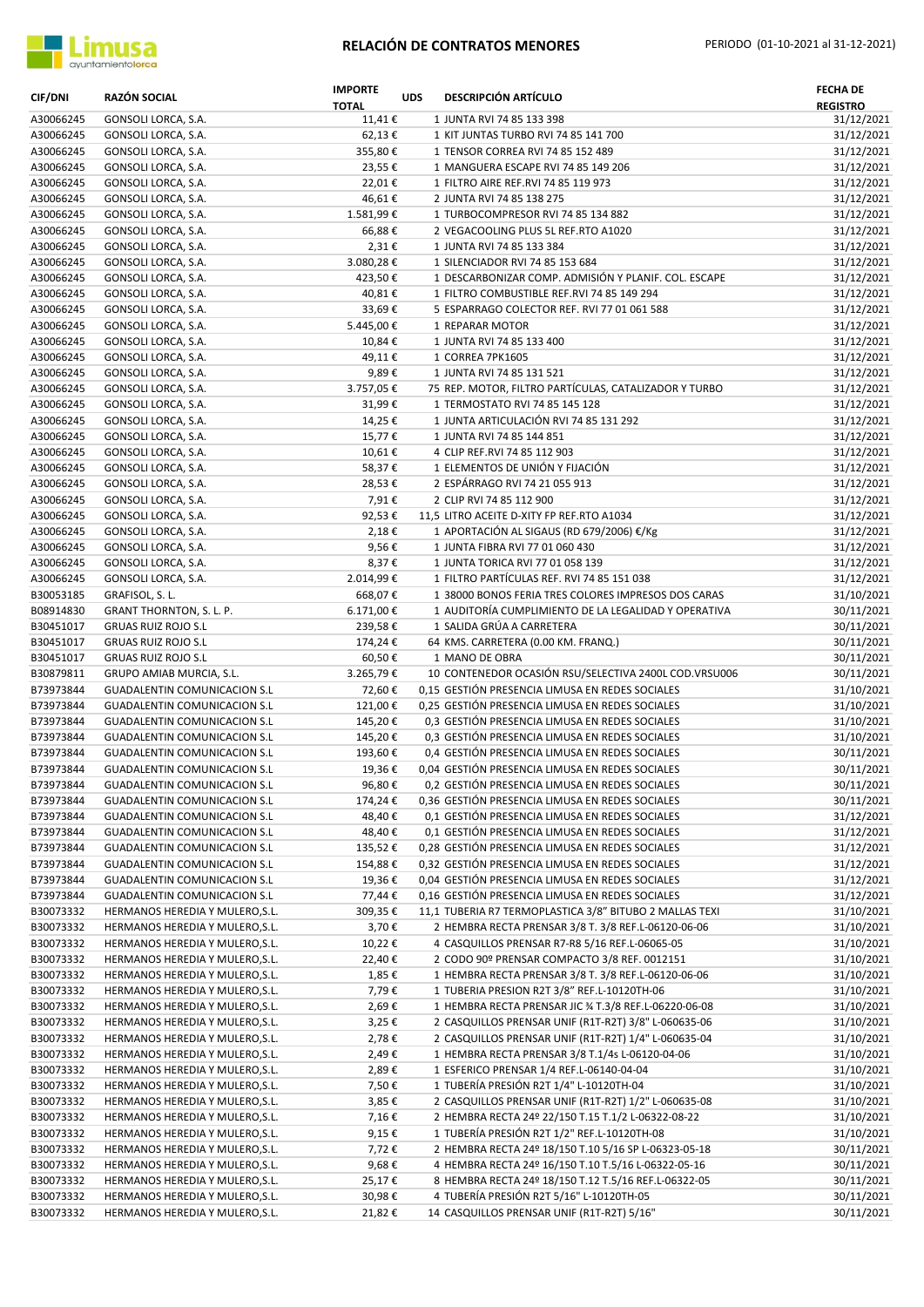

| <b>CIF/DNI</b>         | <b>RAZÓN SOCIAL</b>                                                | <b>IMPORTE</b><br><b>TOTAL</b> | <b>UDS</b> | <b>DESCRIPCIÓN ARTÍCULO</b>                                                                              | <b>FECHA DE</b><br><b>REGISTRO</b> |
|------------------------|--------------------------------------------------------------------|--------------------------------|------------|----------------------------------------------------------------------------------------------------------|------------------------------------|
| B30073332              | HERMANOS HEREDIA Y MULERO, S.L.                                    | 3,78€                          |            | 2 TORNILLO RACORD SIMPLE BSP 3/8" REF.L-080100-06                                                        | 30/11/2021                         |
| B30073332              | HERMANOS HEREDIA Y MULERO, S.L.                                    | 7,74€                          |            | 1 TUBERÍA PRESIÓN R2T 5/16" L-10120TH-05                                                                 | 30/11/2021                         |
| B30073332              | HERMANOS HEREDIA Y MULERO, S.L.                                    | 6,23€                          |            | 4 CASQUILLOS PRENSAR UNIF (R1T-R2T) 5/16"                                                                | 30/11/2021                         |
| B30073332              | HERMANOS HEREDIA Y MULERO, S.L.                                    | 1,48€                          |            | 4 ARANDELA METAL GOMA 3/8" REF.007/0030007                                                               | 30/11/2021                         |
| B30073332              | HERMANOS HEREDIA Y MULERO, S.L.                                    | 12,10€                         |            | 2 CODO 90º PR 24º 18/150 T.12 T.5/16 REF.L-06332-05-                                                     | 30/11/2021                         |
| B30073332              | HERMANOS HEREDIA Y MULERO, S.L.                                    | 10,42€                         |            | 2 ESFERICO PRENSAR 3/8 T.5/16 REF.019/0012161                                                            | 30/11/2021                         |
| B30073332              | HERMANOS HEREDIA Y MULERO, S.L.                                    | 18,30€                         |            | 2 TUBERÍA PRESIÓN R2T 1/2" REF.L-10120TH-08                                                              | 30/11/2021                         |
| B30073332              | HERMANOS HEREDIA Y MULERO, S.L.                                    | 7,16€                          |            | 2 HEMBRA RECTA 24º 22/150 T.15 T.1/2 L-06322-08-22                                                       | 30/11/2021                         |
| B30073332<br>B30073332 | HERMANOS HEREDIA Y MULERO, S.L.<br>HERMANOS HEREDIA Y MULERO, S.L. | 3,85€<br>6,80€                 |            | 2 CASQUILLOS PRENSAR UNIF (R1T-R2T) 1/2" L-060635-08                                                     | 30/11/2021<br>30/11/2021           |
| B30073332              | HERMANOS HEREDIA Y MULERO, S.L.                                    | 2,69€                          |            | 1 CODO 90º PRENSAR JIC % T.3/8 REF.L-06230-06-08<br>1 HEMBRA RECTA PRENSAR JIC % T.3/8 REF.L-06220-06-08 | 30/11/2021                         |
| B73068223              | LABORAL JPS DE LORCA, S. L.                                        | 2.509,54€                      |            | 68 REBECA GARYS MOD. 1025 SRA. ART.3091025                                                               | 31/10/2021                         |
| B73068223              | LABORAL JPS DE LORCA, S. L.                                        | 1.023,51€                      |            | 76 CASACA GARYS MOD. 6552 ELENA ART.3096552                                                              | 31/10/2021                         |
| B73068223              | LABORAL JPS DE LORCA, S. L.                                        | $0,00 \in$                     |            | 1 BORDADOS EN CASACA Y REBECA INCLUIDOS                                                                  | 31/10/2021                         |
| B30073332              | HERMANOS HEREDIA Y MULERO, S.L.                                    | 7,79€                          |            | 1 TUBERIA PRESION R2T 3/8" REF. 019/0016236                                                              | 30/11/2021                         |
| B30073332              | HERMANOS HEREDIA Y MULERO, S.L.                                    | 3,25€                          |            | 2 CASQUILLOS PRENSAR UNIF (R1T-R2T) 3/8" L-060635-06                                                     | 30/11/2021                         |
| B30073332              | HERMANOS HEREDIA Y MULERO, S.L.                                    | 9,15€                          |            | 1 TUBERÍA PRESIÓN R2T 1/2" REF.L-10120TH-08                                                              | 31/12/2021                         |
| B30073332              | HERMANOS HEREDIA Y MULERO, S.L.                                    | 7,16€                          |            | 2 HEMBRA RECTA 24º 22/150 T.15 T.1/2 L-06322-08-22                                                       | 31/12/2021                         |
| B30073332              | HERMANOS HEREDIA Y MULERO, S.L.                                    | 3,85€                          |            | 2 CASQUILLOS PRENSAR UNIF (R1T-R2T) 1/2" L-060635-08                                                     | 31/12/2021                         |
| B30073332              | HERMANOS HEREDIA Y MULERO, S.L.                                    | 26,79€                         |            | 1 E.R.CARAS PLANAS 1/2" DN09-MACHO REF. 0015137                                                          | 30/11/2021                         |
| B30073332              | HERMANOS HEREDIA Y MULERO, S.L.                                    | 2,49€                          |            | 1 HEMBRA RECTA PRENSAR T.1/2 REF.L-06120-08-08                                                           | 31/12/2021                         |
| B30073332              | HERMANOS HEREDIA Y MULERO, S.L.                                    | 3,85€                          |            | 2 CASQUILLOS PRENSAR UNIF (R1T-R2T) 1/2" L-060635-08                                                     | 31/12/2021                         |
| B30073332              | HERMANOS HEREDIA Y MULERO, S.L.                                    | 68,61€                         |            | 7,5 TUBERÍA PRESIÓN R2T 1/2" REF.L-10120TH-08                                                            | 31/12/2021                         |
| B30073332              | HERMANOS HEREDIA Y MULERO, S.L.                                    | 5,40€                          |            | 1 HEMBRA RECTA PRENSAR 3/8 T.1/2-S REF. 0012064                                                          | 31/12/2021                         |
| B30073332              | HERMANOS HEREDIA Y MULERO, S.L.                                    | 26,35€                         |            | 1 PINZA 1/2 REDONDA ACODADA L 205MM REF. 036/0030208                                                     | 31/12/2021                         |
| B30073332              | HERMANOS HEREDIA Y MULERO, S.L.                                    | 7,74€                          |            | 1 TUBERÍA PRESIÓN R2T 5/16" L-10120TH-05                                                                 | 31/12/2021                         |
| B30073332              | HERMANOS HEREDIA Y MULERO, S.L.                                    | 4,84€                          |            | 2 HEMBRA RECTA 24º 16/150 T.10 T.5/16 L-06322-05-16                                                      | 31/12/2021                         |
| B30073332              | HERMANOS HEREDIA Y MULERO, S.L.                                    | 3,12€                          |            | 2 CASQUILLOS PRENSAR UNIF (R1T-R2T) 5/16"                                                                | 31/12/2021                         |
| B30073332              | HERMANOS HEREDIA Y MULERO, S.L.                                    | 3,25€                          |            | 2 CASQUILLOS PRENSAR UNIF (R1T-R2T) 3/8" L-060635-06                                                     | 31/12/2021                         |
| B30073332              | HERMANOS HEREDIA Y MULERO, S.L.                                    | 1,85€                          |            | 1 HEMBRA RECTA PRENSAR 3/8 T. 3/8 REF.L-06120-06-06                                                      | 31/12/2021                         |
| B30073332              | HERMANOS HEREDIA Y MULERO, S.L.                                    | 27,27€                         |            | 3,5 TUBERIA PRESION R2T 3/8" REF.L-10120TH-06                                                            | 31/12/2021                         |
| B30073332              | HERMANOS HEREDIA Y MULERO, S.L.                                    | 2,82€                          |            | 1 HEMBRA RECTA PRENSAR 1/2 T.3/8-s REF.L-06120-06-08                                                     | 31/12/2021                         |
| B30360200              | HERMANOS MORALES GALLEGO S.L.                                      | 661,27€                        |            | 2 315/80-22.5 CR926/B 18PR GOLDEN CROWN 156/150L                                                         | 31/10/2021                         |
| B30360200              | HERMANOS MORALES GALLEGO S.L.                                      | 10,89€                         |            | 1 MONTAJE RUEDA CAMIÓN (NEUMÁTICO PROPIO)                                                                | 31/10/2021                         |
| B30360200<br>B30360200 | HERMANOS MORALES GALLEGO S.L.<br>HERMANOS MORALES GALLEGO S.L.     | 25,77€<br>3,48€                |            | 2 S.I. GESTION NFU (R.D. 1619/2005)                                                                      | 31/10/2021<br>31/10/2021           |
| B30360200              | HERMANOS MORALES GALLEGO S.L.                                      | 661,27€                        |            | 2 S.I. GESTION NFU (R.D. 1619/2005)<br>2 315/80-22.5 CR926/B 18PR GOLDEN CROWN 156/150L                  | 31/10/2021                         |
| B30360200              | HERMANOS MORALES GALLEGO S.L.                                      | 36,30€                         |            | 2 MONTAJE RUEDA INDUSTRIAL                                                                               | 31/10/2021                         |
| B30360200              | HERMANOS MORALES GALLEGO S.L.                                      | 155,36€                        |            | 2 CAM 14.9-24 380/85-24 420/70-24 15.5/80-24 TR218A                                                      | 31/10/2021                         |
| B30360200              | HERMANOS MORALES GALLEGO S.L.                                      | 43,56€                         |            | 3 PARCHE RADIAL 115TL                                                                                    | 31/10/2021                         |
| B30360200              | HERMANOS MORALES GALLEGO S.L.                                      | 24,20€                         |            | 2 COLOCAR RUEDA INDUSTRIAL                                                                               | 31/10/2021                         |
| B30360200              | HERMANOS MORALES GALLEGO S.L.                                      | 25,77€                         |            | 2 S.I. GESTION NFU (R.D. 1619/2005)                                                                      | 31/10/2021                         |
| B30360200              | HERMANOS MORALES GALLEGO S.L.                                      | 652,92€                        |            | 2 CUB 315/80R22.5 156/152L OVATION REF. 2000000986                                                       | 31/10/2021                         |
| B30360200              | HERMANOS MORALES GALLEGO S.L.                                      | 12,89€                         |            | 1 S.I. GESTION NFU (R.D. 1619/2005)                                                                      | 30/11/2021                         |
| B30360200              | HERMANOS MORALES GALLEGO S.L.                                      | 326,46€                        |            | 1 CUB 315/80R22.5 156/152L OVATION REF. 2000000986                                                       | 30/11/2021                         |
| B30360200              | HERMANOS MORALES GALLEGO S.L.                                      | 14,52€                         |            | 1 PARCHE RADIAL 115TL REF.PAR115                                                                         | 30/11/2021                         |
| B30360200              | HERMANOS MORALES GALLEGO S.L.                                      | 10,89€                         |            | 1 MONTAJE RUEDA CAMIÓN                                                                                   | 30/11/2021                         |
| B30360200              | HERMANOS MORALES GALLEGO S.L.                                      | 10,89€                         |            | 1 MONTAJE RUEDA CAMIÓN                                                                                   | 31/10/2021                         |
| B30360200              | HERMANOS MORALES GALLEGO S.L.                                      | 9,68€                          |            | 1 COLOCAR RUEDA CAMIÓN                                                                                   | 31/10/2021                         |
| B30360200              | HERMANOS MORALES GALLEGO S.L.                                      | 9,68€                          |            | 1 PARCHE RADIAL 110TL 75X55 1L REF.20-2121104                                                            | 31/10/2021                         |
| B30360200              | HERMANOS MORALES GALLEGO S.L.                                      | 18,15€                         |            | 1 MONTAJE RUEDA INDUSTRIAL                                                                               | 30/11/2021                         |
| B30360200              | HERMANOS MORALES GALLEGO S.L.                                      | 29,04€                         |            | 2 PARCHE RADIAL 115TL REF.PAR115                                                                         | 30/11/2021                         |
| B30360200              | HERMANOS MORALES GALLEGO S.L.                                      | 77,68€                         |            | 1 CAM 14.9-24 380/85-24 420/70-24 15.5/80-24 TR218A                                                      | 30/11/2021                         |
| B30360200              | HERMANOS MORALES GALLEGO S.L.                                      | 12,10€                         |            | 1 COLOCAR RUEDA INDUSTRIAL                                                                               | 30/11/2021                         |
| B30360200              | HERMANOS MORALES GALLEGO S.L.                                      | 9,68€                          |            | 1 PARCHE RADIAL 110TL 75X55 1L REF.20-2121104                                                            | 30/11/2021                         |
| B30360200              | HERMANOS MORALES GALLEGO S.L.                                      | 77,68€                         |            | 1 CAM 14.9-24 380/85-24 420/70-24 15.5/80-24 TR218A                                                      | 30/11/2021                         |
| B30360200              | HERMANOS MORALES GALLEGO S.L.                                      | 18,15€                         |            | 1 MONTAJE RUEDA INDUSTRIAL                                                                               | 30/11/2021                         |
| B30360200              | HERMANOS MORALES GALLEGO S.L.                                      | 12,10€                         |            | 1 COLOCAR RUEDA INDUSTRIAL                                                                               | 30/11/2021                         |
| B30360200              | HERMANOS MORALES GALLEGO S.L.                                      | 14,52€                         |            | 1 PARCHE RADIAL 115TL REF. PAR115                                                                        | 30/11/2021                         |
| B30360200<br>B30360200 | HERMANOS MORALES GALLEGO S.L.<br>HERMANOS MORALES GALLEGO S.L.     | 10,89€                         |            | 1 MONTAJE RUEDA BARREDORA<br>1 MONTAJE RUEDA FURGONETA                                                   | 30/11/2021                         |
| B30360200              | HERMANOS MORALES GALLEGO S.L.                                      | 6,05 €<br>19,36€               |            | 2 PARCHE RADIAL 110TL 75X55 1L REF.20-2121104                                                            | 30/11/2021<br>30/11/2021           |
| B30360200              | HERMANOS MORALES GALLEGO S.L.                                      | 12,89€                         |            | 1 S.I. GESTION NFU (R.D. 1619/2005)                                                                      | 30/11/2021                         |
| B30360200              | HERMANOS MORALES GALLEGO S.L.                                      | 326,46€                        |            | 1 CUB 315/80R22.5 156/152L OVATION REF. 2000000986                                                       | 30/11/2021                         |
| B30360200              | HERMANOS MORALES GALLEGO S.L.                                      | 14,52€                         |            | 1 PARCHE RADIAL 115TL REF. PAR115                                                                        | 30/11/2021                         |
| B30360200              | HERMANOS MORALES GALLEGO S.L.                                      | 12,89€                         |            | 1 S.I. GESTION NFU (R.D. 1619/2005)                                                                      | 30/11/2021                         |
| B30360200              | HERMANOS MORALES GALLEGO S.L.                                      | 235,30€                        |            | 1 285/70R19.5 146/144M CR960A GOLDEN CROWN 5541687                                                       | 30/11/2021                         |
| B30360200              | HERMANOS MORALES GALLEGO S.L.                                      | 10,89€                         |            | 1 MONTAJE RUEDA CAMIÓN                                                                                   | 31/12/2021                         |
| B30360200              | HERMANOS MORALES GALLEGO S.L.                                      | 18,15€                         |            | 1 EQUILIBRAR RUEDA CAMION                                                                                | 31/12/2021                         |
| B30360200              | HERMANOS MORALES GALLEGO S.L.                                      | 14,52€                         |            | 1 PARCHE RADIAL 115TL REF.PAR115                                                                         | 31/12/2021                         |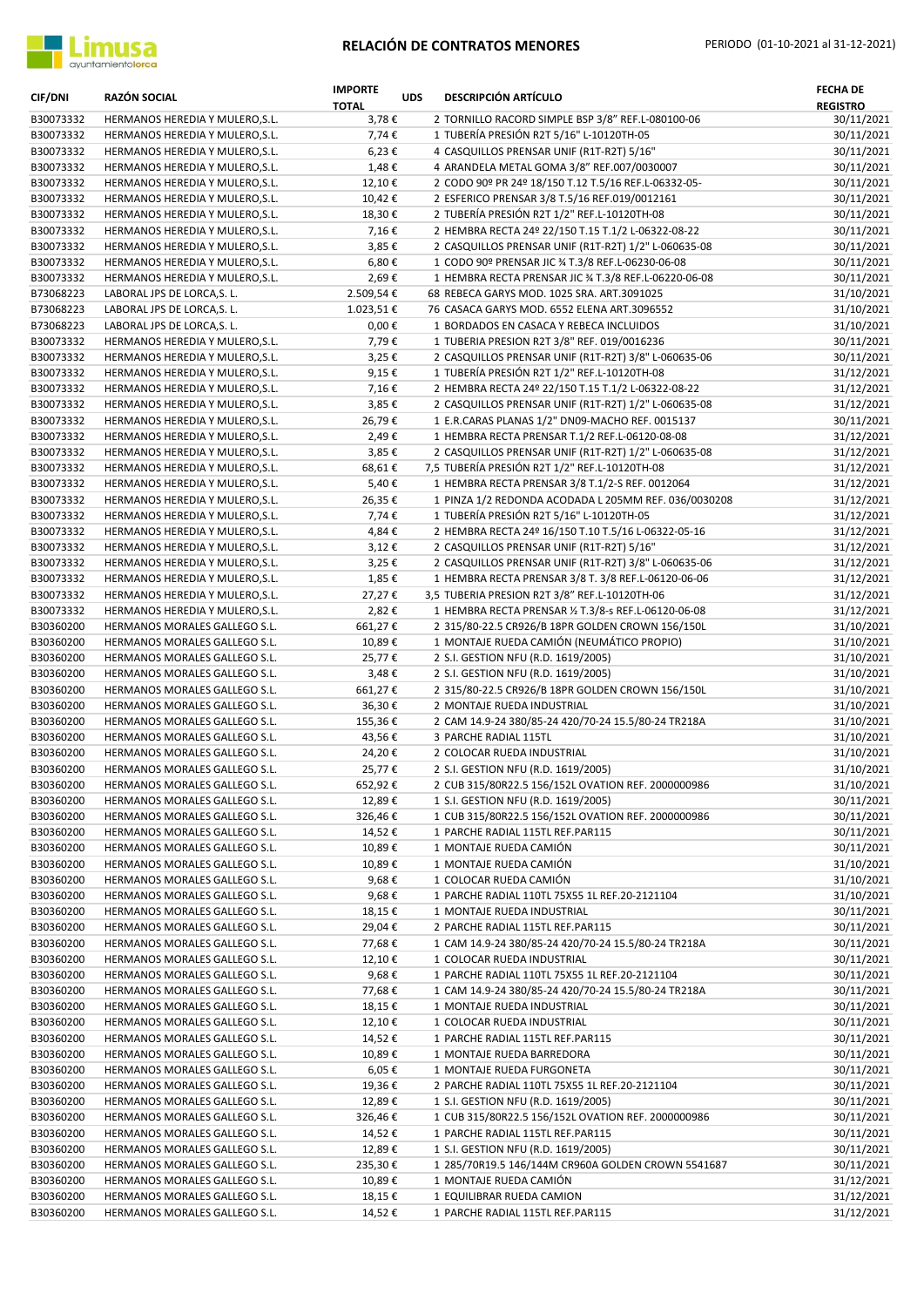

| <b>CIF/DNI</b>         | RAZÓN SOCIAL                                                               | <b>IMPORTE</b><br><b>TOTAL</b> | <b>UDS</b> | <b>DESCRIPCIÓN ARTÍCULO</b>                                                                              | <b>FECHA DE</b><br><b>REGISTRO</b> |
|------------------------|----------------------------------------------------------------------------|--------------------------------|------------|----------------------------------------------------------------------------------------------------------|------------------------------------|
| B30360200              | HERMANOS MORALES GALLEGO S.L.                                              | 14,52€                         |            | 1 PARCHE RADIAL 115TL REF.PAR115                                                                         | 30/11/2021                         |
| B30360200              | HERMANOS MORALES GALLEGO S.L.                                              | 10,89€                         |            | 1 MONTAJE RUEDA BARREDORA                                                                                | 30/11/2021                         |
| B30360200              | HERMANOS MORALES GALLEGO S.L.                                              | $-14,52€$                      |            | -1 PARCHE RADIAL 115TL REF.PAR115                                                                        | 31/12/2021                         |
| B30360200<br>B73834400 | HERMANOS MORALES GALLEGO S.L.<br>HERMANOS PIERNAS S.L                      | $-10,89€$<br>234,74€           |            | -1 MONTAJE RUEDA BARREDORA<br>2 BANDEJAS 2MM 1200X900X2G TERMINADA SEGÚN MUESTRA                         | 31/12/2021<br>31/10/2021           |
| B73834400              | HERMANOS PIERNAS S.L                                                       | 66,55€                         |            | 1 ENDEREZAR, SOLDAR Y PULIR PIEZA ACERO INOX.                                                            | 31/10/2021                         |
| B73834400              | HERMANOS PIERNAS S.L                                                       | 66,55€                         |            | 1 ENDEREZAR, SOLDAR Y PULIR PIEZA ACERO INOX.                                                            | 31/10/2021                         |
| B73834400              | <b>HERMANOS PIERNAS S.L</b>                                                | 54,45€                         |            | 1 CHAPA 560X210X1,5 2B                                                                                   | 31/10/2021                         |
| B73834400              | HERMANOS PIERNAS S.L                                                       | 205,70€                        |            | 1 CHAPA 1780X1340X2 GALVANIZADA CON REFUERZOS                                                            | 31/12/2021                         |
| B73834400              | HERMANOS PIERNAS S.L                                                       | 14,52€                         |            | 1 CHAPA 720X600X1,5G                                                                                     | 31/12/2021                         |
| B73834400              | HERMANOS PIERNAS S.L                                                       | 162,14€                        |            | 2 CHAPA 1650X1080X2G                                                                                     | 31/12/2021                         |
| B73834400              | <b>HERMANOS PIERNAS S.L</b>                                                | 338,80€                        |            | 2 CHAPA 3000X1500X3 NEGRA (216KG)                                                                        | 31/12/2021                         |
| B30366561<br>B30366561 | HNOS. MILLAN MIÑARRO, S. L.<br>HNOS. MILLAN MIÑARRO, S. L.                 | 12,00€<br>12,00€               |            | 1 D/M NEUMÁTICO PARA REPARACIÓN<br>1 D/M NEUMÁTICO PARA REPARACIÓN                                       | 31/10/2021<br>31/10/2021           |
| B30366561              | HNOS. MILLAN MIÑARRO, S. L.                                                | 9,61€                          |            | 1 REPARACIÓN DE NEUMÁTICO                                                                                | 31/10/2021                         |
| B30366561              | HNOS. MILLAN MIÑARRO, S. L.                                                | 9,61€                          |            | 1 REPARACIÓN DE NEUMÁTICO                                                                                | 30/11/2021                         |
| B30366561              | HNOS. MILLAN MIÑARRO, S. L.                                                | 89,20€                         |            | 1 195/70R15C 104/102 ACTIVAN REF.375743                                                                  | 30/11/2021                         |
| B30366561              | HNOS. MILLAN MIÑARRO, S. L.                                                | 2,80€                          |            | 1 S.I. GESTION NFU (R.D. 1619/2005)                                                                      | 30/11/2021                         |
| B30366561              | HNOS. MILLAN MIÑARRO, S. L.                                                | 9,60€                          |            | 1 REPARACIÓN DE NEUMÁTICO                                                                                | 30/11/2021                         |
| B30366561              | HNOS. MILLAN MIÑARRO, S. L.                                                | 448,81€                        |            | 4 215/70R15C 109/107S BF. ACTIVAN REF. 290452                                                            | 30/11/2021                         |
| B30366561              | HNOS. MILLAN MIÑARRO, S. L.                                                | 11,18€                         |            | 4 S.I. GESTION NFU (R.D. 1619/2005)                                                                      | 30/11/2021                         |
| B30366561              | HNOS. MILLAN MIÑARRO, S. L.                                                | 12,10€                         |            | 1 PARCHE REPARACION 100 LONA                                                                             | 30/11/2021                         |
| B30366561              | HNOS. MILLAN MIÑARRO, S. L.                                                | 18,15€                         |            | 1 MONTAJE Y DESMONTAJE LLANTA 19.5                                                                       | 30/11/2021                         |
| B30366561<br>B30366561 | HNOS. MILLAN MIÑARRO, S. L.<br>HNOS. MILLAN MIÑARRO, S. L.                 | 3,01€<br>178,40€               |            | 1 CODO METÁLICO<br>2 195/70R15C 104/102 ACTIVAN REF.375743                                               | 30/11/2021<br>30/11/2021           |
| B30366561              | HNOS. MILLAN MIÑARRO, S. L.                                                | 7,26€                          |            | 1 CRUCE O PERMUTACIÓN DE NEUMÁTICOS                                                                      | 30/11/2021                         |
| B30366561              | HNOS. MILLAN MIÑARRO, S. L.                                                | 5,59€                          |            | 2 S.I. GESTION NFU (R.D. 1619/2005)                                                                      | 30/11/2021                         |
| B30366561              | HNOS. MILLAN MIÑARRO, S. L.                                                | 2,80€                          |            | 1 S.I. GESTION NFU (R.D. 1619/2005)                                                                      | 30/11/2021                         |
| B30366561              | HNOS. MILLAN MIÑARRO, S. L.                                                | 89,20€                         |            | 1 195/70R15C 104/102 ACTIVAN REF.375743                                                                  | 30/11/2021                         |
| B30366561              | HNOS. MILLAN MIÑARRO, S. L.                                                | 24,01€                         |            | 2 D/M NEUMÁTICO PARA REPARACIÓN                                                                          | 30/11/2021                         |
| B30366561              | HNOS. MILLAN MIÑARRO, S. L.                                                | 12,00€                         |            | 1 D/M NEUMÁTICO PARA REPARACIÓN                                                                          | 31/12/2021                         |
| B30366561              | HNOS. MILLAN MIÑARRO, S. L.                                                | 2,80€                          |            | 1 S.I. GESTION NFU (R.D. 1619/2005)                                                                      | 31/12/2021                         |
| B30366561              | HNOS. MILLAN MIÑARRO, S. L.                                                | 93,39€                         |            | 1 175/65R14C 90/88T ACTIVAN REF.672281                                                                   | 31/12/2021                         |
| B30366561<br>B30366561 | HNOS. MILLAN MIÑARRO, S. L.<br>HNOS. MILLAN MIÑARRO, S. L.                 | 89,20€<br>2,80€                |            | 1 195/70R15C 104/102 ACTIVAN REF.375743<br>1 S.I. GESTION NFU (R.D. 1619/2005)                           | 31/12/2021<br>31/12/2021           |
| B30366561              | HNOS. MILLAN MIÑARRO, S. L.                                                | 3,01€                          |            | 1 CODO METÁLICO                                                                                          | 31/12/2021                         |
| B30366561              | HNOS. MILLAN MIÑARRO, S. L.                                                | 9,61€                          |            | 1 REPARACIÓN DE NEUMÁTICO                                                                                | 31/12/2021                         |
| B30366561              | HNOS. MILLAN MIÑARRO, S. L.                                                | 9,68€                          |            | 1 PORTES NEUMATICO HNOS. MILLAN (VEH. 200)                                                               | 31/12/2021                         |
| B30366561              | HNOS. MILLAN MIÑARRO, S. L.                                                | 2,80€                          |            | 1 S.I. GESTION NFU (R.D. 1619/2005)                                                                      | 31/12/2021                         |
| B30366561              | HNOS. MILLAN MIÑARRO, S. L.                                                | 63,21€                         |            | 1 175/65R14C 90/88T OVATION V-02                                                                         | 31/12/2021                         |
| B87525515              | IDEO LEGAL, S.L.                                                           | 1.210,00€                      |            | 1 SERVICIOS JURÍDICOS DPTO. CONTRATACIÓN                                                                 | 30/11/2021                         |
| B87525515              | IDEO LEGAL, S.L.                                                           | 1.210,00€                      |            | 1 SERVICIOS JURÍDICOS DPTO. CONTRATACIÓN                                                                 | 31/12/2021                         |
| B05557806              | IZALE LABORAL SEGUR. E HIGIENE, SLU                                        | 60,44€                         |            | 1 ZAPATO NAIROBI S3 NARANJA SUELA PU/TPU                                                                 | 30/11/2021                         |
| B05557806<br>B05557806 | IZALE LABORAL SEGUR. E HIGIENE, SLU<br>IZALE LABORAL SEGUR. E HIGIENE, SLU | 235,28€<br>894,08€             |            | 5 BOTA PANTER SILEX PLUS S3 NEGRO PIEL HIDRÓFUGA<br>19 BOTA PANTER SILEX PLUS S3 NEGRO PIEL HIDRÓFUGA    | 31/12/2021<br>31/12/2021           |
| B05557806              | IZALE LABORAL SEGUR. E HIGIENE, SLU                                        | 658,80€                        |            | 14 BOTA PANTER SILEX PLUS S3 NEGRO PIEL HIDRÓFUGA                                                        | 31/12/2021                         |
| B05557806              | IZALE LABORAL SEGUR. E HIGIENE, SLU                                        | 89,27€                         |            | 2 ZAPATO PANTER DIAMANTE PLUS S3 NEGRO PIEL HIDRÓFUG                                                     | 31/12/2021                         |
| B05557806              | IZALE LABORAL SEGUR. E HIGIENE, SLU                                        | 669,55€                        |            | 15 ZAPATO PANTER DIAMANTE PLUS S3 NEGRO PIEL HIDRÓFUG                                                    | 31/12/2021                         |
| B05557806              | IZALE LABORAL SEGUR. E HIGIENE, SLU                                        | 2.053,30€                      |            | 46 ZAPATO PANTER DIAMANTE PLUS S3 NEGRO PIEL HIDRÓFUG                                                    | 31/12/2021                         |
| B05557806              | IZALE LABORAL SEGUR. E HIGIENE, SLU                                        | 120,88€                        |            | 2 ZAPATO OSLO S3 AZUL SUELA PU/TPU-PUNTERA PLÁSTICA                                                      | 30/11/2021                         |
| B05557806              | IZALE LABORAL SEGUR. E HIGIENE, SLU                                        | 47,06€                         |            | 1 BOTA PANTER SILEX PLUS S3 NEGRO PIEL HIDRÓFUGA                                                         | 31/12/2021                         |
| 23229511V              | JESUS TERUEL MARTINEZ                                                      | 290,16€                        |            | 1 SILLA CLICK 7012-RAY C/B-2 POLIPIEL NEGRO                                                              | 30/11/2021                         |
| 23229511V              | JESUS TERUEL MARTINEZ<br>JOAR S.L                                          | 181,50€                        |            | 1 SILLA PROTOS 9211-RAY BS422 C/BRAZOS 26 REGULAB.<br>8 CHAPA CRIBADO 1000MM PERFOR. 80MM ACERO S355J2G3 | 31/12/2021<br>31/12/2021           |
| B46343000<br>B46343000 | JOAR S.L                                                                   | 4.210,80€<br>6.812,30€         |            | 1 SUSTITUCIÓN CHAPAS LISAS Y DE CRIBADO A TROMEL-107                                                     | 31/12/2021                         |
| B46343000              | JOAR S.L                                                                   | 2.359,50€                      |            | 4 CHAPA LISA ENTRADA 700X8 MM Y PALETA DE AVANCE                                                         | 31/12/2021                         |
| B46343000              | JOAR S.L                                                                   | 634,04€                        |            | 20 PINCHOS DESGARRABOLSAS ARPÓN DOBLE ACERO S355J2G3                                                     | 31/12/2021                         |
| 23258016W              | JOSE AMADOR HOYOS ARIAS                                                    | 569,80€                        |            | 7 SERV. CONTENEDORES PARA CEMENTERIOS PEDANÍAS ALTAS                                                     | 31/12/2021                         |
| 23243014L              | JOSE FELIX MALDONADO SANCHEZ                                               | 116,35€                        |            | 1 DESMONTAJE BALLESTA Y MONTAJE DE HOJA PARABOLICA                                                       | 30/11/2021                         |
| 23243014L              | JOSE FELIX MALDONADO SANCHEZ                                               | 10,19€                         |            | 1 CAPUCHINO                                                                                              | 30/11/2021                         |
| 23243014L              | JOSE FELIX MALDONADO SANCHEZ                                               | 284,83€                        |            | 1 HOJA PARABOLICA DE REFUERZO                                                                            | 30/11/2021                         |
| 23243014L              | JOSE FELIX MALDONADO SANCHEZ                                               | 159,99€                        |            | 1 D/M GEMELAS DEL. PONER DOS BULONES CON TUERCAS                                                         | 31/12/2021                         |
| 23239036C<br>23239036C | JOSE MENDEZ MORENO<br>JOSE MENDEZ MORENO                                   | 25,08€<br>3,63€                |            | 4 ENVASE AGUA MINERAL AQUA NEVADA 19 L.<br>2 VASOS AGUA PAQUETES DE 100 UD.                              | 31/12/2021<br>31/12/2021           |
| 23239036C              | JOSE MENDEZ MORENO                                                         | 31,35€                         |            | 5 ENVASE AGUA MINERAL AQUA NEVADA 19 L.                                                                  | 31/12/2021                         |
| 23239036C              | JOSE MENDEZ MORENO                                                         | 7,26€                          |            | 4 VASOS AGUA PAQUETES DE 100 UD.                                                                         | 31/12/2021                         |
| 23239036C              | JOSE MENDEZ MORENO                                                         | 16,50€                         |            | 50 CÁPSULAS DE CAFÉ MÁQUINA CGR                                                                          | 31/12/2021                         |
| 23239036C              | JOSE MENDEZ MORENO                                                         | 12,54€                         |            | 2 ENVASE AGUA MINERAL AQUA NEVADA 19 L.                                                                  | 31/12/2021                         |
| 23239036C              | JOSE MENDEZ MORENO                                                         | 1,82€                          |            | 1 VASOS AGUA PAQUETES DE 100 UD.                                                                         | 30/11/2021                         |
| 23239036C              | JOSE MENDEZ MORENO                                                         | 62,70€                         |            | 10 ENVASE AGUA MINERAL AQUA NEVADA 19 L.                                                                 | 30/11/2021                         |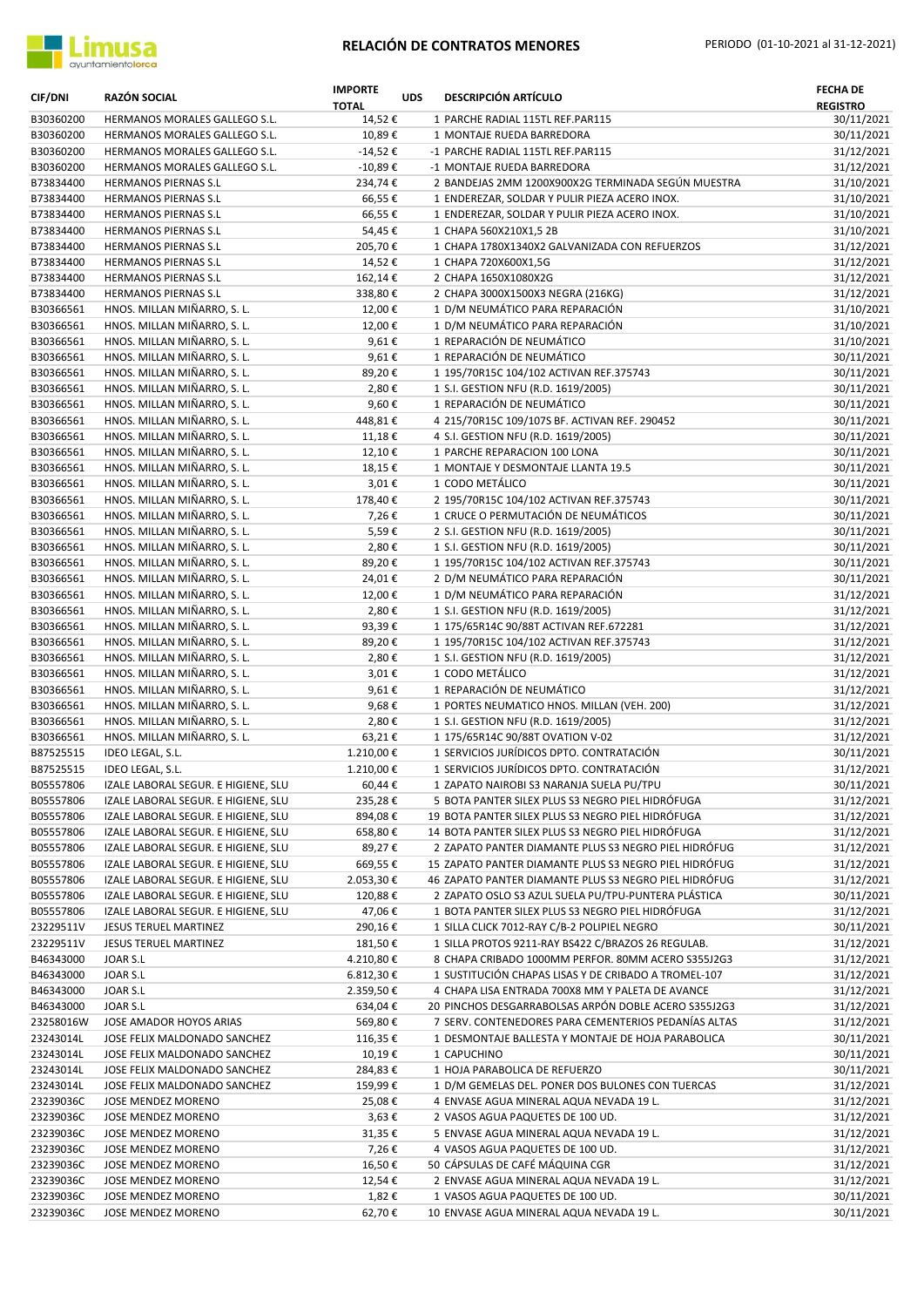

| <b>CIF/DNI</b>         | <b>RAZÓN SOCIAL</b>                                                  | <b>IMPORTE</b><br><b>TOTAL</b> | <b>UDS</b> | <b>DESCRIPCIÓN ARTÍCULO</b>                                                                                   | <b>FECHA DE</b><br><b>REGISTRO</b> |
|------------------------|----------------------------------------------------------------------|--------------------------------|------------|---------------------------------------------------------------------------------------------------------------|------------------------------------|
| 23239036C              | JOSE MENDEZ MORENO                                                   | 7,26€                          |            | 4 VASOS AGUA PAQUETES DE 100 UD.                                                                              | 30/11/2021                         |
| 23239036C              | JOSE MENDEZ MORENO                                                   | 299,20€                        |            | 200 GARRAFA AGUA MINERAL 8L (CGR)                                                                             | 30/11/2021                         |
| 23239036C              | JOSE MENDEZ MORENO                                                   | 49,50€                         |            | 150 CÁPSULAS DE CAFÉ MÁQUINA CGR                                                                              | 30/11/2021                         |
| 23239036C<br>23239036C | JOSE MENDEZ MORENO                                                   | 62,70€<br>25,08€               |            | 10 ENVASE AGUA MINERAL AQUA NEVADA 19 L.<br>4 ENVASE AGUA MINERAL AQUA NEVADA 19 L.                           | 30/11/2021                         |
| 23239036C              | JOSE MENDEZ MORENO<br>JOSE MENDEZ MORENO                             | 31,35€                         |            | 5 ENVASE AGUA MINERAL AQUA NEVADA 19 L.                                                                       | 31/12/2021<br>31/12/2021           |
| 23239036C              | JOSE MENDEZ MORENO                                                   | 149,60€                        |            | 100 GARRAFA AGUA MINERAL 8L (CGR)                                                                             | 31/12/2021                         |
| 23278484T              | JUAN ANTONIO ALCARAZ FLORES                                          | 102,85€                        |            | 1 COLABOR. CAMPAÑA 25N ROTULACIÓN TRASERA MINI BUS                                                            | 31/12/2021                         |
| 23278484T              | JUAN ANTONIO ALCARAZ FLORES                                          | 43,56€                         |            | 0.5 CARTEL PVC Y PEGATINAS CAMPAÑA CAMBIA EL CICLO                                                            | 31/12/2021                         |
| 23278484T              | JUAN ANTONIO ALCARAZ FLORES                                          | 54,45€                         |            | 3 UD. CARTEL PVC PREMIOS DIA MUNDIAL MEDIO AMBIENTE                                                           | 31/12/2021                         |
| 23278484T              | JUAN ANTONIO ALCARAZ FLORES                                          | 58,08€                         |            | 6 PEGATINAS FRACCIÓN RESTO EN GRIS PARA CONTENEDOR                                                            | 31/12/2021                         |
| 23278484T              | JUAN ANTONIO ALCARAZ FLORES                                          | 43,56€                         |            | 0,5 CARTEL PVC Y PEGATINAS CAMPAÑA CAMBIA EL CICLO                                                            | 31/12/2021                         |
| 23278484T              | JUAN ANTONIO ALCARAZ FLORES                                          | 78,65€                         |            | 1 DISEÑO PEGATINAS HORARIO DEPÓSITO BASURA ESP/ÁRABE                                                          | 31/12/2021                         |
| 23278484T              | JUAN ANTONIO ALCARAZ FLORES                                          | 133,10€                        |            | 1 DOBLE IMPRESIÓN CAMPAÑA 8M PARA TRASERA BUS                                                                 | 31/12/2021                         |
| 23278484T<br>23278484T | JUAN ANTONIO ALCARAZ FLORES<br>JUAN ANTONIO ALCARAZ FLORES           | 174,24€<br>290,40€             |            | 8 UD. CARTEL EN PANEL COMPOSITE<br>1 ROTULACIÓN AUTOBUSES LOGO LIMUSA MICROPERFORADO                          | 31/12/2021<br>31/12/2021           |
| 23278484T              | JUAN ANTONIO ALCARAZ FLORES                                          | 58,08€                         |            | 6 PEGATINAS BIORRESIDUOS EN MARRÓN PARA CONTENEDOR                                                            | 31/12/2021                         |
| 23278484T              | JUAN ANTONIO ALCARAZ FLORES                                          | 181,50€                        |            | 6 FORRADO PARTE SUPERIOR CONTENEDORES                                                                         | 31/12/2021                         |
| B73908311              | LA TEJERA FERRETERÍA, S.L.                                           | 213,17€                        |            | 10 3M CASCO SEGURIDAD G2000NY BLANCO ART.108308                                                               | 30/11/2021                         |
| B73908311              | LA TEJERA FERRETERÍA, S.L.                                           | 69,50€                         |            | 10 CLIMAX CASCO OBRA 5-RG BLANCO ART.192301                                                                   | 30/11/2021                         |
| B73908311              | LA TEJERA FERRETERÍA, S.L.                                           | $-213,17€$                     |            | -10 3M CASCO SEGURIDAD G2000NY BLANCO ART.108308                                                              | 30/11/2021                         |
| B73068223              | LABORAL JPS DE LORCA, S. L.                                          | 78,41€                         |            | 36 GUANTE FLOR GRIS MARCA-TB 1601B (788LG) 05400003                                                           | 31/10/2021                         |
| B73068223              | LABORAL JPS DE LORCA, S. L.                                          | 36,49€                         |            | 2 LAVAVIDRIOS 45 CM UNGER ART.02405614100                                                                     | 31/10/2021                         |
| B73068223              | LABORAL JPS DE LORCA, S. L.                                          | 28,16€                         |            | 1 PANTALÓN MONZA 71 GRIS/AZUL M. ART.0200071                                                                  | 31/10/2021                         |
| B73068223              | LABORAL JPS DE LORCA, S. L.                                          | 18,48€                         |            | 1 CAMISA GARYS MOD.2659 M/C CBRO. ART.3092659                                                                 | 31/10/2021                         |
| B73068223<br>B73068223 | LABORAL JPS DE LORCA, S. L.<br>LABORAL JPS DE LORCA, S. L.           | 1,21€<br>1.323,92€             |            | 1 BORDADO CAMISA INSPECTOR INTERIORES<br>79 PANTALON GARYS MOD. 7006 GOMA Y ART.3097006                       | 31/10/2021                         |
| B73068223              | LABORAL JPS DE LORCA, S. L.                                          | 33,03€                         |            | 6 GAFA MARCA X8 PANORAMICA 2188 GIX8 ART. 032188                                                              | 31/10/2021<br>31/12/2021           |
| B73068223              | LABORAL JPS DE LORCA, S. L.                                          | 117,98€                        |            | 10 CABALLETE SUELO RESBALADIZO HERME ART.16601666                                                             | 31/12/2021                         |
| B73068223              | LABORAL JPS DE LORCA, S. L.                                          | 33,03€                         |            | 6 GAFA MARCA X8 PANORAMICA 2188 GIX8 ART. 032188                                                              | 31/12/2021                         |
| B73068223              | LABORAL JPS DE LORCA, S. L.                                          | 13,47€                         |            | 1 CASACA GARYS MOD. 6552 ELENA ART.3096552                                                                    | 31/12/2021                         |
| B73068223              | LABORAL JPS DE LORCA, S. L.                                          | 33,52€                         |            | 2 PANTALON GARYS MOD. 7006 GOMA Y ART.3097006                                                                 | 31/12/2021                         |
| B73068223              | LABORAL JPS DE LORCA, S. L.                                          | 332,15€                        |            | 9 REBECA GARYS MOD. 1025 SRA. ART.3091025                                                                     | 31/12/2021                         |
| B05547906              | LIMPIEZA VIARIA DE LORCA, S.L.                                       | 242,00€                        |            | 0,8 LIMPIEZA DE CABINAS DE TRIAJE C.G.R.                                                                      | 31/10/2021                         |
| B05547906              | LIMPIEZA VIARIA DE LORCA, S.L.                                       | 96,80€                         |            | 0,8 LIMPIEZA PLÁSTICOS ZONA DE LOS BÚNKERS C.G.R.                                                             | 31/10/2021                         |
| B05547906              | LIMPIEZA VIARIA DE LORCA, S.L.                                       | 1.184,83 €                     |            | 2,4 LIMPIEZA Y BARRIDO NAVE DE TRIAJE C.G.R.                                                                  | 31/10/2021                         |
| B05547906<br>B05547906 | LIMPIEZA VIARIA DE LORCA, S.L.<br>LIMPIEZA VIARIA DE LORCA, S.L.     | 24,20€<br>296,21€              |            | 0,2 LIMPIEZA PLÁSTICOS ZONA DE LOS BÚNKERS C.G.R.<br>0,6 LIMPIEZA Y BARRIDO NAVE DE TRIAJE C.G.R.             | 31/10/2021<br>31/10/2021           |
| B05547906              | LIMPIEZA VIARIA DE LORCA, S.L.                                       | 60,50€                         |            | 0,2 LIMPIEZA DE CABINAS DE TRIAJE C.G.R.                                                                      | 31/10/2021                         |
| B05547906              | LIMPIEZA VIARIA DE LORCA, S.L.                                       | 394,94€                        |            | 0,8 LIMPIEZA Y BARRIDO NAVE DE TRIAJE C.G.R.                                                                  | 30/11/2021                         |
| B05547906              | LIMPIEZA VIARIA DE LORCA, S.L.                                       | 193,60€                        |            | 1,6 LIMPIEZA PLÁSTICOS ZONA DE LOS BÚNKERS C.G.R.                                                             | 30/11/2021                         |
| B05547906              | LIMPIEZA VIARIA DE LORCA, S.L.                                       | 48,40€                         |            | 0,4 LIMPIEZA PLÁSTICOS ZONA DE LOS BÚNKERS C.G.R.                                                             | 30/11/2021                         |
| B05547906              | LIMPIEZA VIARIA DE LORCA, S.L.                                       | 98,74€                         |            | 0,2 LIMPIEZA Y BARRIDO NAVE DE TRIAJE C.G.R.                                                                  | 30/11/2021                         |
| B05547906              | LIMPIEZA VIARIA DE LORCA, S.L.                                       | 47,19€                         |            | 3 HORA LIMPIEZA CUARTELILLO CALLE ABELLANEDA                                                                  | 31/12/2021                         |
| B05547906              | LIMPIEZA VIARIA DE LORCA, S.L.                                       | 394,94€                        |            | 0,8 LIMPIEZA Y BARRIDO NAVE DE TRIAJE C.G.R.                                                                  | 31/12/2021                         |
| B05547906              | LIMPIEZA VIARIA DE LORCA, S.L.                                       | 98,74€                         |            | 0,2 LIMPIEZA Y BARRIDO NAVE DE TRIAJE C.G.R.                                                                  | 31/12/2021                         |
| B73628976              | LIMPIEZAS HERMANOS PIVIDAL, S.L.                                     | 192,50€                        |            | 2,5 HORA DE TRABAJO VACIADO DE BALSAS DE LIXIVIADOS<br>0,8 HORA DE TRABAJO BALDEO EXPLANADA FOSO VACIADO      | 30/11/2021                         |
| B73628976<br>B73628976 | LIMPIEZAS HERMANOS PIVIDAL, S.L.<br>LIMPIEZAS HERMANOS PIVIDAL, S.L. | 67,76€<br>16,94€               |            | 0,2 HORA DE TRABAJO BALDEO EXPLANADA FOSO VACIADO                                                             | 30/11/2021<br>30/11/2021           |
| B73628976              | LIMPIEZAS HERMANOS PIVIDAL, S.L.                                     | 154,00€                        |            | 2 HORA DE TRABAJO VACIADO DE BALSAS DE LIXIVIADOS                                                             | 30/11/2021                         |
| B73628976              | LIMPIEZAS HERMANOS PIVIDAL, S.L.                                     | 101,64€                        |            | 1,2 HORA DE TRABAJO BALDEO EXPLAN. Y LIMPIEZA IMBORNAL                                                        | 30/11/2021                         |
| B73628976              | LIMPIEZAS HERMANOS PIVIDAL, S.L.                                     | 25,41€                         |            | 0,3 HORA DE TRABAJO BALDEO EXPLAN. Y LIMPIEZA IMBORNAL                                                        | 30/11/2021                         |
| B73628976              | LIMPIEZAS HERMANOS PIVIDAL, S.L.                                     | 154,00€                        |            | 2 HORA DE TRABAJO VACIADO DE BALSAS DE LIXIVIADOS                                                             | 30/11/2021                         |
| B73628976              | LIMPIEZAS HERMANOS PIVIDAL, S.L.                                     | 101,64 €                       |            | 1,2 HORA DE TRABAJO BALDEO EXPLAN. Y LIMPIEZA IMBORNAL                                                        | 30/11/2021                         |
| B73628976              | LIMPIEZAS HERMANOS PIVIDAL, S.L.                                     | 25,41€                         |            | 0,3 HORA DE TRABAJO BALDEO EXPLAN. Y LIMPIEZA IMBORNAL                                                        | 30/11/2021                         |
| B73628976              | LIMPIEZAS HERMANOS PIVIDAL, S.L.                                     | 154,00€                        |            | 2 HORA DE TRABAJO VACIADO DE BALSAS DE LIXIVIADOS                                                             | 30/11/2021                         |
| B73628976              | LIMPIEZAS HERMANOS PIVIDAL, S.L.                                     | 101,64€                        |            | 1,2 HORA DE TRABAJO BALDEO EXPLAN. Y LIMPIEZA IMBORNAL                                                        | 30/11/2021                         |
| B73628976              | LIMPIEZAS HERMANOS PIVIDAL, S.L.                                     | 25,41€                         |            | 0,3 HORA DE TRABAJO BALDEO EXPLAN. Y LIMPIEZA IMBORNAL                                                        | 30/11/2021                         |
| B73628976<br>B73628976 | LIMPIEZAS HERMANOS PIVIDAL, S.L.<br>LIMPIEZAS HERMANOS PIVIDAL, S.L. | 192,50€<br>25,41€              |            | 2,5 HORA DE TRABAJO VACIADO DE BALSAS DE LIXIVIADOS<br>0,3 HORA DE TRABAJO BALDEO EXPLAN. Y LIMPIEZA IMBORNAL | 30/11/2021<br>30/11/2021           |
| B73628976              | LIMPIEZAS HERMANOS PIVIDAL, S.L.                                     | 101,64€                        |            | 1,2 HORA DE TRABAJO BALDEO EXPLAN. Y LIMPIEZA IMBORNAL                                                        | 30/11/2021                         |
| B73628976              | LIMPIEZAS HERMANOS PIVIDAL, S.L.                                     | 154,00€                        |            | 2 HORA DE TRABAJO VACIADO DE BALSAS DE LIXIVIADOS                                                             | 30/11/2021                         |
| B73628976              | LIMPIEZAS HERMANOS PIVIDAL, S.L.                                     | 101,64€                        |            | 1,2 HORA DE TRABAJO BALDEO EXPLAN. Y LIMPIEZA IMBORNAL                                                        | 30/11/2021                         |
| B73628976              | LIMPIEZAS HERMANOS PIVIDAL, S.L.                                     | 25,41€                         |            | 0,3 HORA DE TRABAJO BALDEO EXPLAN. Y LIMPIEZA IMBORNAL                                                        | 30/11/2021                         |
| B73628976              | LIMPIEZAS HERMANOS PIVIDAL, S.L.                                     | 154,00€                        |            | 2 HORA DE TRABAJO VACIADO DE BALSAS DE LIXIVIADOS                                                             | 30/11/2021                         |
| B73628976              | LIMPIEZAS HERMANOS PIVIDAL, S.L.                                     | 25,41€                         |            | 0,3 HORA DE TRABAJO BALDEO EXPLAN. Y LIMPIEZA IMBORNAL                                                        | 30/11/2021                         |
| B73628976              | LIMPIEZAS HERMANOS PIVIDAL, S.L.                                     | 101,64€                        |            | 1,2 HORA DE TRABAJO BALDEO EXPLAN. Y LIMPIEZA IMBORNAL                                                        | 30/11/2021                         |
| B73628976              | LIMPIEZAS HERMANOS PIVIDAL, S.L.                                     | 154,00€                        |            | 2 HORA DE TRABAJO VACIADO DE BALSAS DE LIXIVIADOS                                                             | 31/12/2021                         |
| B73628976              | LIMPIEZAS HERMANOS PIVIDAL, S.L.                                     | 67,76€                         |            | 0,8 HORA DE TRABAJO BALDEO INSTALACIONES CGR                                                                  | 31/12/2021                         |
| B73628976              | LIMPIEZAS HERMANOS PIVIDAL, S.L.                                     | 16,94€                         |            | 0,2 HORA DE TRABAJO BALDEO INSTALACIONES CGR                                                                  | 31/12/2021                         |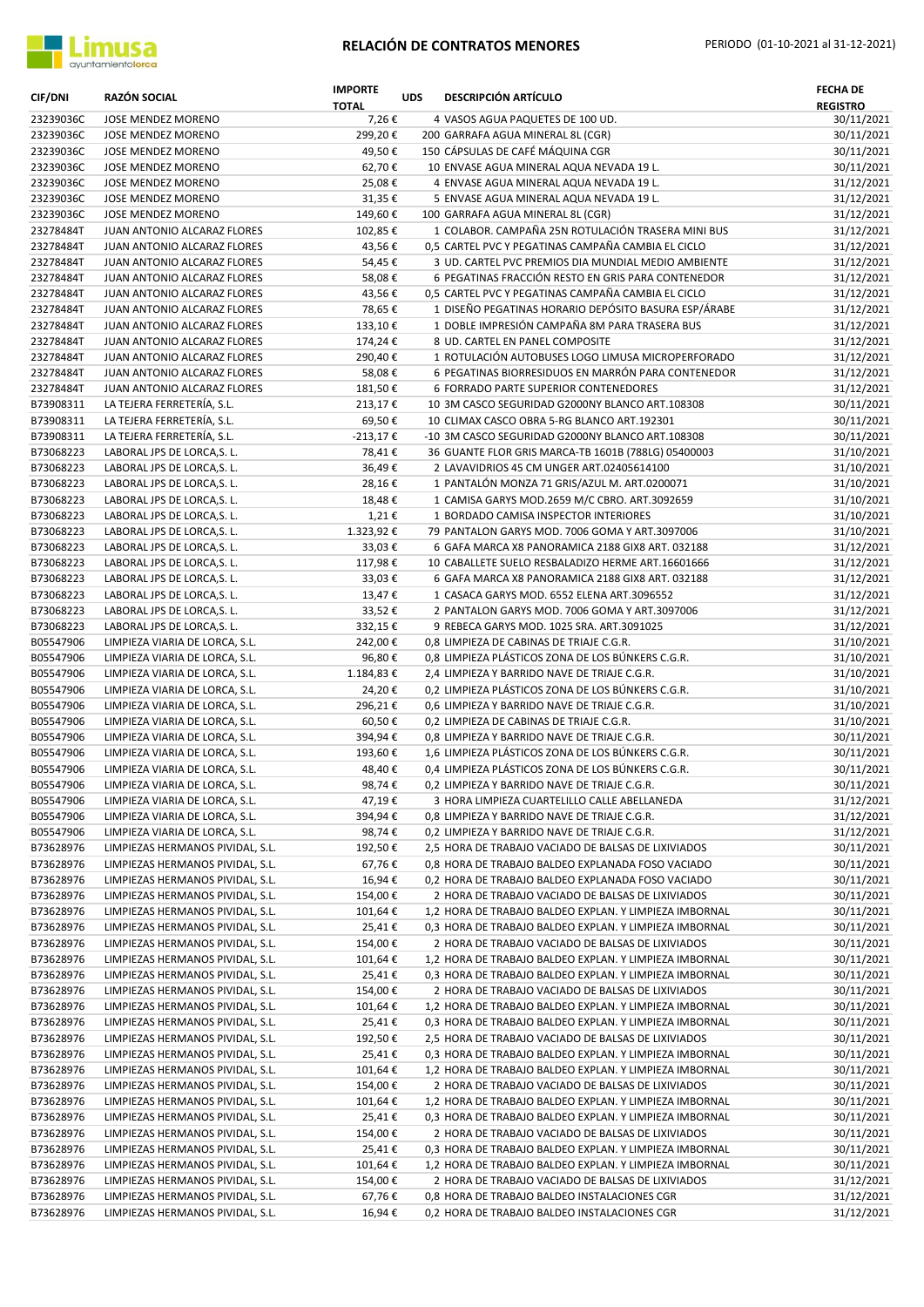

| <b>CIF/DNI</b>         | <b>RAZÓN SOCIAL</b>                                                  | <b>IMPORTE</b><br><b>TOTAL</b> | <b>UDS</b> | <b>DESCRIPCIÓN ARTÍCULO</b>                                                                                      | <b>FECHA DE</b><br><b>REGISTRO</b> |
|------------------------|----------------------------------------------------------------------|--------------------------------|------------|------------------------------------------------------------------------------------------------------------------|------------------------------------|
| B73628976              | LIMPIEZAS HERMANOS PIVIDAL, S.L.                                     | 154,00€                        |            | 2 HORA DE TRABAJO VACIADO DE BALSAS DE LIXIVIADOS                                                                | 31/12/2021                         |
| B73628976              | LIMPIEZAS HERMANOS PIVIDAL, S.L.                                     | 8,47€                          |            | 0,1 HORA DE TRABAJO LIMPIEZA IMBORNAL PLANTA TTO.                                                                | 31/12/2021                         |
| B73628976              | LIMPIEZAS HERMANOS PIVIDAL, S.L.                                     | 33,88€                         |            | 0,4 HORA DE TRABAJO LIMPIEZA IMBORNAL PLANTA TTO.                                                                | 31/12/2021                         |
| B73628976              | LIMPIEZAS HERMANOS PIVIDAL, S.L.                                     | 154,00€                        |            | 2 HORA DE TRABAJO VACIADO DE BALSAS DE LIXIVIADOS                                                                | 31/12/2021                         |
| B73628976<br>B73628976 | LIMPIEZAS HERMANOS PIVIDAL, S.L.<br>LIMPIEZAS HERMANOS PIVIDAL, S.L. | 101,64€<br>25,41€              |            | 1,2 HORA DE TRABAJO BALDEO EXPLAN. Y LIMPIEZA IMBORNAL<br>0,3 HORA DE TRABAJO BALDEO EXPLAN. Y LIMPIEZA IMBORNAL | 31/12/2021<br>31/12/2021           |
| B73628976              | LIMPIEZAS HERMANOS PIVIDAL, S.L.                                     | 154,00€                        |            | 2 HORA DE TRABAJO VACIADO DE BALSAS DE LIXIVIADOS                                                                | 31/12/2021                         |
| B73628976              | LIMPIEZAS HERMANOS PIVIDAL, S.L.                                     | 16,94€                         |            | 0,2 HORA DE TRABAJO BALDEO INSTALACIONES CGR                                                                     | 31/12/2021                         |
| B73628976              | LIMPIEZAS HERMANOS PIVIDAL, S.L.                                     | 67,76€                         |            | 0,8 HORA DE TRABAJO BALDEO INSTALACIONES CGR                                                                     | 31/12/2021                         |
| B73628976              | LIMPIEZAS HERMANOS PIVIDAL, S.L.                                     | 154,00€                        |            | 2 HORA DE TRABAJO VACIADO DE BALSAS DE LIXIVIADOS                                                                | 31/12/2021                         |
| B73628976              | LIMPIEZAS HERMANOS PIVIDAL, S.L.                                     | 101,64€                        |            | 1,2 HORA DE TRABAJO BALDEO EXPLAN. Y LIMPIEZA IMBORNAL                                                           | 31/12/2021                         |
| B73628976              | LIMPIEZAS HERMANOS PIVIDAL, S.L.                                     | 25,41€                         |            | 0,3 HORA DE TRABAJO BALDEO EXPLAN. Y LIMPIEZA IMBORNAL                                                           | 31/12/2021                         |
| B73628976<br>B73628976 | LIMPIEZAS HERMANOS PIVIDAL, S.L.<br>LIMPIEZAS HERMANOS PIVIDAL, S.L. | 25,41€<br>101,64€              |            | 0,3 HORA DE TRABAJO BALDEO EXPLAN. Y LIMPIEZA IMBORNAL<br>1,2 HORA DE TRABAJO BALDEO EXPLAN. Y LIMPIEZA IMBORNAL | 31/12/2021<br>31/12/2021           |
| B73628976              | LIMPIEZAS HERMANOS PIVIDAL, S.L.                                     | 154,00€                        |            | 2 HORA DE TRABAJO VACIADO DE BALSAS DE LIXIVIADOS                                                                | 31/12/2021                         |
| B73628976              | LIMPIEZAS HERMANOS PIVIDAL, S.L.                                     | 10,01€                         |            | 0,13 HORA DE TRABAJO LIMPIEZA CONTEN. SOTERRADOS                                                                 | 31/12/2021                         |
| B73628976              | LIMPIEZAS HERMANOS PIVIDAL, S.L.                                     | 10,78€                         |            | 0,14 HORA DE TRABAJO LIMPIEZA CONTEN. SOTERRADOS                                                                 | 31/12/2021                         |
| B73628976              | LIMPIEZAS HERMANOS PIVIDAL, S.L.                                     | 10,01€                         |            | 0,13 HORA DE TRABAJO LIMPIEZA CONTEN. SOTERRADOS                                                                 | 31/12/2021                         |
| B73628976              | LIMPIEZAS HERMANOS PIVIDAL, S.L.                                     | 10,01€                         |            | 0,13 HORA DE TRABAJO LIMPIEZA CONTEN. SOTERRADOS                                                                 | 31/12/2021                         |
| B73628976              | LIMPIEZAS HERMANOS PIVIDAL, S.L.                                     | 10,01€                         |            | 0,13 HORA DE TRABAJO LIMPIEZA CONTEN. SOTERRADOS                                                                 | 31/12/2021                         |
| B73628976              | LIMPIEZAS HERMANOS PIVIDAL, S.L.                                     | 10,78€                         |            | 0,14 HORA DE TRABAJO LIMPIEZA CONTEN. SOTERRADOS                                                                 | 31/12/2021                         |
| B73628976<br>B73628976 | LIMPIEZAS HERMANOS PIVIDAL, S.L.<br>LIMPIEZAS HERMANOS PIVIDAL, S.L. | 10,01€<br>10,01€               |            | 0,13 HORA DE TRABAJO LIMPIEZA CONTEN. SOTERRADOS<br>0,13 HORA DE TRABAJO LIMPIEZA CONTEN. SOTERRADOS             | 31/12/2021<br>31/12/2021           |
| B73628976              | LIMPIEZAS HERMANOS PIVIDAL, S.L.                                     | 10,01€                         |            | 0,13 HORA DE TRABAJO LIMPIEZA CONTEN. SOTERRADOS                                                                 | 31/12/2021                         |
| B73628976              | LIMPIEZAS HERMANOS PIVIDAL, S.L.                                     | 10,78€                         |            | 0.14 HORA DE TRABAJO LIMPIEZA CONTEN. SOTERRADOS                                                                 | 31/12/2021                         |
| B73628976              | LIMPIEZAS HERMANOS PIVIDAL, S.L.                                     | 10,78€                         |            | 0,14 HORA DE TRABAJO LIMPIEZA CONTEN. SOTERRADOS                                                                 | 31/12/2021                         |
| B73628976              | LIMPIEZAS HERMANOS PIVIDAL, S.L.                                     | 10,78€                         |            | 0,14 HORA DE TRABAJO LIMPIEZA CONTEN. SOTERRADOS                                                                 | 31/12/2021                         |
| B73628976              | LIMPIEZAS HERMANOS PIVIDAL, S.L.                                     | 10,01€                         |            | 0,13 HORA DE TRABAJO LIMPIEZA CONTEN. SOTERRADOS                                                                 | 31/12/2021                         |
| B73628976              | LIMPIEZAS HERMANOS PIVIDAL, S.L.                                     | 10,01€                         |            | 0,13 HORA DE TRABAJO LIMPIEZA CONTEN. SOTERRADOS                                                                 | 31/12/2021                         |
| B73628976<br>B73628976 | LIMPIEZAS HERMANOS PIVIDAL, S.L.<br>LIMPIEZAS HERMANOS PIVIDAL, S.L. | 10,01€<br>308,00€              |            | 0,13 HORA DE TRABAJO LIMPIEZA CONTEN. SOTERRADOS<br>4 HORA DE TRABAJO VACIADO DE BALSAS DE LIXIVIADOS            | 31/12/2021<br>31/12/2021           |
| B73628976              | LIMPIEZAS HERMANOS PIVIDAL, S.L.                                     | 67,76€                         |            | 0,8 HORA DE TRABAJO BALDEO INSTALACIONES CGR                                                                     | 31/12/2021                         |
| B73628976              | LIMPIEZAS HERMANOS PIVIDAL, S.L.                                     | 16,94€                         |            | 0,2 HORA DE TRABAJO BALDEO INSTALACIONES CGR                                                                     | 31/12/2021                         |
| B73628976              | LIMPIEZAS HERMANOS PIVIDAL, S.L.                                     | 154,00€                        |            | 2 HORA DE TRABAJO VACIADO DE BALSAS DE LIXIVIADOS                                                                | 31/12/2021                         |
| B73628976              | LIMPIEZAS HERMANOS PIVIDAL, S.L.                                     | 154,00€                        |            | 2 HORA DE TRABAJO VACIADO DE BALSAS DE LIXIVIADOS                                                                | 31/12/2021                         |
| B73628976              | LIMPIEZAS HERMANOS PIVIDAL, S.L.                                     | 33,88€                         |            | 0,4 HORA DE TRABAJO BALDEO EXPLAN. Y DEPÓSITO ESTANCO                                                            | 31/12/2021                         |
| B73628976              | LIMPIEZAS HERMANOS PIVIDAL, S.L.                                     | 135,52€                        |            | 1,6 HORA DE TRABAJO BALDEO EXPLAN. Y DEPÓSITO ESTANCO                                                            | 31/12/2021                         |
| B73628976              | LIMPIEZAS HERMANOS PIVIDAL, S.L.                                     | 154,00€                        |            | 2 HORA DE TRABAJO VACIADO DE BALSAS DE LIXIVIADOS                                                                | 31/12/2021                         |
| B73628976<br>B73628976 | LIMPIEZAS HERMANOS PIVIDAL, S.L.<br>LIMPIEZAS HERMANOS PIVIDAL, S.L. | 101,64€<br>25,41€              |            | 1,2 HORA DE TRABAJO BALDEO INSTALACIONES CGR<br>0,3 HORA DE TRABAJO BALDEO INSTALACIONES CGR                     | 31/12/2021<br>31/12/2021           |
| B73628976              | LIMPIEZAS HERMANOS PIVIDAL, S.L.                                     | 84,70€                         |            | 1 DESATRANQUE ASEOS PLANTA Y CARGA DE AGUA                                                                       | 31/12/2021                         |
| B73628976              | LIMPIEZAS HERMANOS PIVIDAL, S.L.                                     | 154,00€                        |            | 2 HORA DE TRABAJO VACIADO DE BALSAS DE LIXIVIADOS                                                                | 31/12/2021                         |
| B73628976              | LIMPIEZAS HERMANOS PIVIDAL, S.L.                                     | 25,41€                         |            | 0,3 HORA DE TRABAJO BALDEO EXPLAN. Y LIMPIEZA IMBORNAL                                                           | 31/12/2021                         |
| B73628976              | LIMPIEZAS HERMANOS PIVIDAL, S.L.                                     | 101,64€                        |            | 1,2 HORA DE TRABAJO BALDEO EXPLAN. Y LIMPIEZA IMBORNAL                                                           | 31/12/2021                         |
| B73628976              | LIMPIEZAS HERMANOS PIVIDAL, S.L.                                     | 154,00€                        |            | 2 HORA DE TRABAJO VACIADO DE BALSAS DE LIXIVIADOS                                                                | 31/12/2021                         |
| B73628976              | LIMPIEZAS HERMANOS PIVIDAL, S.L.                                     | 25,41€                         |            | 0,3 HORA DE TRABAJO BALDEO EXPLAN. Y LIMPIEZA IMBORNAL                                                           | 31/12/2021                         |
| B73628976<br>B73628976 | LIMPIEZAS HERMANOS PIVIDAL, S.L.<br>LIMPIEZAS HERMANOS PIVIDAL, S.L. | 101,64€<br>16,94€              |            | 1,2 HORA DE TRABAJO BALDEO EXPLAN. Y LIMPIEZA IMBORNAL<br>0,2 HORA DE TRABAJO BALDEO INSTALACIONES CGR           | 31/12/2021<br>31/12/2021           |
| B73628976              | LIMPIEZAS HERMANOS PIVIDAL, S.L.                                     | 67,76€                         |            | 0,8 HORA DE TRABAJO BALDEO INSTALACIONES CGR                                                                     | 31/12/2021                         |
| B73628976              | LIMPIEZAS HERMANOS PIVIDAL, S.L.                                     | 154,00€                        |            | 2 HORA DE TRABAJO VACIADO DE BALSAS DE LIXIVIADOS                                                                | 31/12/2021                         |
| B73628976              | LIMPIEZAS HERMANOS PIVIDAL, S.L.                                     | 154,00€                        |            | 2 HORA DE TRABAJO VACIADO DE BALSAS DE LIXIVIADOS                                                                | 31/12/2021                         |
| B73628976              | LIMPIEZAS HERMANOS PIVIDAL, S.L.                                     | 101,64€                        |            | 1,2 HORA DE TRABAJO BALDEO EXPLAN. Y LIMPIEZA IMBORNAL                                                           | 31/12/2021                         |
| B73628976              | LIMPIEZAS HERMANOS PIVIDAL, S.L.                                     | 25,41€                         |            | 0,3 HORA DE TRABAJO BALDEO EXPLAN. Y LIMPIEZA IMBORNAL                                                           | 31/12/2021                         |
| B73628976              | LIMPIEZAS HERMANOS PIVIDAL, S.L.                                     | 42,35€                         |            | 0,5 DESATRANQUE ASEOS DE LA PLANTA                                                                               | 31/12/2021                         |
| B73628976              | LIMPIEZAS HERMANOS PIVIDAL, S.L.                                     | 154,00€                        |            | 2 HORA DE TRABAJO VACIADO DE BALSAS DE LIXIVIADOS                                                                | 31/12/2021                         |
| B73628976<br>B73628976 | LIMPIEZAS HERMANOS PIVIDAL, S.L.<br>LIMPIEZAS HERMANOS PIVIDAL, S.L. | 16,94€<br>67,76€               |            | 0,2 HORA DE TRABAJO BALDEO INSTALACIONES CGR<br>0,8 HORA DE TRABAJO BALDEO INSTALACIONES CGR                     | 31/12/2021<br>31/12/2021           |
| B73628976              | LIMPIEZAS HERMANOS PIVIDAL, S.L.                                     | 154,00€                        |            | 2 HORA DE TRABAJO VACIADO DE BALSAS DE LIXIVIADOS                                                                | 31/12/2021                         |
| B73628976              | LIMPIEZAS HERMANOS PIVIDAL, S.L.                                     | 101,64€                        |            | 1,2 HORA DE TRABAJO BALDEO EXPLAN. Y LIMPIEZA IMBORNAL                                                           | 31/12/2021                         |
| B73628976              | LIMPIEZAS HERMANOS PIVIDAL, S.L.                                     | 25,41€                         |            | 0,3 HORA DE TRABAJO BALDEO EXPLAN. Y LIMPIEZA IMBORNAL                                                           | 31/12/2021                         |
| A03063963              | LOKIMICA, S.A.                                                       | 363,00€                        |            | 1 TRATAMIENTO DE DESINSECTACIÓN DE MOSCAS                                                                        | 31/12/2021                         |
| A03063963              | LOKIMICA, S.A.                                                       | 256,52€                        |            | 1 PERSONAL PARA DESINSECTACIÓN BLATTELLA GERMANICA                                                               | 31/12/2021                         |
| A03063963              | LOKIMICA, S.A.                                                       | 363,00€                        |            | 1 PRODUCTO CON IGR AÑADIDO DILUIDO EN CUBA                                                                       | 31/12/2021                         |
| A79493219              | LOOMIS SPAIN S.A                                                     | 260,25€                        |            | 3,7 PROCESADO DE MONEDA NACIONAL (PRECIO GESTIÓN 10.00                                                           | 31/10/2021                         |
| A79493219<br>A79493219 | LOOMIS SPAIN S.A<br>LOOMIS SPAIN S.A                                 | 138,65€<br>26,03€              |            | 1 TRANSPORTE DE FONDOS<br>0,37 PROCESADO DE MONEDA NACIONAL (PRECIO GESTIÓN 10.00                                | 31/10/2021<br>31/10/2021           |
| A79493219              | LOOMIS SPAIN S.A                                                     | 11,23€                         |            | 1 TRANSPORTE DE FONDOS                                                                                           | 31/10/2021                         |
| A79493219              | LOOMIS SPAIN S.A                                                     | 62,81€                         |            | 1 TRANSPORTE DE FONDOS                                                                                           | 31/10/2021                         |
| A79493219              | LOOMIS SPAIN S.A                                                     | 116,77€                        |            | 1,66 PROCESADO DE MONEDA NACIONAL (PRECIO GESTIÓN 10.00                                                          | 31/10/2021                         |
| A79493219              | LOOMIS SPAIN S.A                                                     | -16,09€                        |            | -1 TRANSPORTE DE FONDOS                                                                                          | 30/11/2021                         |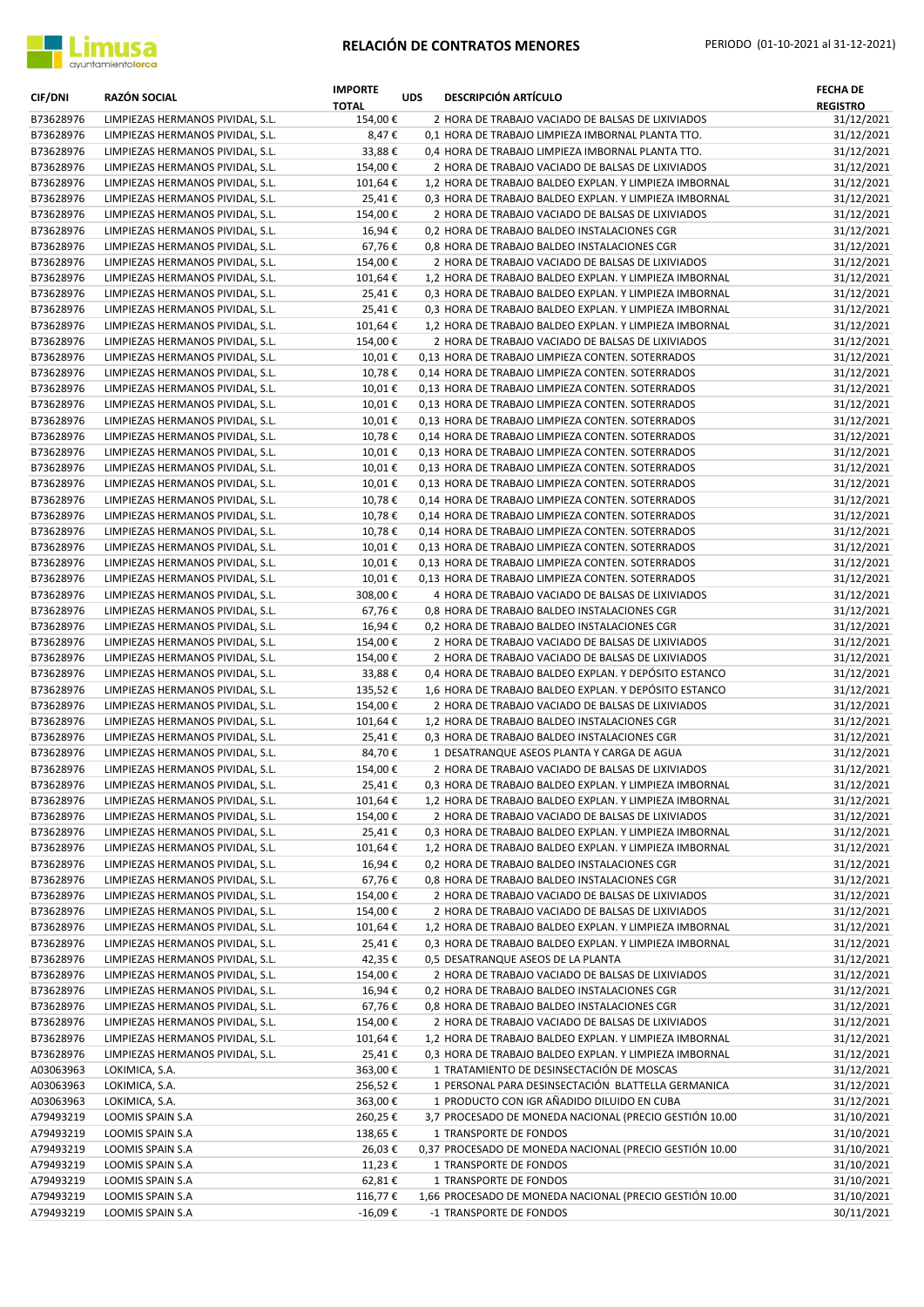

| <b>CIF/DNI</b>         | <b>RAZÓN SOCIAL</b>                                                                | <b>IMPORTE</b><br><b>TOTAL</b> | <b>UDS</b> | <b>DESCRIPCIÓN ARTÍCULO</b>                                                                           | <b>FECHA DE</b><br><b>REGISTRO</b> |
|------------------------|------------------------------------------------------------------------------------|--------------------------------|------------|-------------------------------------------------------------------------------------------------------|------------------------------------|
| A79493219              | LOOMIS SPAIN S.A                                                                   | 4,65€                          |            | 1 TRANSPORTE DE FONDOS                                                                                | 30/11/2021                         |
| A79493219              | LOOMIS SPAIN S.A                                                                   | 0,39€                          |            | 1 TRANSPORTE DE FONDOS                                                                                | 30/11/2021                         |
| A79493219              | LOOMIS SPAIN S.A                                                                   | 7,21€                          |            | 0,1 PROCESADO DE MONEDA NACIONAL (PRECIO GESTIÓN 10.00                                                | 30/11/2021                         |
| A79493219              | LOOMIS SPAIN S.A                                                                   | 4,56€                          |            | 1 TRANSPORTE DE FONDOS                                                                                | 30/11/2021                         |
| A79493219<br>A79493219 | LOOMIS SPAIN S.A<br>LOOMIS SPAIN S.A                                               | 49,77€<br>$0,94 \in$           |            | 1 TRANSPORTE DE FONDOS<br>6 PRECINTO POSI GRIP CÓDIGO DE BARRAS                                       | 30/11/2021<br>30/11/2021           |
| A79493219              | LOOMIS SPAIN S.A                                                                   | 0,94€                          |            | 6 SACAS DE 55X80 cms. GG-700 TRANSP.                                                                  | 30/11/2021                         |
| A79493219              | LOOMIS SPAIN S.A                                                                   | 10,38€                         |            | 66 SACAS DE 55X80 cms. GG-700 TRANSP.                                                                 | 30/11/2021                         |
| A79493219              | LOOMIS SPAIN S.A                                                                   | 20,13€                         |            | 128 SACAS DE 55X80 cms. GG-700 TRANSP.                                                                | 30/11/2021                         |
| A79493219              | LOOMIS SPAIN S.A                                                                   | 10,38€                         |            | 66 PRECINTO POSI GRIP CÓDIGO DE BARRAS                                                                | 30/11/2021                         |
| A79493219              | LOOMIS SPAIN S.A                                                                   | 180,96€                        |            | 2,51 PROCESADO DE MONEDA NACIONAL (PRECIO GESTIÓN 10.00                                               | 30/11/2021                         |
| A79493219              | LOOMIS SPAIN S.A                                                                   | 103,95€                        |            | 1 TRANSPORTE DE FONDOS                                                                                | 30/11/2021                         |
| A79493219              | LOOMIS SPAIN S.A                                                                   | 95,88€                         |            | 1,33 PROCESADO DE MONEDA NACIONAL (PRECIO GESTIÓN 10.00                                               | 30/11/2021                         |
| A79493219<br>A79493219 | LOOMIS SPAIN S.A<br>LOOMIS SPAIN S.A                                               | 20,13€<br>234,30€              |            | 128 PRECINTO POSI GRIP CÓDIGO DE BARRAS<br>3,25 PROCESADO DE MONEDA NACIONAL (PRECIO GESTIÓN 10.00    | 30/11/2021<br>31/12/2021           |
| A79493219              | LOOMIS SPAIN S.A                                                                   | 9,39€                          |            | 1 TRANSPORTE DE FONDOS                                                                                | 31/12/2021                         |
| A79493219              | LOOMIS SPAIN S.A                                                                   | 131,20€                        |            | 1 TRANSPORTE DE FONDOS                                                                                | 31/12/2021                         |
| A79493219              | <b>LOOMIS SPAIN S.A</b>                                                            | 59,99€                         |            | 1 TRANSPORTE DE FONDOS                                                                                | 31/12/2021                         |
| A79493219              | LOOMIS SPAIN S.A                                                                   | 18,03€                         |            | 0,25 PROCESADO DE MONEDA NACIONAL (PRECIO GESTIÓN 10.00                                               | 31/12/2021                         |
| A79493219              | LOOMIS SPAIN S.A                                                                   | 111,74€                        |            | 1,55 PROCESADO DE MONEDA NACIONAL (PRECIO GESTIÓN 10.00                                               | 31/12/2021                         |
| B05515259              | LORCA COMUNICACIÓN, RADIO TV PRENSA E I                                            | 151,25€                        |            | 0,5 PUBLICIDAD EN RADIO CA 107 CAMPAÑA RECICLAJE                                                      | 31/10/2021                         |
| B05515259<br>B05515259 | LORCA COMUNICACIÓN, RADIO TV PRENSA E I<br>LORCA COMUNICACIÓN, RADIO TV PRENSA E I | 151,25€<br>151,25€             |            | 0,5 PUBLICIDAD EN RADIO CA 107 CAMPAÑA RECICLAJE<br>0,5 PUBLICIDAD EN RADIO CA 107 CAMPAÑA RECICLAJE  | 31/10/2021<br>30/11/2021           |
| B05515259              | LORCA COMUNICACIÓN, RADIO TV PRENSA E I                                            | 151,25€                        |            | 0,5 PUBLICIDAD EN RADIO CA 107 CAMPAÑA RECICLAJE                                                      | 30/11/2021                         |
| B05515259              | LORCA COMUNICACIÓN, RADIO TV PRENSA E I                                            | 151,25€                        |            | 0,5 PUBLICIDAD EN RADIO CA 107 CAMPAÑA RECICLAJE                                                      | 31/12/2021                         |
| B05515259              | LORCA COMUNICACIÓN, RADIO TV PRENSA E I                                            | 151,25€                        |            | 0,5 PUBLICIDAD EN RADIO CA 107 CAMPAÑA RECICLAJE                                                      | 31/12/2021                         |
| B73698714              | LORCAEPIS, S. L. L.                                                                | 60,38€                         |            | 1 ZAPATO JAMES S3 SRC REF.UF20234                                                                     | 31/12/2021                         |
| B73698714              | LORCAEPIS, S. L. L.                                                                | 154,64€                        |            | 12 POLO ALGODÓN BICOLOR ML AV A.FLUOR/A.NAVY                                                          | 30/11/2021                         |
| B73698714              | LORCAEPIS, S. L. L.                                                                | 352,72€                        |            | 11 PANTALÓN STRETCH FORRADO 103015S 61 AZUL NAVY                                                      | 30/11/2021                         |
| B73698714              | LORCAEPIS, S. L. L.                                                                | 126,69€                        |            | 6 CHAQUETA POLAR BICOLOR A/V AMA/MAR COD.18370                                                        | 30/11/2021                         |
| B73698714<br>B73698714 | LORCAEPIS, S. L. L.<br>LORCAEPIS, S. L. L.                                         | 106,36€<br>32,07€              |            | 6 SUDADERA BICOLOR CREMALLERA A.V. AZUL/AMA 305701<br>1 PANTALÓN STRETCH FORRADO 103015S 61 AZUL NAVY | 30/11/2021<br>30/11/2021           |
| B73698714              | LORCAEPIS, S. L. L.                                                                | 27,19€                         |            | 2 POLO CLIQUE CLASSIC LINCOLN M/L REF.028245A27                                                       | 30/11/2021                         |
| B73698714              | LORCAEPIS, S. L. L.                                                                | 24,45€                         |            | 1 BASIC SOFTSHELL JACKET G AZUL OSCURO REF.020910A03                                                  | 30/11/2021                         |
| B73698714              | LORCAEPIS, S. L. L.                                                                | 35,34€                         |            | 1 CHAQUETA HUDSON CABALLERO MARINO REF.020976A07                                                      | 30/11/2021                         |
| B73698714              | LORCAEPIS, S. L. L.                                                                | 39,11€                         |            | 2 PANTALÓN CHINO STRETCH MARINO REF.403004SA25                                                        | 30/11/2021                         |
| B73698714              | LORCAEPIS, S. L. L.                                                                | 2,71€                          |            | 4 BORDADO LIMUSA                                                                                      | 30/11/2021                         |
| B73698714              | LORCAEPIS, S. L. L.                                                                | 51,55€                         |            | 2 PANTALÓN FUSION MARINO GRIS REF.MC1712QJ                                                            | 30/11/2021                         |
| B73698714<br>B73698714 | LORCAEPIS, S. L. L.<br>LORCAEPIS, S. L. L.                                         | 110,55€<br>30,86€              |            | 4 CHAQUETA FUSION MARINO GRIS REF.MC1752QJ<br>3 CLIQUE POLO BASIC M/C MARINO REF.028230               | 30/11/2021<br>31/12/2021           |
| B73698714              | LORCAEPIS, S. L. L.                                                                | 22,99€                         |            | 1 PANTALON CHINO MOD. GRANITO MARINO 67-33 REF.2101                                                   | 31/12/2021                         |
| B73698714              | LORCAEPIS, S. L. L.                                                                | 18,76€                         |            | 1 CAMISA OXFORD M/L HOMBRE CELESTE REF.405004S                                                        | 31/12/2021                         |
| B73698714              | LORCAEPIS, S. L. L.                                                                | 22,39€                         |            | 1 PANTALON TOPACIO REF.2105                                                                           | 31/12/2021                         |
| B73698714              | LORCAEPIS, S. L. L.                                                                | 23,23€                         |            | 1 CHAQUETA PUNTO HOMBRE CREMALLERA MARINO REF.00548                                                   | 31/12/2021                         |
| B73698714              | LORCAEPIS, S. L. L.                                                                | 13,60€                         |            | 1 POLO CLIQUE CLASSIC LINCOLN M/L REF.028245A27                                                       | 31/12/2021                         |
| B73698714              | LORCAEPIS, S. L. L.                                                                | 923,23€                        |            | 70 POLO ALGODÓN AV M/L A.FLUOR/A.NAVY 305515                                                          | 31/12/2021                         |
| B73698714              | LORCAEPIS, S. L. L.<br>LORCAEPIS, S. L. L.                                         | 964,13€                        |            | 32 PANTALON STRETCH AV FORRADO NAVY/A.FLUOR F303002S<br>8 POLO ALGODÓN AV M/L A.FLUOR/A.NAVY 305515   | 31/12/2021                         |
| B73698714<br>B73698714 | LORCAEPIS, S. L. L.                                                                | 105,51€<br>652,67€             |            | 31 CHAQUETA POLAR BICOLOR A/V AMA/MAR COD.18370                                                       | 31/12/2021<br>31/12/2021           |
| B73698714              | LORCAEPIS, S. L. L.                                                                | 36,06€                         |            | 2 SUDADERA BICOLOR CREMALLERA A.V. AZUL/AMA 305701                                                    | 31/12/2021                         |
| B73698714              | LORCAEPIS, S. L. L.                                                                | 504,81€                        |            | 28 SUDADERA BICOLOR CREMALLERA A.V. AZUL/AMA 305701                                                   | 31/12/2021                         |
| B73698714              | LORCAEPIS, S. L. L.                                                                | 1.284,29€                      |            | 61 CHAQUETA POLAR BICOLOR A/V AMA/MAR COD.18370                                                       | 31/12/2021                         |
| B73698714              | LORCAEPIS, S. L. L.                                                                | 150,65€                        |            | 5 PANTALON STRETCH AV FORRADO NAVY/A.FLUOR F303002S                                                   | 31/12/2021                         |
| B73698714              | LORCAEPIS, S. L. L.                                                                | 1.868,00€                      |            | 62 PANTALON STRETCH AV FORRADO NAVY/A.FLUOR F303002S                                                  | 31/12/2021                         |
| B73698714              | LORCAEPIS, S. L. L.                                                                | 973,57€                        |            | 54 SUDADERA BICOLOR CREMALLERA A.V. AZUL/AMA 305701                                                   | 31/12/2021                         |
| B73698714<br>B73698714 | LORCAEPIS, S. L. L.                                                                | 126,32€<br>461,62€             |            | 6 CHAQUETA POLAR BICOLOR A/V AMA/MAR COD.18370<br>35 POLO ALGODÓN AV M/L A.FLUOR/A.NAVY 305515        | 31/12/2021<br>31/12/2021           |
| B73698714              | LORCAEPIS, S. L. L.<br>LORCAEPIS, S. L. L.                                         | 3,51€                          |            | 1 CORBATA S/82000 MARINO REF.GLOVEA02                                                                 | 31/12/2021                         |
| B73698714              | LORCAEPIS, S. L. L.                                                                | 4,84€                          |            | 4 BORDADO LIMUSA                                                                                      | 31/12/2021                         |
| B73698714              | LORCAEPIS, S. L. L.                                                                | 32,52€                         |            | 2 CHALECO PUNTO G MARINO REF.650180A02                                                                | 31/12/2021                         |
| B73698714              | LORCAEPIS, S. L. L.                                                                | 35,57€                         |            | 2 CAMISA CABALLERO M/L 2 CELESTE REF.920140A41                                                        | 31/12/2021                         |
| B73698714              | LORCAEPIS, S. L. L.                                                                | 42,35€                         |            | 2 PANTALÓN SERIE 6172 MARINO REF.111/CE6172A22                                                        | 31/12/2021                         |
| B73698714              | LORCAEPIS, S. L. L.                                                                | 4,84€                          |            | 4 BORDADO LIMUSA                                                                                      | 31/12/2021                         |
| B73698714              | LORCAEPIS, S. L. L.                                                                | 35,57€                         |            | 2 CAMISA CABALLERO M/L 2 CELESTE REF.920140A41                                                        | 31/12/2021                         |
| B73698714              | LORCAEPIS, S. L. L.                                                                | 42,35€                         |            | 2 PANTALÓN SERIE 6172 MARINO REF.111/CE6172A22<br>2 CHALECO PUNTO G MARINO REF.650180A02              | 31/12/2021<br>31/12/2021           |
| B73698714<br>B73698714 | LORCAEPIS, S. L. L.<br>LORCAEPIS, S. L. L.                                         | 32,52€<br>3,51€                |            | 1 CORBATA S/82000 MARINO REF.GLOVEA02                                                                 | 31/12/2021                         |
| B73698714              | LORCAEPIS, S. L. L.                                                                | 35,57€                         |            | 2 CAMISA CABALLERO M/L 2 CELESTE REF.920140A41                                                        | 31/12/2021                         |
| B73698714              | LORCAEPIS, S. L. L.                                                                | 3,51€                          |            | 1 CORBATA S/82000 MARINO REF.GLOVEA02                                                                 | 31/12/2021                         |
| B73698714              | LORCAEPIS, S. L. L.                                                                | 4,84€                          |            | 4 BORDADO LIMUSA                                                                                      | 31/12/2021                         |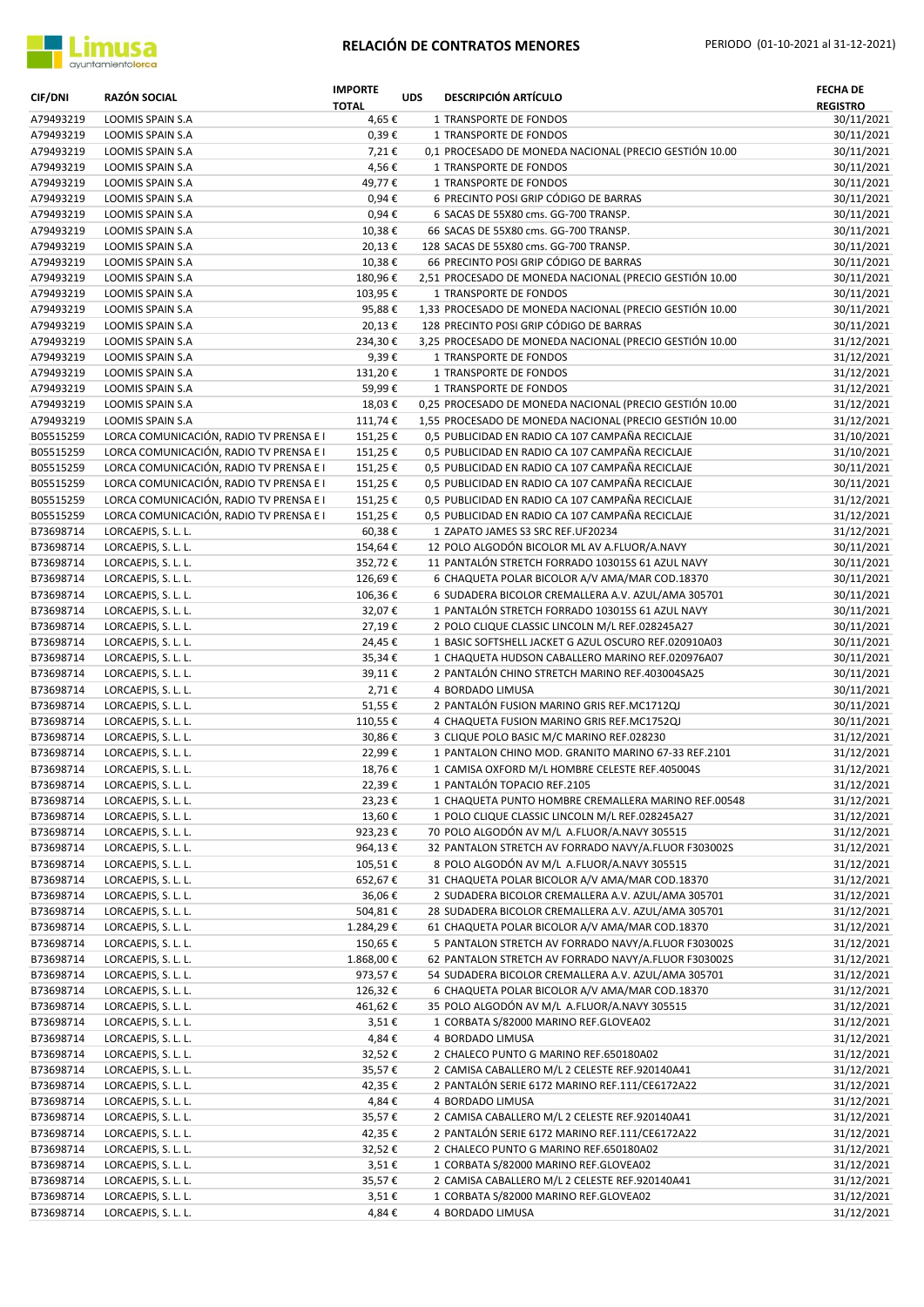

| <b>CIF/DNI</b>         | RAZÓN SOCIAL                                             | <b>IMPORTE</b><br><b>TOTAL</b> | <b>UDS</b> | <b>DESCRIPCIÓN ARTÍCULO</b>                                                                                  | <b>FECHA DE</b><br><b>REGISTRO</b> |
|------------------------|----------------------------------------------------------|--------------------------------|------------|--------------------------------------------------------------------------------------------------------------|------------------------------------|
| B73698714              | LORCAEPIS, S. L. L.                                      | 32,52€                         |            | 2 CHALECO PUNTO G MARINO REF.650180A02                                                                       | 31/12/2021                         |
| B73698714              | LORCAEPIS, S. L. L.                                      | 42,35€                         |            | 2 PANTALÓN SERIE 6172 MARINO REF.111/CE6172A22                                                               | 31/12/2021                         |
| B73698714              | LORCAEPIS, S. L. L.                                      | 18,21€                         |            | 1 PANTALON A.V. COMBINADO MARINO/NARANJA 11375                                                               | 31/12/2021                         |
| B73698714              | LORCAEPIS, S. L. L.                                      | 38,71€                         |            | 1 NULO CHELON CHAQ. SOFTSHELL BICOLOR NARANJA 37751                                                          | 31/12/2021                         |
| B73698714              | LORCAEPIS, S. L. L.                                      | 35,55€                         |            | 2 BORI 4 POLO BICOLOR M/L D. C. MARINO/NARANJA 71501                                                         | 31/12/2021                         |
| B73698714              | LORCAEPIS, S. L. L.                                      | 26,02€                         |            | 1 PANTALÓN CPA MULT. FORRADO AV MARINO/NARANJA 12394                                                         | 31/12/2021                         |
| B73698714              | LORCAEPIS, S. L. L.                                      | 4,36€                          |            | 3 BORDADO LIMUSA                                                                                             | 31/12/2021                         |
| B73698714<br>B73698714 | LORCAEPIS, S. L. L.<br>LORCAEPIS, S. L. L.               | 38,71€<br>26,02€               |            | 1 NULO CHELON CHAQ. SOFTSHELL BICOLOR NARANJA 37751<br>1 PANTALÓN CPA MULT. FORRADO AV MARINO/NARANJA 12394  | 31/12/2021<br>31/12/2021           |
| B73698714              | LORCAEPIS, S. L. L.                                      | 4,36€                          |            | 3 BORDADO LIMUSA                                                                                             | 31/12/2021                         |
| B73698714              | LORCAEPIS, S. L. L.                                      | 35,55€                         |            | 2 BORI 4 POLO BICOLOR M/L D. C. MARINO/NARANJA 71501                                                         | 31/12/2021                         |
| B73698714              | LORCAEPIS, S. L. L.                                      | 18,21€                         |            | 1 PANTALON A.V. COMBINADO MARINO/NARANJA 11375                                                               | 31/12/2021                         |
| B73698714              | LORCAEPIS, S. L. L.                                      | 38,12€                         |            | 1 ZAPATO ASTI NEGRO REF. ASTISPGB                                                                            | 31/12/2021                         |
| B73698714              | LORCAEPIS, S. L. L.                                      | 46,46€                         |            | 2 CHAQUETA PUNTO HOMBRE CREMALLERA MARINO 00548                                                              | 31/12/2021                         |
| B73698714              | LORCAEPIS, S. L. L.                                      | 111,93€                        |            | 5 PANTALÓN TOPACIO REF.2105                                                                                  | 31/12/2021                         |
| B73698714              | LORCAEPIS, S. L. L.                                      | 31,46€                         |            | 2 BASIC POLAR FLEECE JACKET MARINO REF.023901                                                                | 31/12/2021                         |
| B73698714              | LORCAEPIS, S. L. L.                                      | 206,31€                        |            | 11 CAMISA OXFORD M/L HOMBRE CELESTE REF.405004S                                                              | 31/12/2021                         |
| B73698714              | LORCAEPIS, S. L. L.                                      | 86,88€                         |            | 2 CHAQUETA SOFTSHELL JUST MARINO REF.04515N                                                                  | 31/12/2021                         |
| 23280201S              | Mª JOSÉ QUIÑONERO ALCÁZAR                                | 260,00€                        |            | 2 BATERIA 180AH 1100A+I REF. C21801100I                                                                      | 31/12/2021                         |
| B30067318              | MADERAS RUCOMAR S. L.                                    | 79,20€                         |            | 1 ALQUILER MENSUAL CONTENEDOR                                                                                | 31/10/2021                         |
| B30067318              | MADERAS RUCOMAR S. L.                                    | 79,20€                         |            | 1 ALQUILER MENSUAL CONTENEDOR                                                                                | 30/11/2021                         |
| B30067318              | MADERAS RUCOMAR S. L.                                    | 79,20€                         |            | 1 ALQUILER MENSUAL CONTENEDOR                                                                                | 31/12/2021                         |
| 23207399P              | MARIANO SÁNCHEZ MARTÍNEZ                                 | 157,30€                        |            | 1 FEDER. ESPARTARIA: DIA MUNDIAL DEL MEDIO AMBIENTE                                                          | 30/11/2021                         |
| 23207399P              | MARIANO SÁNCHEZ MARTÍNEZ                                 | 556,59€                        |            | 15000 BOLETINES AVISO DENUNCIA                                                                               | 30/11/2021                         |
| 23207399P              | MARIANO SÁNCHEZ MARTÍNEZ                                 | 66,57€                         |            | 300 TARJETAS RESIDENTE ZONA 5 - BLANCA - 2 CARAS                                                             | 31/12/2021                         |
| 23207399P              | MARIANO SÁNCHEZ MARTÍNEZ                                 | 133,06€                        |            | 700 TARJETAS RESIDENTE ZONA 3 - VERDE - 2 CARAS                                                              | 31/12/2021                         |
| 23207399P              | MARIANO SÁNCHEZ MARTÍNEZ                                 | 163,35€                        |            | 1200 TARJETAS RESIDENTE ZONA 4 - ROJAS - 2 CARAS                                                             | 31/12/2021                         |
| 23207399P              | MARIANO SÁNCHEZ MARTÍNEZ                                 | 139,15€                        |            | 1000 TARJETAS RESIDENTE ZONA 1 - NARANJA - 2 CARAS                                                           | 31/12/2021                         |
| 23207399P              | MARIANO SÁNCHEZ MARTÍNEZ                                 | 96,80€                         |            | 500 TARJETAS RESIDENTE ZONA 2 - VIOLETA - 2 CARAS                                                            | 31/12/2021                         |
| 23207399P              | MARIANO SÁNCHEZ MARTÍNEZ                                 | 284,35€                        |            | 2000 SOLICITUD/RENOVACION TARJETA ESTACIONAMIENTO                                                            | 31/12/2021                         |
| A25400185              | MASANES SERVINDUSTRIA S.A.                               | 44,77€                         |            | 100 TORNILLOS ELEVADOR COMPLETO AUTOBLOC 8X30                                                                | 31/10/2021                         |
| A25400185              | MASANES SERVINDUSTRIA S.A.                               | 223,25€                        |            | 50 PIEZAS DE ANGULAR DE 30MMX115MM 2 TALADROS REF.198                                                        | 31/10/2021                         |
| A25400185              | MASANES SERVINDUSTRIA S.A.                               | 3.228,85€                      |            | 1 SUMINISTRO Y MONTAJE BANDA EP400/3 (3+0) MOR 800MM                                                         | 31/12/2021                         |
| A25400185              | MASANES SERVINDUSTRIA S.A.                               | 45,88€                         |            | 2 DOSIFICADOR LUBRI-REFORT 125 C/GRASA SF01 C/ADAPT.                                                         | 31/12/2021                         |
| A25400185<br>A25400185 | MASANES SERVINDUSTRIA S.A.<br>MASANES SERVINDUSTRIA S.A. | 183,53€                        |            | 8 DOSIFICADOR LUBRI-REFORT 125 C/GRASA SF01 C/ADAPT.<br>80 MTS. BABERO NEMA21F FLEXIBLE 100MM ANCHO REF. 198 | 31/12/2021                         |
| A25400185              | MASANES SERVINDUSTRIA S.A.                               | 492,71€<br>177,63€             |            | 20 MTS. BABERO NEMA21F FLEXIBE 150MM ANCHO REF. 198                                                          | 31/12/2021<br>31/12/2021           |
| A25400185              | MASANES SERVINDUSTRIA S.A.                               | 123,18€                        |            | 20 MTS. BABERO NEMA21F FLEXIBLE 100MM ANCHO REF. 198                                                         | 31/12/2021                         |
| A25400185              | MASANES SERVINDUSTRIA S.A.                               | 710,51€                        |            | 80 MTS. BABERO NEMA21F FLEXIBLE 140MM ANCHO REF.198                                                          | 31/12/2021                         |
| A25400185              | MASANES SERVINDUSTRIA S.A.                               | 177,63€                        |            | 20 MTS. BABERO NEMA21F FLEXIBLE 140MM ANCHO REF.198                                                          | 31/12/2021                         |
| A25400185              | MASANES SERVINDUSTRIA S.A.                               | 710,51€                        |            | 80 MTS. BABERO NEMA21F FLEXIBE 150MM ANCHO REF. 198                                                          | 31/12/2021                         |
| A25400185              | MASANES SERVINDUSTRIA S.A.                               | 8,02€                          |            | 3 GRAPA REPARACION FLEXCO 190E (8-14mm)                                                                      | 31/12/2021                         |
| A25400185              | MASANES SERVINDUSTRIA S.A.                               | 76,67€                         |            | 33 GRAPA REPARACIÓN FLEXCO 140E (5-11MM)                                                                     | 31/12/2021                         |
| A25400185              | MASANES SERVINDUSTRIA S.A.                               | 3.534,36€                      |            | 1 SUMINISTRO Y MONTAJE BANDA EP400/3 (3+0)MOR 1000MM                                                         | 31/12/2021                         |
| A25400185              | MASANES SERVINDUSTRIA S.A.                               | 597,75€                        |            | 1 RECUBRIR GOMA TAMBOR MOTRIZ Y REP. CHAPA DE MESA                                                           | 31/12/2021                         |
| B73335069              | MASTER SECURITY 3000, S. L.                              | 35,26€                         |            | 1,25 MANO DE OBRA DPTO. INFORMÁTICO COLOCAR CABLE                                                            | 30/11/2021                         |
| B73335069              | MASTER SECURITY 3000, S. L.                              | -27,12€                        |            | -1 REMOTO MANO DE OBRA DPTO. INFORMÁTICO                                                                     | 31/12/2021                         |
| B73335069              | MASTER SECURITY 3000, S. L.                              | 39,18€                         |            | 1,25 MANO DE OBRA DPTO. INFORMÁTICO                                                                          | 31/12/2021                         |
| B73335069              | MASTER SECURITY 3000, S. L.                              | 19,60€                         |            | 1 CABLE HDMI 10M                                                                                             | 31/12/2021                         |
| B73335069              | MASTER SECURITY 3000, S. L.                              | 15,06€                         |            | 0,5 REMOTO MANO DE OBRA DPTO. INFORMÁTICO                                                                    | 31/12/2021                         |
| B73025314              | MECANIZADOS GINES PADILLA, S.L                           | 235,95€                        |            | 1 REPARAR SOPORTE MOTOR ASPIRACION                                                                           | 31/10/2021                         |
| B73025314              | MECANIZADOS GINES PADILLA, S.L                           | 108,90€                        |            | 1 CONSTRUIR PLATILLO BOMBA                                                                                   | 30/11/2021                         |
| B73025314              | MECANIZADOS GINES PADILLA, S.L                           | 133,10€                        |            | 1 SUST. RODAMIENTOS A 2 RUEDAS DE LA PRENSA                                                                  | 30/11/2021                         |
| B73025314              | MECANIZADOS GINES PADILLA, S.L                           | 87,12€                         |            | 1 REPARAR PIEZAS CASQUILLOS Y BULON                                                                          | 30/11/2021                         |
| B73025314              | MECANIZADOS GINES PADILLA, S.L                           | 199,65€                        |            | 1 REPARACION MANGUETA BARREDORA                                                                              | 31/12/2021                         |
| B73025314              | MECANIZADOS GINES PADILLA, S.L                           | 384,78€                        |            | 1 CONSTRUIR BULONES Y ENCASQUILLAR BOTELLA Y OREJERA                                                         | 31/12/2021                         |
| B73861460              | MOB CANTETRANS, S.L                                      | 18,15€                         |            | 0,12 CUBA DE AGUA POTABLE DE 12.000 LITROS - CGR -                                                           | 31/10/2021                         |
| B73861460              | MOB CANTETRANS, S.L                                      | 30,25€                         |            | 0,2 CUBA DE AGUA POTABLE DE 12.000 LITROS - CGR -                                                            | 31/10/2021                         |
| B73861460              | MOB CANTETRANS, S.L                                      | 30,25€                         |            | 0,2 CUBA DE AGUA POTABLE DE 12.000 LITROS - CGR -                                                            | 31/10/2021                         |
| B73861460              | MOB CANTETRANS, S.L                                      | 72,60€                         |            | 0,48 CUBA DE AGUA POTABLE DE 12.000 LITROS - CGR -                                                           | 31/10/2021                         |
| B73861460              | MOB CANTETRANS, S.L                                      | 30,25€                         |            | 0,2 CUBA DE AGUA POTABLE DE 12.000 LITROS - CGR -                                                            | 31/10/2021                         |
| B73861460              | MOB CANTETRANS, S.L                                      | 18,15€                         |            | 0,12 CUBA DE AGUA POTABLE DE 12.000 LITROS - CGR -                                                           | 31/10/2021                         |
| B73861460              | MOB CANTETRANS, S.L                                      | 30,25€                         |            | 0,2 CUBA DE AGUA POTABLE DE 12.000 LITROS - CGR -                                                            | 31/10/2021                         |
| B73861460<br>B73861460 | MOB CANTETRANS, S.L<br>MOB CANTETRANS, S.L               | 72,60€<br>72,60€               |            | 0,48 CUBA DE AGUA POTABLE DE 12.000 LITROS - CGR -<br>0,48 CUBA DE AGUA POTABLE DE 12.000 LITROS - CGR -     | 31/10/2021<br>31/10/2021           |
| B73861460              |                                                          |                                |            | 0,2 CUBA DE AGUA POTABLE DE 12.000 LITROS - CGR -                                                            |                                    |
| B73861460              | MOB CANTETRANS, S.L<br>MOB CANTETRANS, S.L               | 30,25€<br>30,25€               |            | 0,2 CUBA DE AGUA POTABLE DE 12.000 LITROS - CGR -                                                            | 31/10/2021<br>31/10/2021           |
| B73861460              | MOB CANTETRANS, S.L                                      | 18,15€                         |            | 0,12 CUBA DE AGUA POTABLE DE 12.000 LITROS - CGR -                                                           | 31/10/2021                         |
| B73861460              | MOB CANTETRANS, S.L                                      | 30,25€                         |            | 0,2 CUBA DE AGUA POTABLE DE 12.000 LITROS - CGR -                                                            | 31/10/2021                         |
| B73861460              | MOB CANTETRANS, S.L                                      | 30,25€                         |            | 0,2 CUBA DE AGUA POTABLE DE 12.000 LITROS - CGR -                                                            | 31/10/2021                         |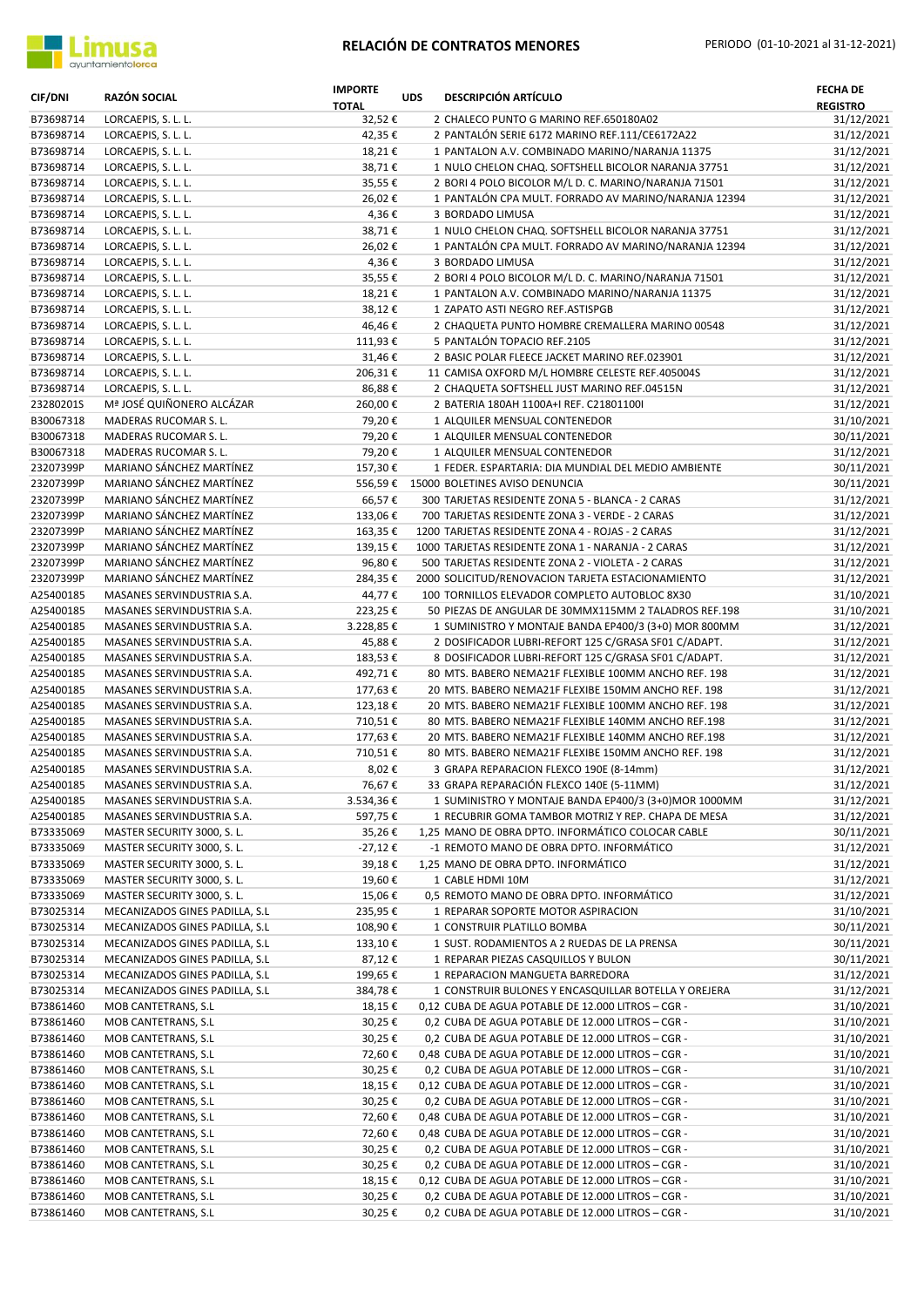

| <b>CIF/DNI</b>         | <b>RAZÓN SOCIAL</b>                         | <b>IMPORTE</b><br><b>TOTAL</b> | <b>UDS</b> | <b>DESCRIPCIÓN ARTÍCULO</b>                                                                             | <b>FECHA DE</b><br><b>REGISTRO</b> |
|------------------------|---------------------------------------------|--------------------------------|------------|---------------------------------------------------------------------------------------------------------|------------------------------------|
| B73861460              | MOB CANTETRANS, S.L.                        | 72,60€                         |            | 0,48 CUBA DE AGUA POTABLE DE 12.000 LITROS - CGR -                                                      | 31/10/2021                         |
| B73861460              | MOB CANTETRANS, S.L                         | 18,15€                         |            | 0,12 CUBA DE AGUA POTABLE DE 12.000 LITROS - CGR -                                                      | 31/10/2021                         |
| B73861460              | MOB CANTETRANS, S.L                         | 72,60€                         |            | 0,48 CUBA DE AGUA POTABLE DE 12.000 LITROS - CGR -                                                      | 31/10/2021                         |
| B73861460              | MOB CANTETRANS, S.L.                        | 18,15€                         |            | 0,12 CUBA DE AGUA POTABLE DE 12.000 LITROS - CGR -                                                      | 31/10/2021                         |
| B73861460              | MOB CANTETRANS, S.L.                        | 30,25€                         |            | 0,2 CUBA DE AGUA POTABLE DE 12.000 LITROS - CGR -                                                       | 31/10/2021                         |
| B73861460              | MOB CANTETRANS, S.L                         | 30,25€                         |            | 0,2 CUBA DE AGUA POTABLE DE 12.000 LITROS - CGR -                                                       | 31/10/2021                         |
| B73861460              | MOB CANTETRANS, S.L.                        | 9.395,10€                      |            | 109,5 ALQUILER HORA ORUGA BULLDOZER                                                                     | 31/10/2021                         |
| B73861460              | MOB CANTETRANS, S.L                         | 220,00€                        |            | 1 TRANSPORTE EN GÓNDOLA ORUGA BULLDOZER                                                                 | 31/10/2021                         |
| B73861460              | MOB CANTETRANS, S.L.                        | 30,25€                         |            | 0,2 CUBA DE AGUA POTABLE DE 12.000 LITROS - CGR -                                                       | 30/11/2021                         |
| B73861460              | MOB CANTETRANS, S.L.                        | 72,60€                         |            | 0,48 CUBA DE AGUA POTABLE DE 12.000 LITROS - CGR -                                                      | 30/11/2021                         |
| B73861460<br>B73861460 | MOB CANTETRANS, S.L<br>MOB CANTETRANS, S.L  | 30,25€<br>18,15€               |            | 0,2 CUBA DE AGUA POTABLE DE 12.000 LITROS - CGR -<br>0,12 CUBA DE AGUA POTABLE DE 12.000 LITROS - CGR - | 30/11/2021<br>30/11/2021           |
| B73861460              | MOB CANTETRANS, S.L                         | 18,15€                         |            | 0,12 CUBA DE AGUA POTABLE DE 12.000 LITROS - CGR -                                                      | 30/11/2021                         |
| B73861460              | MOB CANTETRANS, S.L                         | 30,25€                         |            | 0,2 CUBA DE AGUA POTABLE DE 12.000 LITROS - CGR -                                                       | 30/11/2021                         |
| B73861460              | MOB CANTETRANS, S.L.                        | 30,25€                         |            | 0,2 CUBA DE AGUA POTABLE DE 12.000 LITROS - CGR -                                                       | 30/11/2021                         |
| B73861460              | MOB CANTETRANS, S.L                         | 72,60€                         |            | 0,48 CUBA DE AGUA POTABLE DE 12.000 LITROS - CGR -                                                      | 30/11/2021                         |
| B73861460              | MOB CANTETRANS, S.L                         | 30,25€                         |            | 0,2 CUBA DE AGUA POTABLE DE 12.000 LITROS - CGR -                                                       | 30/11/2021                         |
| B73861460              | MOB CANTETRANS, S.L                         | 72,60€                         |            | 0,48 CUBA DE AGUA POTABLE DE 12.000 LITROS - CGR -                                                      | 30/11/2021                         |
| B73861460              | MOB CANTETRANS, S.L                         | 30,25€                         |            | 0,2 CUBA DE AGUA POTABLE DE 12.000 LITROS - CGR -                                                       | 30/11/2021                         |
| B73861460              | MOB CANTETRANS, S.L.                        | 18,15€                         |            | 0,12 CUBA DE AGUA POTABLE DE 12.000 LITROS - CGR -                                                      | 30/11/2021                         |
| B73861460              | MOB CANTETRANS, S.L                         | 18,15€                         |            | 0,12 CUBA DE AGUA POTABLE DE 12.000 LITROS - CGR -                                                      | 30/11/2021                         |
| B73861460              | MOB CANTETRANS, S.L.                        | 30,25€                         |            | 0,2 CUBA DE AGUA POTABLE DE 12.000 LITROS - CGR -                                                       | 30/11/2021                         |
| B73861460              | MOB CANTETRANS, S.L.                        | 72,60€                         |            | 0,48 CUBA DE AGUA POTABLE DE 12.000 LITROS - CGR -                                                      | 30/11/2021                         |
| B73861460              | MOB CANTETRANS, S.L.                        | 30,25€                         |            | 0,2 CUBA DE AGUA POTABLE DE 12.000 LITROS - CGR -                                                       | 30/11/2021                         |
| B73861460              | MOB CANTETRANS, S.L                         |                                |            | 805,62 € 133,16 GRAVA 8/40 mm RECICLADA EN OBRA (TN)                                                    | 30/11/2021                         |
| B73861460              | MOB CANTETRANS, S.L                         | 38,50€                         |            | 1 HORA RETRO EXCAV. MIXTA VOLVO ARRASTRES DE LLUVIAS                                                    | 30/11/2021                         |
| B73861460              | MOB CANTETRANS, S.L                         | 211,20€                        |            | 6 HORA RETRO EXCAV. MINI LIMPIAR ARRASTRES DE LLUVIA                                                    | 30/11/2021                         |
| B73861460              | MOB CANTETRANS, S.L                         | 206,84€                        |            | 6 HORA CAMIÓN PEQUEÑO 4-7 T/M ARRASTRES DE LLUVIA                                                       | 30/11/2021                         |
| B73861460              | MOB CANTETRANS, S.L                         | 132,05€                        |            | 14,55 TN ZAHORRA CRIBADA. EMPAREJAR SUPERFICIE DE RAMBLA                                                | 30/11/2021                         |
| B73861460              | MOB CANTETRANS, S.L                         | 169,40€                        |            | 4 HORA RETRO EXCAV. MIXTA VOLVO LIMPIEZA CMNO. RUBIO                                                    | 30/11/2021                         |
| B73861460              | MOB CANTETRANS, S.L                         | 2.616,90€                      |            | 30,5 ALQUILER HORA ORUGA BULLDOZER                                                                      | 30/11/2021                         |
| B73861460              | MOB CANTETRANS, S.L                         | 18,15€                         |            | 0,12 CUBA DE AGUA POTABLE DE 12.000 LITROS - CGR -                                                      | 31/12/2021                         |
| B73861460              | MOB CANTETRANS, S.L                         | 72,60€                         |            | 0,48 CUBA DE AGUA POTABLE DE 12.000 LITROS - CGR -                                                      | 31/12/2021                         |
| B73861460<br>B73861460 | MOB CANTETRANS, S.L                         | 30,25€                         |            | 0,2 CUBA DE AGUA POTABLE DE 12.000 LITROS - CGR -                                                       | 31/12/2021                         |
| B73861460              | MOB CANTETRANS, S.L.<br>MOB CANTETRANS, S.L | 30,25€<br>18,15€               |            | 0,2 CUBA DE AGUA POTABLE DE 12.000 LITROS - CGR -<br>0,12 CUBA DE AGUA POTABLE DE 12.000 LITROS - CGR - | 31/12/2021<br>31/12/2021           |
| B73861460              | MOB CANTETRANS, S.L                         | 72,60€                         |            | 0,48 CUBA DE AGUA POTABLE DE 12.000 LITROS - CGR -                                                      | 31/12/2021                         |
| B73861460              | MOB CANTETRANS, S.L                         | 30,25€                         |            | 0,2 CUBA DE AGUA POTABLE DE 12.000 LITROS - CGR -                                                       | 31/12/2021                         |
| B73861460              | MOB CANTETRANS, S.L                         | 30,25€                         |            | 0,2 CUBA DE AGUA POTABLE DE 12.000 LITROS - CGR -                                                       | 31/12/2021                         |
| B73861460              | MOB CANTETRANS, S.L                         | 72,60€                         |            | 0,48 CUBA DE AGUA POTABLE DE 12.000 LITROS - CGR -                                                      | 31/12/2021                         |
| B73861460              | MOB CANTETRANS, S.L                         | 30,25€                         |            | 0,2 CUBA DE AGUA POTABLE DE 12.000 LITROS - CGR -                                                       | 31/12/2021                         |
| B73861460              | MOB CANTETRANS, S.L                         | 30,25€                         |            | 0,2 CUBA DE AGUA POTABLE DE 12.000 LITROS - CGR -                                                       | 31/12/2021                         |
| B73861460              | MOB CANTETRANS, S.L                         | 18,15€                         |            | 0,12 CUBA DE AGUA POTABLE DE 12.000 LITROS - CGR -                                                      | 31/12/2021                         |
| B73861460              | MOB CANTETRANS, S.L                         | 30,25€                         |            | 0,2 CUBA DE AGUA POTABLE DE 12.000 LITROS - CGR -                                                       | 31/12/2021                         |
| B73861460              | MOB CANTETRANS, S.L.                        | 18,15€                         |            | 0,12 CUBA DE AGUA POTABLE DE 12.000 LITROS - CGR -                                                      | 31/12/2021                         |
| B73861460              | MOB CANTETRANS, S.L.                        | 72,60€                         |            | 0,48 CUBA DE AGUA POTABLE DE 12.000 LITROS - CGR -                                                      | 31/12/2021                         |
| B73861460              | MOB CANTETRANS, S.L.                        | 30,25€                         |            | 0,2 CUBA DE AGUA POTABLE DE 12.000 LITROS - CGR -                                                       | 31/12/2021                         |
| B73861460              | MOB CANTETRANS, S.L                         | 18,15€                         |            | 0,12 CUBA DE AGUA POTABLE DE 12.000 LITROS - CGR -                                                      | 31/12/2021                         |
| B73861460              | MOB CANTETRANS, S.L                         | 30,25€                         |            | 0,2 CUBA DE AGUA POTABLE DE 12.000 LITROS - CGR -                                                       | 31/12/2021                         |
| B73861460              | MOB CANTETRANS, S.L                         | 72,60€                         |            | 0,48 CUBA DE AGUA POTABLE DE 12.000 LITROS - CGR -                                                      | 31/12/2021                         |
| B73861460              | MOB CANTETRANS, S.L                         | 30,25€                         |            | 0,2 CUBA DE AGUA POTABLE DE 12.000 LITROS - CGR -                                                       | 31/12/2021                         |
| B73861460              | MOB CANTETRANS, S.L.                        | 2.402,40 €                     |            | 28 ALQUILER HORA ORUGA BULLDOZER                                                                        | 31/12/2021                         |
| B73861460              | MOB CANTETRANS, S.L                         | 5.808,00 €                     |            | 240 M2 CORONACIÓN C/GRAVA Y VERTIDO HORMIGÓN C/MALLAZO                                                  | 31/12/2021                         |
| B73861460<br>B73861460 | MOB CANTETRANS, S.L                         | 423,50€                        |            | 1 REALIZACIÓN DE BAJANTE DE AGUA CON HORMIGÓN<br>360 M3 EXCAVACIÓN 1,5M, RELLENO Y COMPACTACIÓN         | 31/12/2021                         |
| B73861460              | MOB CANTETRANS, S.L.<br>MOB CANTETRANS, S.L | 2.613,60€<br>544,50€           |            | 1 CONSTRUIR MURO DE 2 BLOQUES EN BALSA DE LIXIVIADOS                                                    | 31/12/2021<br>31/12/2021           |
| B73861460              | MOB CANTETRANS, S.L                         | $0,00 \in$                     |            | 1 ARREGLO SOCAVÓN ANEXO A BALSAS DECANTACIÓN                                                            | 31/12/2021                         |
| B73861460              | MOB CANTETRANS, S.L                         | 871,20€                        |            | 240 M2 DEMOLICIÓN DE PAVIMENTO DE HORMIGÓN Y ASFALTADO                                                  | 31/12/2021                         |
| B73861460              | MOB CANTETRANS, S.L                         | 1.149,50€                      |            | 1 REPAR. SIST. EVACUACIÓN RESIDUOS CENTRO DESINFEC.                                                     | 31/12/2021                         |
| B73861460              | MOB CANTETRANS, S.L                         | 881,79€                        |            | 1 EMBRIDAR TUBO EVACUACIÓN E INSTAL. BASE DE BÁCULO                                                     | 31/12/2021                         |
| A30035927              | MURCIANA DE TRAFICO, S.A.                   | 343,07€                        |            | 1 MANTENIMIENTO APARCAMIENTO PK. SAN VICENTE TRIMEST                                                    | 31/12/2021                         |
| 23212324B              | NICOLAS MIÑARRO BAYONAS                     | 1.125,30€                      |            | 1 BOMBA DE AGUA HIDROLIMPIADORA                                                                         | 30/11/2021                         |
| 23212324B              | NICOLAS MIÑARRO BAYONAS                     | 53,24€                         |            | 1 PISTOLETE                                                                                             | 30/11/2021                         |
| 23212324B              | NICOLAS MIÑARRO BAYONAS                     | 169,40€                        |            | 1 MANO DE OBRA SISTEMAS AUXILIARES DE AGUA                                                              | 30/11/2021                         |
| B30410013              | NORMATEX INGEN. CONTRA INCENDIOS, S. L.     | 14,52€                         |            | 1 CABEZA DISPARO EXTINTOR ABC 9 KG COD.0061012                                                          | 31/10/2021                         |
| B30410013              | NORMATEX INGEN. CONTRA INCENDIOS, S. L.     | 21,78€                         |            | 1 CARGA EXTINTOR ABC 6 KG COD.0022006                                                                   | 31/10/2021                         |
| B30410013              | NORMATEX INGEN. CONTRA INCENDIOS, S. L.     | 4,54€                          |            | 1 MANTENIMIENTO EXTINTOR PREVENTIVO ANUAL                                                               | 31/10/2021                         |
| B30410013              | NORMATEX INGEN. CONTRA INCENDIOS, S. L.     | 4,54€                          |            | 1 MANTENIMIENTO EXTINTOR PREVENTIVO ANUAL                                                               | 31/10/2021                         |
| B30410013              | NORMATEX INGEN. CONTRA INCENDIOS, S. L.     | 4,54€                          |            | 1 MANTENIMIENTO EXTINTOR PREVENTIVO ANUAL                                                               | 31/10/2021                         |
| B30410013              | NORMATEX INGEN. CONTRA INCENDIOS, S. L.     | 4,54€                          |            | 1 MANTENIMIENTO EXTINTOR PREVENTIVO ANUAL                                                               | 31/10/2021                         |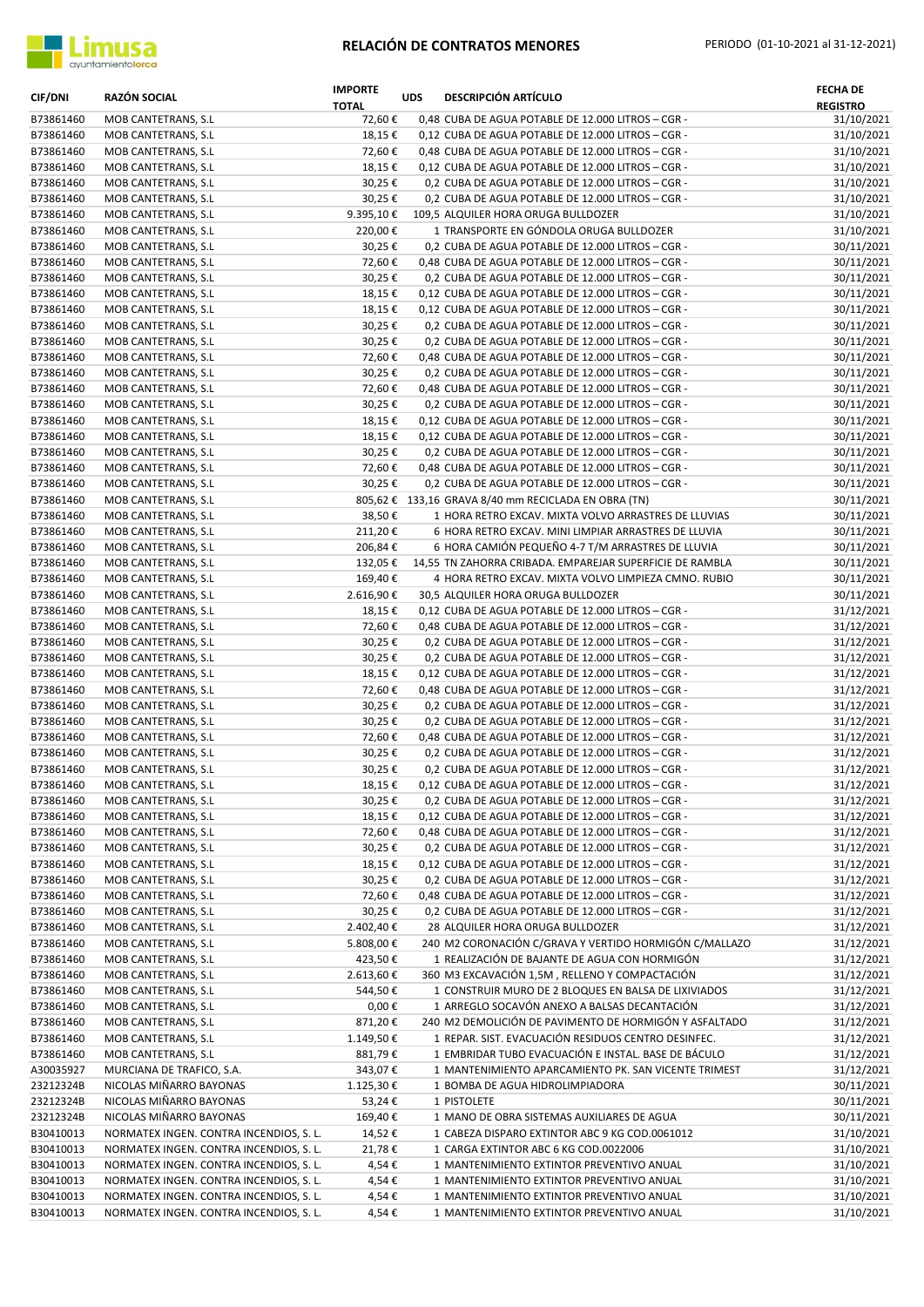

| <b>CIF/DNI</b>         | <b>RAZÓN SOCIAL</b>                                              | <b>IMPORTE</b><br><b>TOTAL</b> | <b>UDS</b> | <b>DESCRIPCIÓN ARTÍCULO</b>                                                                                        | <b>FECHA DE</b><br><b>REGISTRO</b> |
|------------------------|------------------------------------------------------------------|--------------------------------|------------|--------------------------------------------------------------------------------------------------------------------|------------------------------------|
| B30410013              | NORMATEX INGEN. CONTRA INCENDIOS, S. L.                          | 4,54€                          |            | 1 MANTENIMIENTO EXTINTOR PREVENTIVO ANUAL                                                                          | 31/10/2021                         |
| B30410013              | NORMATEX INGEN. CONTRA INCENDIOS, S. L.                          | 4,54€                          |            | 1 MANTENIMIENTO EXTINTOR PREVENTIVO ANUAL                                                                          | 31/10/2021                         |
| B30410013              | NORMATEX INGEN. CONTRA INCENDIOS, S. L.                          | 4,54€                          |            | 1 MANTENIMIENTO EXTINTOR PREVENTIVO ANUAL                                                                          | 31/10/2021                         |
| B30410013              | NORMATEX INGEN. CONTRA INCENDIOS, S. L.                          | 4,54€                          |            | 1 MANTENIMIENTO EXTINTOR PREVENTIVO ANUAL                                                                          | 31/10/2021                         |
| B73906505              | OFIA4 S.L                                                        | 78,83€                         |            | 1303 IMPRESIONES TODO COLOR IMPRESORA MULTIFUNCIÓN STUD                                                            | 31/10/2021                         |
| B73906505              | OFIA4 S.L                                                        | 25,56€                         |            | 2640 IMPRESIONES EN NEGRO IMPRESORA MULTIFUNCIÓN STUDIO                                                            | 31/10/2021                         |
| B73906505              | OFIA4 S.L                                                        | 54,72€                         |            | 5652 IMPRESIONES EN NEGRO IMPRESORA MULTIFUNCIÓN STUDIO                                                            | 31/10/2021                         |
| B73906505<br>B73906505 | OFIA4 S.L<br>OFIA4 S.L                                           | 189,91€<br>165,29€             |            | 3139 IMPRESIONES TODO COLOR IMPRESORA MULTIFUNCIÓN STUD<br>2732 IMPRESIONES TODO COLOR IMPRESORA MULTIFUNCIÓN STUD | 31/10/2021<br>31/10/2021           |
| B73906505              | OFIA4 S.L                                                        | 10,59€                         |            | 1094 IMPRESIONES EN NEGRO IMPRESORA MULTIFUNCIÓN STUDIO                                                            | 31/10/2021                         |
| B73906505              | OFIA4 S.L                                                        | 121,00€                        |            | 1 USO Y MANTENIMIENTO MES - INCLUYE 9.000 COPIAS B/N                                                               | 31/10/2021                         |
| B73906505              | OFIA4 S.L                                                        | 45,16€                         |            | 4665 IMPRESIONES EN NEGRO IMPRESORA MULTIFUNCIÓN STUDIO                                                            | 30/11/2021                         |
| B73906505              | OFIA4 S.L                                                        | 23,74€                         |            | 2453 IMPRESIONES EN NEGRO IMPRESORA MULTIFUNCIÓN STUDIO                                                            | 30/11/2021                         |
| B73906505              | OFIA4 S.L                                                        | 121,00€                        |            | 1 USO Y MANTENIMIENTO MES - INCLUYE 9.000 COPIAS B/N                                                               | 30/11/2021                         |
| B73906505              | OFIA4 S.L                                                        | 271,34€                        |            | 4485 IMPRESIONES TODO COLOR IMPRESORA MULTIFUNCIÓN STUD                                                            | 30/11/2021                         |
| B73906505              | OFIA4 S.L                                                        | 72,18€                         |            | 1193 IMPRESIONES TODO COLOR IMPRESORA MULTIFUNCIÓN STUD                                                            | 30/11/2021                         |
| B73906505              | OFIA4 S.L                                                        | 13,55€                         |            | 1400 IMPRESIONES EN NEGRO IMPRESORA MULTIFUNCIÓN STUDIO                                                            | 30/11/2021                         |
| B73906505              | OFIA4 S.L                                                        | 8,08€                          |            | 557 IMPRESIONES EN NEGRO IMPRESORA RESERVA ML3471                                                                  | 30/11/2021                         |
| B73906505              | OFIA4 S.L                                                        | 90,75€                         |            | 1500 IMPRESIONES TODO COLOR IMPRESORA MULTIFUNCIÓN STUD                                                            | 30/11/2021                         |
| B73906505              | OFIA4 S.L                                                        | 172,06€                        |            | 2844 IMPRESIONES TODO COLOR IMPRESORA MULTIFUNCIÓN STUD                                                            | 30/11/2021                         |
| B73906505              | OFIA4 S.L                                                        | 121,00€                        |            | 1 USO Y MANTENIMIENTO MES - INCLUYE 9.000 COPIAS B/N                                                               | 31/12/2021                         |
| B73906505              | OFIA4 S.L                                                        | 36,18€                         |            | 3738 IMPRESIONES EN NEGRO IMPRESORA MULTIFUNCIÓN STUDIO                                                            | 31/12/2021                         |
| B73906505              | OFIA4 S.L                                                        | 32,79€                         |            | 542 IMPRESIONES TODO COLOR IMPRESORA MULTIFUNCIÓN STUD                                                             | 31/12/2021                         |
| B73906505              | OFIA4 S.L                                                        | 190,58€                        |            | 3150 IMPRESIONES TODO COLOR IMPRESORA MULTIFUNCIÓN STUD                                                            | 31/12/2021                         |
| B73906505              | OFIA4 S.L                                                        | 1,72€                          |            | 118 IMPRESIONES EN NEGRO IMPRESORA RESERVA ML3471                                                                  | 31/12/2021                         |
| B73906505              | OFIA4 S.L                                                        | 86,76€                         |            | 1434 IMPRESIONES TODO COLOR IMPRESORA MULTIFUNCIÓN STUD                                                            | 31/12/2021                         |
| B73906505              | OFIA4 S.L                                                        | 22,92€                         |            | 2368 IMPRESIONES EN NEGRO IMPRESORA MULTIFUNCIÓN STUDIO                                                            | 31/12/2021                         |
| 23291573W              | PATRICIO GÓMEZ BURLÓ                                             | 34,12€                         |            | 1 PIEZA CARROCERO 60X70                                                                                            | 31/10/2021                         |
| B30011670              | PECRÉS, S.L.U                                                    | 188,03€                        |            | 1 MANTEN. 24H ASCENSORES PARKING PLAZA SAN VICENTE                                                                 | 31/10/2021                         |
| B73427759              | PINEDA OIL, S. L.                                                | 289,19€                        |            | 1000 AD-BLUE                                                                                                       | 31/10/2021                         |
| B62096748              | PINTURAS LORCA S.L.                                              | 4,04€                          |            | 1 SPRAY RAL 9010 BLANCO SATINADO 400ml ART.0.17.4051                                                               | 31/10/2021                         |
| B62096748<br>B62096748 | PINTURAS LORCA S.L.<br>PINTURAS LORCA S.L.                       | 10,14€<br>18,19€               |            | 6 P.DOBLE 27 COD. 0.32.8119<br>9 REPUESTO FLOCADO 5CM RODAPIN 0.46.R0000132                                        | 30/11/2021<br>30/11/2021           |
| B62096748              | PINTURAS LORCA S.L.                                              | 1,54€                          |            | 1 CINTA ROBTAPE 36 MM. (ROBERLO) ART.0.15.39600038                                                                 | 30/11/2021                         |
| B62096748              | PINTURAS LORCA S.L.                                              | 7,67€                          |            | 15 CUBETA TRANSP MINI 15X27 COD. 0.52.16020 6                                                                      | 30/11/2021                         |
| B62096748              | PINTURAS LORCA S.L.                                              | 13,44€                         |            | 6 REPUESTO FLOCADO 10 CMS. (RODAPIN) COD. 0.71.17912                                                               | 30/11/2021                         |
| B62096748              | PINTURAS LORCA S.L.                                              | 5,70€                          |            | 1 BROCHA PRENSADA 12 COD. 0.53.5618                                                                                | 30/11/2021                         |
| B62096748              | PINTURAS LORCA S.L.                                              | 0,75€                          |            | 1 VARILLAS REPARA PINTURA CONT. CARTÓN                                                                             | 30/11/2021                         |
| B62096748              | PINTURAS LORCA S.L.                                              | 1,26€                          |            | 2 CUBETAS REPARA PINTURA CONT. CARTON                                                                              | 30/11/2021                         |
| B30095871              | PREFABRICADOS TOTANA, S.L.                                       | 786,50€                        |            | 10 ML TUBO DE 120X100 PERFORADO                                                                                    | 30/11/2021                         |
| A46111654              | PRODUCT. ELECTRIC. INDUSTR S.A                                   | 5,31€                          |            | 4 RACOR GIRATORIO RECTO M25 GEWIS ART. GEWI5452                                                                    | 31/10/2021                         |
| A46111654              | PRODUCT. ELECTRIC. INDUSTR S.A.                                  | 63,91€                         |            | 30 VAINA AISLANTE M25 GEWIS REF. DX30025                                                                           | 31/10/2021                         |
| A46111654              | PRODUCT. ELECTRIC. INDUSTR S.A                                   | 7,51€                          |            | 5 TUBO TFA-HELIPLAST 13 REF. 77013                                                                                 | 31/10/2021                         |
| A46111654              | PRODUCT. ELECTRIC. INDUSTR S.A                                   | 30,06€                         |            | 20 TUBO TFA-HELIPLAST 13 REF. 77013                                                                                | 31/10/2021                         |
| A46111654              | PRODUCT. ELECTRIC. INDUSTR S.A                                   | -30,06€                        |            | -20 TUBO TFA-HELIPLAST 13 REF. 77013                                                                               | 31/10/2021                         |
| A46111654              | PRODUCT. ELECTRIC. INDUSTR S.A                                   | -7,51€                         |            | -5 TUBO TFA-HELIPLAST 13 REF. 77013                                                                                | 31/10/2021                         |
| A46111654              | PRODUCT. ELECTRIC. INDUSTR S.A                                   | 127,84€                        |            | 60 VAINA AISLANTE M25 GEWIS REF. DX30025                                                                           | 31/10/2021                         |
| A46111654              | PRODUCT. ELECTRIC. INDUSTR S.A                                   | 114,35€                        |            | 70 CABLE FLEXIBLE 1KV RV-K BOBINA (3.6/1.8) CONS1212                                                               | 31/10/2021                         |
| A46111654              | PRODUCT. ELECTRIC. INDUSTR S.A                                   | 12,04€                         |            | 1 BRAVO 3-6 CAJA GEL CONECT BRAVO 3-6 ART. HERR6814                                                                | 31/10/2021                         |
| A46111654              | PRODUCT. ELECTRIC. INDUSTR S.A                                   | 1,89€                          |            | 2 REGLETA CONEXION 6MM 74 CE SW/EKL ART. TEMP0112                                                                  | 31/10/2021                         |
| A46111654              | PRODUCT. ELECTRIC. INDUSTR S.A<br>PRODUCT. ELECTRIC. INDUSTR S.A | 60,78€                         |            | 1 DIFERENCIAL 4P 40A 30MA INSTANT.AC4M ART. GEWE9501<br>6 BORNE WDU-4 WEIDMULLER ART. WEID1700                     | 31/10/2021                         |
| A46111654<br>A46111654 | PRODUCT. ELECTRIC. INDUSTR S.A                                   | 5,46€<br>320,82€               |            | 0,8 MAGNETOTERMICO C60N 4P 50A D ART. GARD6362                                                                     | 31/10/2021<br>31/10/2021           |
| A46111654              | PRODUCT. ELECTRIC. INDUSTR S.A                                   | 80,20€                         |            | 0,2 MAGNETOTERMICO C60N 4P 50A D ART. GARD6362                                                                     | 31/10/2021                         |
| B73839011              | PRODUCTOS MASTERQUIMIA S.L                                       | 63,65€                         |            | 10 MasterQuimia GRAFFITICLEAN SOMBRAS 5L COD.160905                                                                | 31/10/2021                         |
| B73839011              | PRODUCTOS MASTERQUIMIA S.L                                       | 95,35€                         |            | 10 MasterQuimia GRAFFITICLEAN SOFT 5L COD.160805                                                                   | 31/10/2021                         |
| B73839011              | PRODUCTOS MASTERQUIMIA S.L                                       | 272,98€                        |            | 30 MasterQuimia GRAFFITICLEAN G-15 5L COD.320015                                                                   | 31/10/2021                         |
| B73839011              | PRODUCTOS MASTERQUIMIA S.L                                       | 90,75€                         |            | 10 GRAFFITICLEAN VIAL 5L COD.161105                                                                                | 31/10/2021                         |
| A28281368              | RADIO POPULAR COPE, S.A.                                         | 108,90€                        |            | 0,5 CUOTA MENSUAL EMISIÓN PUBLICIDAD CADENA COPE                                                                   | 30/11/2021                         |
| A28281368              | RADIO POPULAR COPE, S.A.                                         | 108,90€                        |            | 0,5 CUOTA MENSUAL EMISIÓN PUBLICIDAD CADENA COPE                                                                   | 30/11/2021                         |
| A28281368              | RADIO POPULAR COPE, S.A.                                         | 90,75€                         |            | 0,5 CUOTA MENSUAL EMISIÓN PUBLICIDAD CADENA 100                                                                    | 30/11/2021                         |
| A28281368              | RADIO POPULAR COPE, S.A.                                         | 25,41€                         |            | 0,5 CUOTA MENSUAL EMISIÓN PUBLICIDAD ROCK FM                                                                       | 30/11/2021                         |
| A28281368              | RADIO POPULAR COPE, S.A.                                         | 90,75€                         |            | 0,5 CUOTA MENSUAL EMISIÓN PUBLICIDAD CADENA 100                                                                    | 31/12/2021                         |
| A28281368              | RADIO POPULAR COPE, S.A.                                         | 25,41€                         |            | 0,5 CUOTA MENSUAL EMISIÓN PUBLICIDAD ROCK FM                                                                       | 31/12/2021                         |
| A28281368              | RADIO POPULAR COPE, S.A.                                         | 90,75€                         |            | 0,5 CUOTA MENSUAL EMISIÓN PUBLICIDAD CADENA 100                                                                    | 31/12/2021                         |
| A28281368              | RADIO POPULAR COPE, S.A.                                         | 25,41€                         |            | 0,5 CUOTA MENSUAL EMISIÓN PUBLICIDAD ROCK FM                                                                       | 31/12/2021                         |
| A28281368              | RADIO POPULAR COPE, S.A.                                         | 108,90€                        |            | 0,5 CUOTA MENSUAL EMISIÓN PUBLICIDAD CADENA COPE                                                                   | 31/12/2021                         |
| A28281368              | RADIO POPULAR COPE, S.A.                                         | 108,90€                        |            | 0,5 CUOTA MENSUAL EMISIÓN PUBLICIDAD CADENA COPE                                                                   | 31/12/2021                         |
| B73032393              | REM 21 ALONSO Y CISNEROS, S.L.                                   | 149,77€                        |            | 2 TINTA COLOR DATACARD SD160 YMCKT REF.3216                                                                        | 31/10/2021                         |
| B02800860              | REPAR. TÉCNICAS DEL PLÁSTICO, S.L.L.                             | 29,04€                         |            | 1 REPARACIÓN CONTENEDOR VERDE 800/1100L                                                                            | 30/11/2021                         |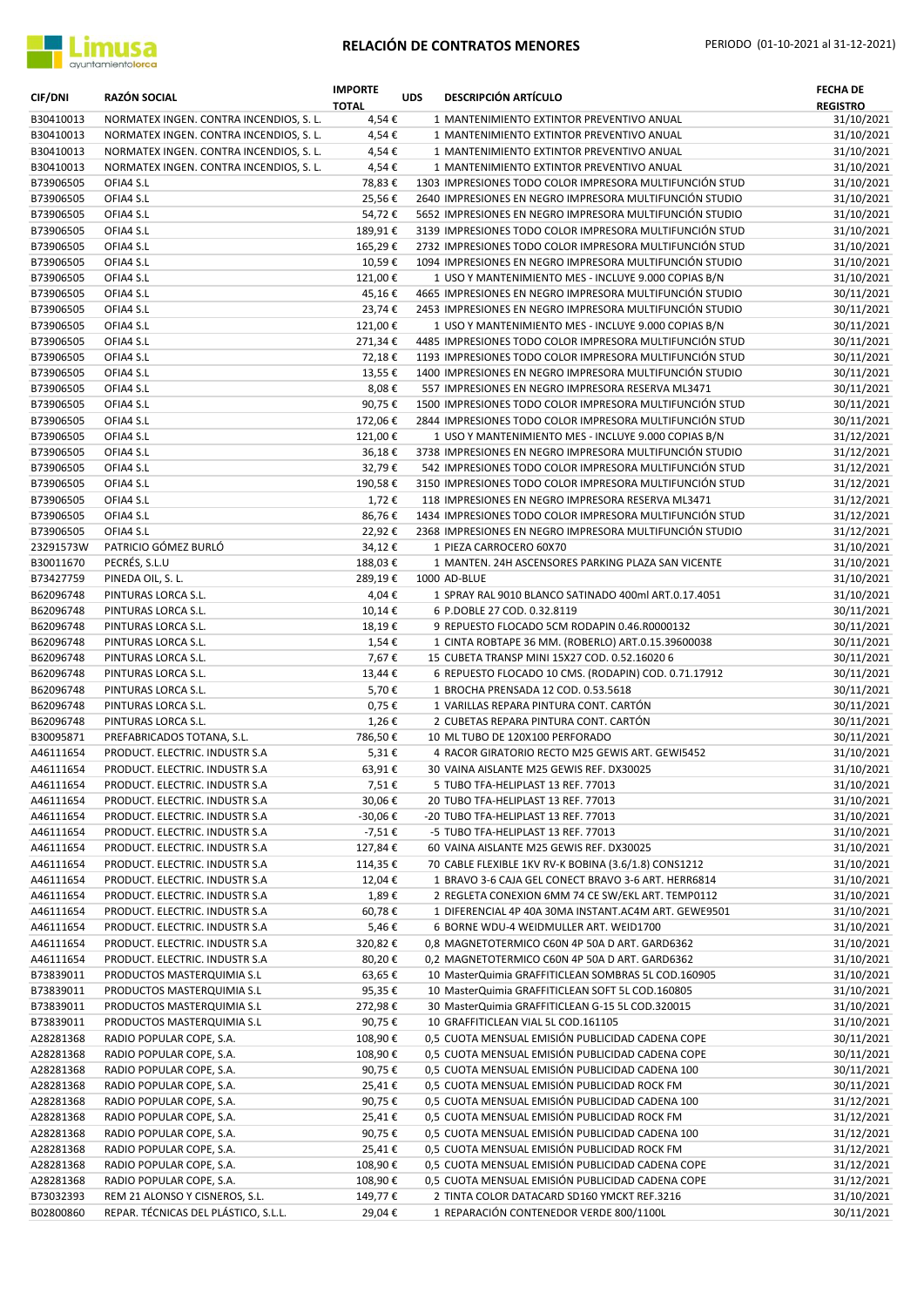

| <b>CIF/DNI</b>         | <b>RAZÓN SOCIAL</b>                                                          | <b>IMPORTE</b><br><b>TOTAL</b> | <b>UDS</b> | <b>DESCRIPCIÓN ARTÍCULO</b>                                                                          | <b>FECHA DE</b><br><b>REGISTRO</b> |
|------------------------|------------------------------------------------------------------------------|--------------------------------|------------|------------------------------------------------------------------------------------------------------|------------------------------------|
| B02800860              | REPAR. TÉCNICAS DEL PLÁSTICO, S.L.L.                                         | 137,21€                        |            | 3 REPARACIÓN CONTENEDOR GRIS 2400/3200L                                                              | 30/11/2021                         |
| B02800860              | REPAR. TÉCNICAS DEL PLÁSTICO, S.L.L.                                         | 45,74€                         |            | 1 REPARACIÓN CONTENEDOR GRIS 2400L/3200L                                                             | 30/11/2021                         |
| B02800860              | REPAR. TÉCNICAS DEL PLÁSTICO, S.L.L.                                         | 58,08€                         |            | 2 REPARACIÓN CONTENEDOR VERDE 800/1100L                                                              | 30/11/2021                         |
| B02800860              | REPAR. TÉCNICAS DEL PLÁSTICO, S.L.L.                                         | 29,04€                         |            | 1 REPARACIÓN CONTENEDOR VERDE 800L/1100L<br>1 REPARACIÓN CONTENEDOR VERDE 800L/1100L (S/CARGO)       | 31/12/2021                         |
| B02800860<br>B02800860 | REPAR. TÉCNICAS DEL PLÁSTICO, S.L.L.<br>REPAR. TÉCNICAS DEL PLÁSTICO, S.L.L. | $0,00 \in$<br>137,21€          |            | 3 REPARACIÓN CONTENEDOR GRIS 2400L/3200L                                                             | 31/12/2021<br>31/12/2021           |
| B02800860              | REPAR. TÉCNICAS DEL PLÁSTICO, S.L.L.                                         | 29,04€                         |            | 1 REPARACIÓN CONTENEDOR VERDE 800L/1100L                                                             | 31/12/2021                         |
| B02800860              | REPAR. TÉCNICAS DEL PLÁSTICO, S.L.L.                                         | 137,21€                        |            | 3 REPARACIÓN CONTENEDOR VERDE+REFORMA                                                                | 31/12/2021                         |
| B02800860              | REPAR. TÉCNICAS DEL PLÁSTICO, S.L.L.                                         | 91,48€                         |            | 2 REPARACIÓN CONTENEDOR VERDE+REFORMA                                                                | 31/12/2021                         |
| B02800860              | REPAR. TÉCNICAS DEL PLÁSTICO, S.L.L.                                         | 87,12€                         |            | 3 REPARACIÓN CONTENEDOR VERDE 800L/1100L                                                             | 31/12/2021                         |
| B73739732              | REPRESENTACIONES PLASTIBERICA, S.L.                                          | 5.579,31€                      |            | 2175 BOLSA BASURA VERDE 85X105 150 GG (10UDS) BV85105                                                | 31/10/2021                         |
| B05515242              | REVISTA LA PLACETA, S.L.                                                     | 121,00€                        |            | 0,5 PUBLICIDAD EN REVISTA "LA PLACETA DE LORCA"                                                      | 31/10/2021                         |
| B05515242              | REVISTA LA PLACETA, S.L.                                                     | 121,00€                        |            | 0,5 PUBLICIDAD EN REVISTA "LA PLACETA DE LORCA"                                                      | 31/10/2021                         |
| B05515242              | REVISTA LA PLACETA, S.L.                                                     | 121,00€                        |            | 0,5 PUBLICIDAD EN REVISTA "LA PLACETA DE LORCA"                                                      | 30/11/2021                         |
| B05515242              | REVISTA LA PLACETA, S.L.                                                     | 121,00€                        |            | 0,5 PUBLICIDAD EN REVISTA "LA PLACETA DE LORCA"                                                      | 30/11/2021                         |
| B05515242<br>B05515242 | REVISTA LA PLACETA, S.L.<br>REVISTA LA PLACETA, S.L.                         | 121,00€<br>121,00€             |            | 0,5 PUBLICIDAD EN REVISTA "LA PLACETA DE LORCA"<br>0,5 PUBLICIDAD EN REVISTA "LA PLACETA DE LORCA"   | 31/12/2021<br>31/12/2021           |
| 23241089A              | RODRIGO MARTINEZ CANOVAS                                                     | 300,52€                        |            | 5 TRABAJO RECOGIDA BASURA ZARZADILLA DE TOTANA                                                       | 31/10/2021                         |
| 23241089A              | RODRIGO MARTINEZ CANOVAS                                                     | 643,07€                        |            | 8 TRABAJO RECOGIDA BASURA ZARZADILLA DE TOTANA                                                       | 31/10/2021                         |
| 23241089A              | RODRIGO MARTINEZ CANOVAS                                                     | 1.045,00€                      |            | 1 TRABAJO RECOGIDA BASURA ZARZADILLA DE TOTANA                                                       | 30/11/2021                         |
| 23241089A              | RODRIGO MARTINEZ CANOVAS                                                     | 1.045,00€                      |            | 1 TRABAJO RECOGIDA BASURA ZARZADILLA DE TOTANA                                                       | 31/12/2021                         |
| 34806711Y              | ROSA MARIA LOPEZ FERNANDEZ                                                   | 1.512,50€                      |            | 1 HONORARIOS AUDITORIA INTERNA SISTEMA CALIDAD                                                       | 31/12/2021                         |
| 23254347J              | SALVADOR JIMENEZ LOPEZ                                                       | 151,25€                        |            | 0,5 INSERCIONES PUBLICIDAD LA ACTUALIDAD DE LORCA                                                    | 31/10/2021                         |
| 23254347J              | SALVADOR JIMENEZ LOPEZ                                                       | 151,25€                        |            | 0,5 INSERCIONES PUBLICIDAD LA ACTUALIDAD DE LORCA                                                    | 31/10/2021                         |
| 23254347J              | SALVADOR JIMENEZ LOPEZ                                                       | 151,25€                        |            | 0,5 INSERCIONES PUBLICIDAD LA ACTUALIDAD DE LORCA                                                    | 30/11/2021                         |
| 23254347J              | SALVADOR JIMENEZ LOPEZ                                                       | 151,25€                        |            | 0,5 INSERCIONES PUBLICIDAD LA ACTUALIDAD DE LORCA                                                    | 30/11/2021                         |
| 23254347J              | SALVADOR JIMENEZ LOPEZ                                                       | 151,25€                        |            | 0,5 INSERCIONES PUBLICIDAD LA ACTUALIDAD DE LORCA                                                    | 31/12/2021                         |
| 23254347J<br>B03738903 | SALVADOR JIMENEZ LOPEZ<br>SANYMAR, S.L.                                      | 151,25€<br>103,94€             |            | 0,5 INSERCIONES PUBLICIDAD LA ACTUALIDAD DE LORCA<br>12 TOALLA TORK ADVANCED VERDE 150M COD.290076   | 31/12/2021<br>31/10/2021           |
| B03738903              | SANYMAR, S.L.                                                                | 260,15€                        |            | 500 BOLSA INDUSTRIAL 72X85 NEGRA COD.108103                                                          | 31/10/2021                         |
| B03738903              | SANYMAR, S.L.                                                                | 260,15€                        |            | 500 BOLSA INDUSTRIAL 72X85 NEGRA COD.108103                                                          | 30/11/2021                         |
| B03738903              | SANYMAR, S.L.                                                                | 54,81€                         |            | 6 TOALLA TORK ADVANCED VERDE 150M COD.290076                                                         | 31/12/2021                         |
| B03738903              | SANYMAR, S.L.                                                                | 27,95€                         |            | 6 P. HIG. TORK SMARTONE REF.472242 COD.114031                                                        | 31/12/2021                         |
| B03738903              | SANYMAR, S.L.                                                                | 77,44€                         |            | 10 LM-BOB.MECANICO PASTA 2/C 3.5 KG COD. 030123500                                                   | 31/12/2021                         |
| B03738903              | SANYMAR, S.L.                                                                | 62,53€                         |            | 16 TORK JABÓN LÍQUIDO MINI COD.420602                                                                | 31/12/2021                         |
| B03738903              | SANYMAR, S.L.                                                                | 260,15€                        |            | 500 BOLSA INDUSTRIAL 72X85 NEGRA COD.108103                                                          | 31/12/2021                         |
| B73985269              | SCALA IMAGEN S.L.U                                                           | 986,15€                        |            | 1 PLATAF. PUNTO LIMPIO VERDE PINTADO RÓTULOS VINILO                                                  | 31/10/2021                         |
| B73985269              | SCALA IMAGEN S.L.U<br>SCALA IMAGEN S.L.U                                     | 683,65€                        |            | 1 PLATAF. CONTEN. CARTÓN AZUL PINTADO RÓTULOS VINILO                                                 | 31/10/2021                         |
| B73985269<br>B73985269 | SCALA IMAGEN S.L.U                                                           | 683,65€<br>683,65€             |            | 1 CONTENEDOR CARTÓN AZUL PINTADO RÓTULOS VINILO<br>1 CONTENEDOR CARTÓN AZUL PINTADO RÓTULOS VINILO   | 31/10/2021<br>31/12/2021           |
| B30538946              | SCALA SISTEMAS S. L.                                                         | 42,00€                         |            | 2 TONER NEGRO COMPATIBLE DELL 59311110                                                               | 30/11/2021                         |
| B30538946              | SCALA SISTEMAS S. L.                                                         | 55,01€                         |            | 2 SUST. DISCO DURO Y ACTUALIZAR EQUIPO                                                               | 30/11/2021                         |
| B30538946              | SCALA SISTEMAS S. L.                                                         | 6,59€                          |            | 1 CANON DIGITAL D.D. R.D. LEY 12/2017 DE 03 DE JULIO                                                 | 30/11/2021                         |
| B30538946              | SCALA SISTEMAS S. L.                                                         | 59,91€                         |            | 1 DISCO DURO SÓLIDO SSD WERTER DIGITAL 3D 500GB 2.5"                                                 | 30/11/2021                         |
| B30538946              | SCALA SISTEMAS S. L.                                                         | 6,80€                          |            | 1 HUS USB AISENS A104-0402 1XUSB 2.0M/4XUSB 2.0H                                                     | 30/11/2021                         |
| B30538946              | SCALA SISTEMAS S. L.                                                         | 8,49€                          |            | 1 RATON LOGITECH OEM B100 ÓPTICO USB 910-003357                                                      | 30/11/2021                         |
| B30538946              | SCALA SISTEMAS S. L.                                                         | 76,47€                         |            | 1 SMARTPHONE MÓVIL ALCATEL 1B 5002H 5,5"HD+ 32GB 2GB                                                 | 31/12/2021                         |
| B30538946              | SCALA SISTEMAS S. L.                                                         | 61,18€                         |            | 0,8 SMARTPHONE MÓVIL ALCATEL 1B 5002H 5,5"HD+ 32GB 2GB                                               | 31/12/2021                         |
| B30538946<br>B30538946 | SCALA SISTEMAS S. L.<br>SCALA SISTEMAS S. L.                                 | 1,06€<br>1,33€                 |            | 0,8 CANON DIGITAL R.D. LEY 12/2017 DE 03 DE JULIO<br>1 CANON DIGITAL R.D. LEY 12/2017 DE 03 DE JULIO | 31/12/2021<br>31/12/2021           |
| B30538946              | SCALA SISTEMAS S. L.                                                         | 0,27€                          |            | 0,2 CANON DIGITAL R.D. LEY 12/2017 DE 03 DE JULIO                                                    | 31/12/2021                         |
| B30538946              | SCALA SISTEMAS S. L.                                                         | 15,29€                         |            | 0,2 SMARTPHONE MÓVIL ALCATEL 1B 5002H 5,5"HD+ 32GB 2GB                                               | 31/12/2021                         |
| B30538946              | SCALA SISTEMAS S. L.                                                         | 13,90€                         |            | 2 FUNDA COOL FLIP COVER PARA ALCATEL 1SE NEGRA                                                       | 31/12/2021                         |
| B30538946              | SCALA SISTEMAS S. L.                                                         | 7,60€                          |            | 2 PROTECTOR PANTALLA CRISTAL TEMPL. COOL ALCATEL 1B                                                  | 31/12/2021                         |
| B30538946              | SCALA SISTEMAS S. L.                                                         | 110,00€                        |            | 1 TONER NEGRO HP LASERJET 1320 REF.Q5949A                                                            | 31/12/2021                         |
| B30538946              | SCALA SISTEMAS S. L.                                                         | 22,00€                         |            | 1 TÓNER XEROX 006R03637 COMPATIBLE CON HP CF217A                                                     | 31/12/2021                         |
| B30538946              | SCALA SISTEMAS S. L.                                                         | 38,01€                         |            | 2 TÓNER NEGRO COMP. HP CF244A HP LÁSERJET PRO M15                                                    | 31/12/2021                         |
| B30538946              | SCALA SISTEMAS S. L.                                                         | 42,00€                         |            | 2 TONER NEGRO COMPATIBLE DELL 59311110                                                               | 31/12/2021                         |
| B30538946              | SCALA SISTEMAS S. L.                                                         | 1,33€                          |            | 1 CANON DIGITAL R.D. LEY 12/2017 DE 03 DE JULIO                                                      | 31/12/2021                         |
| B30538946<br>B30538946 | SCALA SISTEMAS S. L.<br>SCALA SISTEMAS S. L.                                 | 208,66€<br>38,01€              |            | 1 SMARTPHONE SAMSUNG GALAXY A12 4GB-64GB-6,5"<br>2 TÓNER NEGRO COMP. HP CF244A HP LÁSERJET PRO M15   | 31/12/2021<br>31/12/2021           |
| B30538946              | SCALA SISTEMAS S. L.                                                         | 5,00€                          |            | 2 FUNDA COOL SILICONA PARA ALCATEL 1B                                                                | 31/12/2021                         |
| B30538946              | SCALA SISTEMAS S. L.                                                         | -13,90 €                       |            | -2 FUNDA COOL FLIP COVER PARA ALCATEL 1SE NEGRA                                                      | 31/12/2021                         |
| B30538946              | SCALA SISTEMAS S. L.                                                         | 17,00€                         |            | 1 CARTUCHO TINTA CIAN CLI-551C CANON                                                                 | 31/12/2021                         |
| B30538946              | SCALA SISTEMAS S. L.                                                         | 17,00€                         |            | 1 CARTUCHO TINTA MAGENTA CLI-551 CANON                                                               | 31/12/2021                         |
| B30538946              | SCALA SISTEMAS S. L.                                                         | 5,00€                          |            | 1 PROTECTOR PANTALLA CRISTAL TEMPL. COOL SAMSUNG                                                     | 31/12/2021                         |
| B30538946              | SCALA SISTEMAS S. L.                                                         | 4,01€                          |            | 1 FUNDA COOL SILICONA PARA SAMSUNG A125                                                              | 31/12/2021                         |
| B14412100              | SERV. INFORM AGRO-GANADEROS SL                                               | 174,24€                        |            | 1 C. ANUAL CLOUD BACKUP 100GB ART.ARS033                                                             | 31/10/2021                         |
| B30719413              | SETECAR CARTAGENA, S.L.                                                      | 18,15€                         |            | 1 MATERIAL ELÉCTRICO DIVERSO                                                                         | 30/11/2021                         |
| B30719413              | SETECAR CARTAGENA, S.L.                                                      | 116,16€                        |            | 2 REPARAR Y AISLAR CABLEADO PARTE TRASERA                                                            | 30/11/2021                         |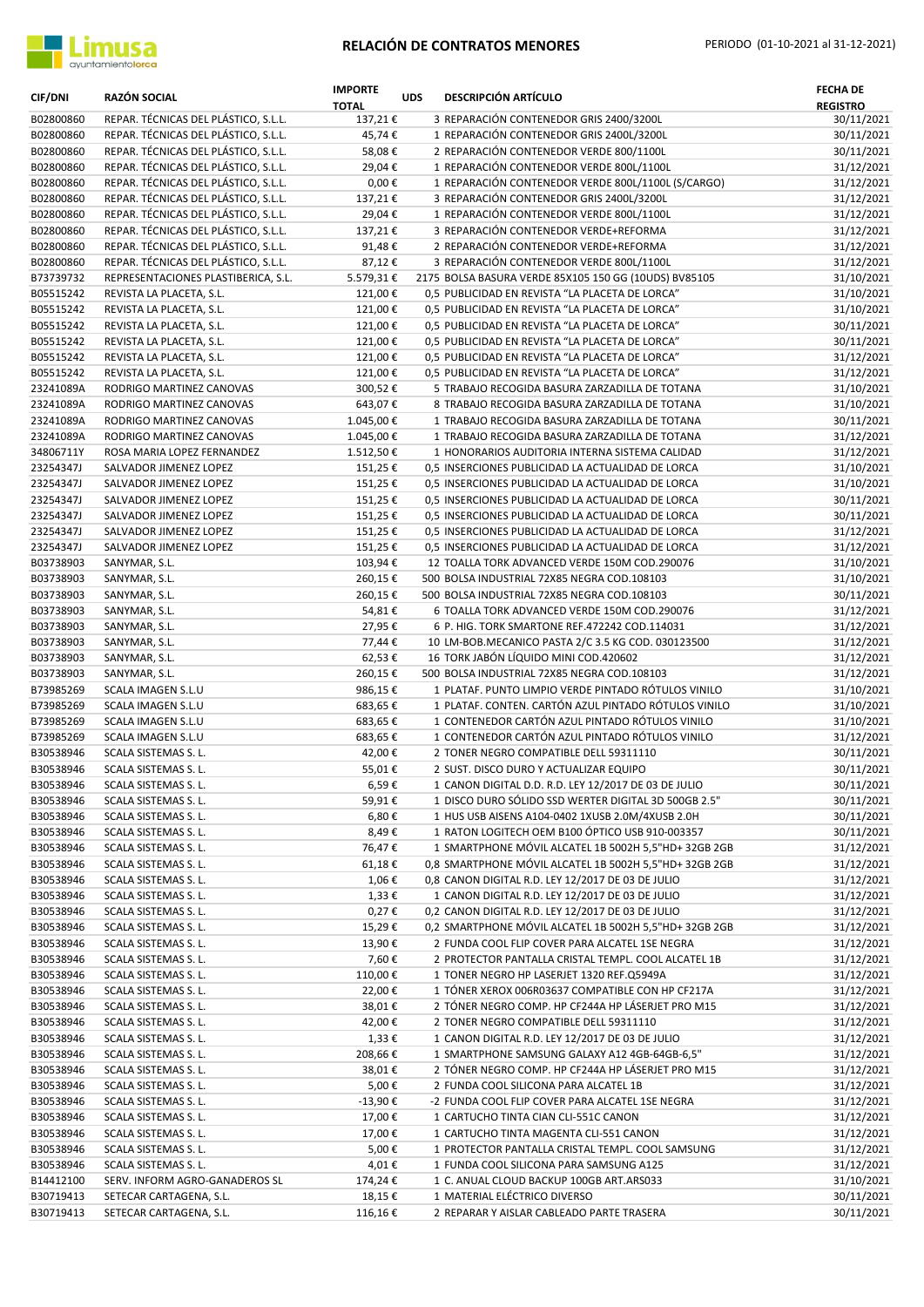

| <b>CIF/DNI</b>         | <b>RAZÓN SOCIAL</b>                                              | <b>IMPORTE</b><br><b>TOTAL</b> | <b>UDS</b> | <b>DESCRIPCIÓN ARTÍCULO</b>                                                          | <b>FECHA DE</b><br><b>REGISTRO</b> |
|------------------------|------------------------------------------------------------------|--------------------------------|------------|--------------------------------------------------------------------------------------|------------------------------------|
| B30719413              | SETECAR CARTAGENA, S.L.                                          | 48,40€                         |            | 1 DIAGNOSIS, COMPROBAR PARÁMETROS Y BORRADO AVERÍA                                   | 30/11/2021                         |
| B30719413              | SETECAR CARTAGENA, S.L.                                          | 182,71€                        |            | 1 DESPLAZAMIENTO A LORCA                                                             | 30/11/2021                         |
| B30719413              | SETECAR CARTAGENA, S.L.                                          | 1,16€                          |            | 1 GESTIÓN RESIDUAL                                                                   | 30/11/2021                         |
| B28016970              | SOC.ESPAÑOLA RADIODIFUSION S.L                                   | 89,83€                         |            | 0,5 MICROESPACIO 5' CAMPAÑA FOMENTO DEL RECICLAJE                                    | 30/11/2021                         |
| B28016970              | SOC.ESPAÑOLA RADIODIFUSION S.L                                   | 14,97€                         |            | 0.5 INSERCIÓN CUÑA PUBLICITARIA MICRO RADIO LORCA                                    | 30/11/2021                         |
| B28016970              | SOC.ESPAÑOLA RADIODIFUSION S.L                                   | 89,83€                         |            | 0,5 MICROESPACIO 5' CAMPAÑA FOMENTO DEL RECICLAJE                                    | 30/11/2021                         |
| B28016970              | SOC.ESPAÑOLA RADIODIFUSION S.L                                   | 14,97€                         |            | 0,5 INSERCIÓN CUÑA PUBLICITARIA MICRO RADIO LORCA                                    | 30/11/2021                         |
| B28016970              | SOC.ESPAÑOLA RADIODIFUSION S.L                                   | 170,15€                        |            | 12,5 CUÑA PUBLICITARIA RADIO LORCA CADENA SER                                        | 30/11/2021                         |
| B28016970              | SOC.ESPAÑOLA RADIODIFUSION S.L                                   | 122,51€                        |            | 12,5 CUÑA PUBLICITARIA CADENA DIAL                                                   | 30/11/2021                         |
| B28016970              | SOC.ESPAÑOLA RADIODIFUSION S.L                                   | 170,15€                        |            | 12,5 CUÑA PUBLICITARIA RADIO LORCA CADENA SER<br>12,5 CUÑA PUBLICITARIA CADENA DIAL  | 30/11/2021                         |
| B28016970<br>B28016970 | SOC.ESPAÑOLA RADIODIFUSION S.L<br>SOC.ESPAÑOLA RADIODIFUSION S.L | 122,51€<br>89,85€              |            | 0,5 MICROESPACIO 5' CAMPAÑA FOMENTO DEL RECICLAJE                                    | 30/11/2021<br>31/12/2021           |
| B28016970              | SOC.ESPAÑOLA RADIODIFUSION S.L                                   | 89,83€                         |            | 0,5 MICROESPACIO 5' CAMPAÑA FOMENTO DEL RECICLAJE                                    | 31/12/2021                         |
| B28016970              | SOC.ESPAÑOLA RADIODIFUSION S.L                                   | 340,31€                        |            | 25 CUÑA PUBLICITARIA RADIO LORCA CADENA SER                                          | 31/12/2021                         |
| B28016970              | SOC.ESPAÑOLA RADIODIFUSION S.L                                   | 340,31€                        |            | 25 CUÑA PUBLICITARIA RADIO LORCA CADENA SER                                          | 31/12/2021                         |
| B28016970              | SOC.ESPAÑOLA RADIODIFUSION S.L                                   | 362,64€                        |            | 37 CUÑA PUBLICITARIA CADENA DIAL                                                     | 31/12/2021                         |
| B28016970              | SOC.ESPAÑOLA RADIODIFUSION S.L                                   | 372,44€                        |            | 38 CUÑA PUBLICITARIA CADENA DIAL                                                     | 31/12/2021                         |
| A73157505              | SOCIEDAD GENERAL DE RESIDUOS, S.A.                               | $0,00 \in$                     |            | 72 RECOGIDA DE PLACAS RADIOGRÁFICAS                                                  | 31/12/2021                         |
| A73157505              | SOCIEDAD GENERAL DE RESIDUOS, S.A.                               | 4,36€                          |            | 18 RECOGIDA DE FILTROS DE ACEITE USADOS DE AUTOMOCIÓN                                | 31/12/2021                         |
| A73157505              | SOCIEDAD GENERAL DE RESIDUOS, S.A.                               | $0,00 \in$                     |            | 824 RECOGIDA DE BATERÍAS DE PLOMO USADAS                                             | 31/12/2021                         |
| A73157505              | SOCIEDAD GENERAL DE RESIDUOS, S.A.                               | 198,00€                        |            | 9 SERVICIO DE RECOGIDA (PALET EUROPEO)                                               | 31/12/2021                         |
| A73157505              | SOCIEDAD GENERAL DE RESIDUOS, S.A.                               | 285,56€                        |            | 590 RECOGIDA DE LODOS DE PINTURA EN RECIPIENTES ORIGIN                               | 31/12/2021                         |
| B73740201              | SOLDUFER SERVICIOS INDUSTRIALES, S.L.                            | 30,20€                         |            | 2 ESTANTE CLASIFIC. EC-4 REF. 1810-0009                                              | 30/11/2021                         |
| B73740201              | SOLDUFER SERVICIOS INDUSTRIALES, S.L.                            | 30,20€                         |            | 2 ESTANTE CLASIFIC. EC-12 REF. 1810-0012                                             | 30/11/2021                         |
| B73740201              | SOLDUFER SERVICIOS INDUSTRIALES, S.L.                            | 1,79€                          |            | 2 PUNTA SHOCKWAVE TX27X25MM REF. 902-0416                                            | 30/11/2021                         |
| B73740201              | SOLDUFER SERVICIOS INDUSTRIALES, S.L.                            | 9,46€                          |            | 2 PORTAPUNTAS MAGNETICO 1/4 REF. 902-0205                                            | 30/11/2021                         |
| B73740201              | SOLDUFER SERVICIOS INDUSTRIALES, S.L.                            | 35,56€                         |            | 1 BROCA ESCALONADA 4-30 TIVOLY REF. 200-0005                                         | 30/11/2021                         |
| B73740201              | SOLDUFER SERVICIOS INDUSTRIALES, S.L.                            | 42,35€                         |            | 500 MASCARILLA HIGIENICA DESECHABLE 3 CAPAS MAXKRON                                  | 30/11/2021                         |
| B73740201              | SOLDUFER SERVICIOS INDUSTRIALES, S.L.                            | 75,14€                         |            | 46 GUANTE FLOR VACUNO GRIS 9090 V GU242 REF.305-0                                    | 30/11/2021                         |
| B73740201              | SOLDUFER SERVICIOS INDUSTRIALES, S.L.                            | 77,92€                         |            | 40 GUANTE FLOR VACUNO 160IBSZ T.BODERO REF.305-00                                    | 30/11/2021                         |
| B73740201              | SOLDUFER SERVICIOS INDUSTRIALES, S.L.                            | -77,92€                        |            | -40 GUANTE FLOR VACUNO 160IBSZ T.BODERO REF.305-00                                   | 31/12/2021                         |
| B73740201              | SOLDUFER SERVICIOS INDUSTRIALES, S.L.                            | 65,34€                         |            | 40 GUANTE FLOR VACUNO 160IBSZ T.BODERO REF.305-00                                    | 31/12/2021                         |
| B73740201              | SOLDUFER SERVICIOS INDUSTRIALES, S.L.                            | 471,90€                        |            | 1 EQUIPO INVERTER ROGUE ES 200i PRO CE REF.1602-0015                                 | 31/12/2021                         |
| B30203327              | SOTRONI, S. L.                                                   | 49,01€                         |            | 1 AURICULARES AIWA TWS ESP-350 REF.100033852                                         | 31/12/2021                         |
| B25553223              | STADLER SELECCIONA S.L.U                                         | 52,27€                         |            | 1 TRANSPORTE ALCÁZAR DE SAN JUAN - LORCA                                             | 31/10/2021                         |
| B25553223              | STADLER SELECCIONA S.L.U                                         | 180,17€                        |            | 1 RODAMIENTOS DE 80 MM ART.25095                                                     | 31/10/2021                         |
| B30357966              | TALLERES PERIAGO S.L.                                            | 141,57€<br>93,17€              |            | 1 VÁLVULA REGULADORA REF.1465ZS0033<br>2 SUST. VÁLVULA REGULADORA POR FALLO DE MOTOR | 31/12/2021<br>31/12/2021           |
| B30357966<br>B30357966 | TALLERES PERIAGO S. L.<br>TALLERES PERIAGO S. L.                 | 14,52€                         |            | 1 PINCHAZO RUEDA                                                                     | 31/12/2021                         |
| B30357966              | TALLERES PERIAGO S.L.                                            | 69,88€                         |            | 1,5 SUST. BOMBA DE EMBRAGUE Y SANGRAR CIRCUITO                                       | 31/12/2021                         |
| B30357966              | TALLERES PERIAGO S.L.                                            | 99,95€                         |            | 1 BOMBA EMBRAGUE 804829 S                                                            | 31/12/2021                         |
| B30357966              | TALLERES PERIAGO S.L.                                            | 7,32€                          |            | 1 LIQUIDO DE FRENOS REF.1987479106                                                   | 31/12/2021                         |
| B73213514              | TOLDOS GARCIA, S.L.U.                                            | 37,97€                         |            | 25,1 M. CINTA DE 46 MM NEGRA DE SEGURIDAD REF. 130555                                | 31/12/2021                         |
| B73213514              | TOLDOS GARCIA, S.L.U.                                            | 8,71€                          |            | 7,2 MTS. DE GOMA ELASTICA DE 8.00MM REF. 36                                          | 31/12/2021                         |
| B73213514              | TOLDOS GARCIA, S.L.U.                                            | 218,47€                        |            | 15,7 M2 SEDOCROM S-1000 BLANCO 9003 REF. M4363                                       | 31/12/2021                         |
| F30229744              | TRACTOR LORCA, S.COOP.                                           | 39,18€                         |            | 1,6 SOPLADORA 875MM KING TONY REF.JC435 (CGR G17)                                    | 31/10/2021                         |
| F30229744              | TRACTOR LORCA, S.COOP.                                           | 9,80€                          |            | 0,4 SOPLADORA 875MM KING TONY REF.JC435 (CGR G17)                                    | 31/10/2021                         |
| F30229744              | TRACTOR LORCA, S.COOP.                                           | 0,62€                          |            | 2 TORICA 204-022 REF.204-022                                                         | 31/10/2021                         |
| F30229744              | TRACTOR LORCA, S.COOP.                                           | 6,63€                          |            | 15 TORNILLO 10X150X30                                                                | 31/10/2021                         |
| F30229744              | TRACTOR LORCA, S.COOP.                                           | 19,54€                         |            | 1 ACEITE TOTAL 80W90 TRANSMISIÓN 5 L. REF.217338                                     | 30/11/2021                         |
| F30229744              | TRACTOR LORCA, S.COOP.                                           | 14,52€                         |            | 1 PORTES RACORDS-TRACTOR LORCA-VEH. 195                                              | 31/12/2021                         |
| F30229744              | TRACTOR LORCA, S.COOP.                                           | 21,30€                         |            | 1 RACORD                                                                             | 31/12/2021                         |
| F30229744              | TRACTOR LORCA, S.COOP.                                           | 68,17€                         |            | 1 RACORD                                                                             | 31/12/2021                         |
| F30229744              | TRACTOR LORCA, S.COOP.                                           | 22,99€                         |            | 1 PORTES ENVÍO REPUESTOS TRACTOR LORCA                                               | 31/12/2021                         |
| F30229744              | TRACTOR LORCA, S.COOP.                                           | 4,25€                          |            | 7 BRIDA NYLON NEGRA 450X7,5 MM                                                       | 31/12/2021                         |
| F30229744              | TRACTOR LORCA, S.COOP.                                           | 348,48€                        |            | 80 ACEITE TOTAL DYNATRANS VX FE A GRANEL                                             | 31/12/2021                         |
| F30229744              | TRACTOR LORCA, S.COOP.                                           | 16,94€                         |            | 4 ARANDELA DE VITON                                                                  | 31/12/2021                         |
| F30229744              | TRACTOR LORCA, S.COOP.                                           | 724,35€                        |            | 21,38 CORREGIR PÉRDIDAS DE ACEITE                                                    | 31/12/2021                         |
| F30229744              | TRACTOR LORCA, S.COOP.                                           | 20,47€                         |            | 3 MANGUERA LATIGUILLO 2SN 1/2 REF.2.08<br>2 TRANSPORTE I/V VEHÍCULO A TRACTOR LORCA  | 31/12/2021                         |
| F30229744<br>F30229744 | TRACTOR LORCA, S.COOP.<br>TRACTOR LORCA, S.COOP.                 | 169,40€<br>$0,51 \in$          |            | 1 PASADOR ALETA                                                                      | 31/12/2021<br>31/12/2021           |
| F30229744              | TRACTOR LORCA, S.COOP.                                           | 0,25€                          |            | 1 TORNILLO 8X125X20                                                                  | 31/12/2021                         |
| F30229744              | TRACTOR LORCA, S.COOP.                                           | 18,43€                         |            | 2 BOQUILLA REF.BA0815RO22A9                                                          | 31/12/2021                         |
| F30229744              | TRACTOR LORCA, S.COOP.                                           | 133,95€                        |            | 3,69 SUST. CORREA Y CORREGIR PÉRDIDA ACEITE                                          | 31/12/2021                         |
| F30229744              | TRACTOR LORCA, S.COOP.                                           | 38,12€                         |            | 63 DESPLAZAMIENTO KILÓMETROS                                                         | 31/12/2021                         |
| F30229744              | TRACTOR LORCA, S.COOP.                                           | 21,30€                         |            | 1 CORREA 13X1300                                                                     | 31/12/2021                         |
| B12668505              | TRAXABEN, S.L.                                                   | 1.839,75€                      |            | 55,75 HORAS GIRATORIA PULPO ALIMENTACIÓN TRITURADORA                                 | 30/11/2021                         |
| B12668505              | TRAXABEN, S.L.                                                   | 1.100,00€                      |            | 1 PORTE MÁQUINA TRITURADORA HAAS IDA Y VUELTA                                        | 30/11/2021                         |
| B05557806              | IZALE LABORAL SEGUR. E HIGIENE, SLU                              | 47,06€                         |            | 1 BOTA PANTER SILEX PLUS S3 NEGRO PIEL HIDRÓFUGA                                     | 31/12/2021                         |
| B05557806              | IZALE LABORAL SEGUR. E HIGIENE, SLU                              | 44,64€                         |            | 1 ZAPATO PANTER DIAMANTE PLUS S3 NEGRO PIEL HIDRÓFUG                                 | 31/12/2021                         |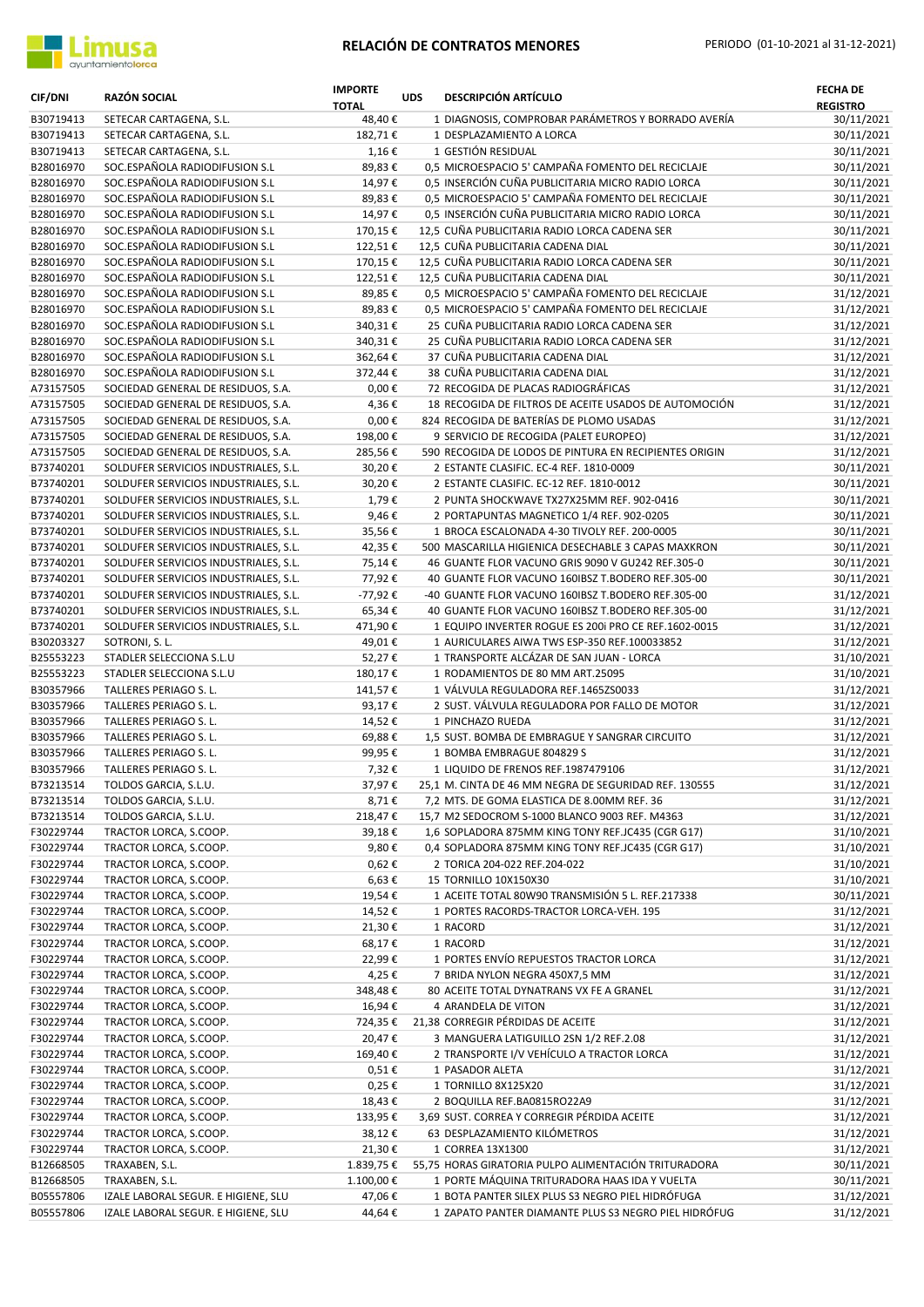



| <b>CIF/DNI</b>         | <b>RAZÓN SOCIAL</b>                                        | <b>IMPORTE</b><br><b>TOTAL</b> | <b>UDS</b> | <b>DESCRIPCIÓN ARTÍCULO</b>                                                                       | <b>FECHA DE</b><br><b>REGISTRO</b> |
|------------------------|------------------------------------------------------------|--------------------------------|------------|---------------------------------------------------------------------------------------------------|------------------------------------|
| B05557806              | IZALE LABORAL SEGUR. E HIGIENE, SLU                        | 329,40€                        |            | 7 BOTA PANTER SILEX PLUS S3 NEGRO PIEL HIDRÓFUGA                                                  | 31/12/2021                         |
| B05557806              | IZALE LABORAL SEGUR. E HIGIENE, SLU                        | 94,11€                         |            | 2 BOTA PANTER SILEX PLUS S3 NEGRO PIEL HIDRÓFUGA                                                  | 31/12/2021                         |
| B73644056              | SEDEL AIRCOMP SYSTEMS, S.L.                                | 6,82€                          |            | 1 LATON TE CENTRAL M 1/2"                                                                         | 31/12/2021                         |
| B73644056              | SEDEL AIRCOMP SYSTEMS, S.L.                                | 7,94€                          |            | 1 RACOR RÁPIDO ANG. MET CILIND GIRAT. 1/2"-12MM                                                   | 31/12/2021                         |
| B73644056              | SEDEL AIRCOMP SYSTEMS, S.L.                                | 7,11€                          |            | 1 VALVULA BOLA H-H 1/2"                                                                           | 31/12/2021                         |
| B73644056              | SEDEL AIRCOMP SYSTEMS, S.L.                                | 15,34€                         |            | 1 DESPLAZAMIENTO ÁREA DE LORCA                                                                    | 31/12/2021                         |
| B73644056              | SEDEL AIRCOMP SYSTEMS, S.L.                                | 8,36€                          |            | 1 VÁLV. RAP. M. UNIV 1/2"                                                                         | 31/12/2021                         |
| B73644056              | SEDEL AIRCOMP SYSTEMS, S.L.                                | 127,05€                        |            | 3 INSTALACIÓN COMPRESOR ALQUILER                                                                  | 31/12/2021                         |
| B73644056<br>B73644056 | SEDEL AIRCOMP SYSTEMS, S.L.<br>SEDEL AIRCOMP SYSTEMS, S.L. | 2,38€<br>435,60€               |            | 1 LATÓN MACHÓN RED. CONIC 1/2"<br>0,9 ALQUILER COMPRESOR TOR. FIAC SILVENT 5,5HP 270+SEC          | 31/12/2021<br>31/12/2021           |
| 23247585J              | JUAN JIMÉNEZ HERNÁNDEZ                                     | 72,60€                         |            | 1 REVISIÓN DE MOTOR Y LIMPIEZA DE CARBURADOR                                                      | 31/12/2021                         |
| 23247585J              | JUAN JIMÉNEZ HERNÁNDEZ                                     | 89,54€                         |            | 1 TAPIZADO ASIENTO                                                                                | 31/12/2021                         |
| B73466328              | HIDROTÉCNICA MAHER, S.L.                                   | 677,60€                        |            | 1 BOMBA S4S-8/09 INOX AISI 304+MOTOR W4A-15T 1.5KW                                                | 30/11/2021                         |
| B73684185              | ITC SISTEMAS INFORMÁTICOS S.L                              | 42,35€                         |            | 1 CONFIGURAR PROGRAMA Y HABILITAR ACCESO USUARIO                                                  | 30/11/2021                         |
| B73684185              | ITC SISTEMAS INFORMÁTICOS S.L                              | 2.722,50€                      |            | 0,5 MODULO APP VERSIÓN ANDROID FASE 3                                                             | 31/12/2021                         |
| B73684185              | ITC SISTEMAS INFORMÁTICOS S.L                              | 3.932,50€                      |            | 0,5 APLICACIÓN GESTIÓN CGR FASE 3                                                                 | 31/12/2021                         |
| 23265337D              | JOSE RODRIGUEZ HERNANDEZ                                   | 958,32€                        |            | 8,8 INSTAL. PANTALLA ESTANCA DE 2 TUBOS LED DE 2X120CM                                            | 30/11/2021                         |
| 23265337D              | JOSE RODRIGUEZ HERNANDEZ                                   | 60,98€                         |            | 0,6 PUNTO DE LUZ PORTÁTIL CON BASE IMANTADA                                                       | 30/11/2021                         |
| 23265337D              | JOSE RODRIGUEZ HERNANDEZ                                   | 169,40€                        |            | 0,2 INSTAL. 7 PANTALLAS 1X60CM+TUBOS LED 6000K 60CM                                               | 30/11/2021                         |
| 23265337D              | JOSE RODRIGUEZ HERNANDEZ                                   | 508,20€                        |            | 60 INSTAL. MANGUERA 3X2,5MM 1000V CON FLEJE ARMADO                                                | 30/11/2021                         |
| 23265337D              | JOSE RODRIGUEZ HERNANDEZ                                   | 677,60€                        |            | 0,8 INSTAL. 7 PANTALLAS 1X60CM+TUBOS LED 6000K 60CM                                               | 30/11/2021                         |
| 23265337D              | JOSE RODRIGUEZ HERNANDEZ                                   | 243,94€                        |            | 2,4 PUNTO DE LUZ PORTÁTIL CON BASE IMANTADA                                                       | 30/11/2021                         |
| 23265337D              | JOSE RODRIGUEZ HERNANDEZ                                   | 239,58€                        |            | 2,2 INSTAL. PANTALLA ESTANCA DE 2 TUBOS LED DE 2X120CM                                            | 30/11/2021                         |
| 23265337D              | JOSE RODRIGUEZ HERNANDEZ                                   | 2.032,80€                      |            | 240 INSTAL. MANGUERA 3X2,5MM 1000V CON FLEJE ARMADO                                               | 30/11/2021                         |
| 23265337D              | JOSE RODRIGUEZ HERNANDEZ                                   | 242,00€                        |            | 1 LIMPIEZA DE CAMPANAS DE ALUMBRADO                                                               | 31/12/2021                         |
| 23265337D<br>23265337D | JOSE RODRIGUEZ HERNANDEZ<br>JOSE RODRIGUEZ HERNANDEZ       | 5.953,20€<br>302,50€           |            | 24 COLOC. CAMPANAS 200W 5000/6500K E INSTALACIÓN<br>1 COLOCACIÓN CAMPANA LED 200W E INSTALACIÓN   | 31/12/2021<br>31/12/2021           |
| 23265337D              | JOSE RODRIGUEZ HERNANDEZ                                   | 181,50€                        |            | 1 ALQUILER PLATAFORMA ELEVADORA 16M                                                               | 31/12/2021                         |
| 23265337D              | JOSE RODRIGUEZ HERNANDEZ                                   | 242,00€                        |            | 1 INSTAL. Y COLOCAR PROYECTOR LED 100W EN TOLVA SUP.                                              | 31/12/2021                         |
| 23265337D              | JOSE RODRIGUEZ HERNANDEZ                                   | 43,56€                         |            | 2 SUSTITUCIÓN TUBO LED 6000K 150CM                                                                | 31/12/2021                         |
| B73928897              | OFISHOP MURCIA, S.L.                                       | 3,38€                          |            | 1 TAMPÓN Q-CONNECT Nº 2 110X70MM AZUL ART.52387                                                   | 31/10/2021                         |
| B73928897              | OFISHOP MURCIA, S.L.                                       | 4,54€                          |            | 1 TINTA TAMPÓN ARTLINE AZUL 50CC ART.11006                                                        | 31/10/2021                         |
| B73928897              | OFISHOP MURCIA, S.L.                                       | $-11,33€$                      |            | -24 BLOC DE NOTAS ADHESIVAS Q-CONNECT 76X76 ART.25941                                             | 31/10/2021                         |
| B73928897              | OFISHOP MURCIA, S.L.                                       | 82,28€                         |            | 10 FUNDA MULTITALADRO FOLIO 80 MICRAS 100UDS                                                      | 31/10/2021                         |
| B73928897              | OFISHOP MURCIA, S.L.                                       | 1,94€                          |            | 1 REGLA LIDERPAPEL 30 CM ACRILICO VERDE ART. 43379                                                | 31/10/2021                         |
| B73928897              | OFISHOP MURCIA, S.L.                                       | 42,69€                         |            | 24 ARCHIVADOR DE PALANCA LIDERPAPEL FOLIO CLASSIC                                                 | 31/10/2021                         |
| B73928897              | OFISHOP MURCIA, S.L.                                       | 23,51€                         |            | 29 CAJA ARCHIVADOR LIDERPAPEL FOLIO CLASSIC BLUE                                                  | 31/10/2021                         |
| B73928897              | OFISHOP MURCIA, S.L.                                       | 21,34€                         |            | 12 ARCHIVADOR DE PALANCA LIDERPAPEL FOLIO CLASSIC                                                 | 31/10/2021                         |
| B73928897              | OFISHOP MURCIA, S.L.                                       | 17,13€                         |            | 12 BOLÍGRAFO PILOT G-2 RETRACTIL AZUL                                                             | 31/10/2021                         |
| B73928897              | OFISHOP MURCIA, S.L.                                       | 5,66€                          |            | 12 BLOC DE NOTAS ADHESIVAS Q-CONNECT 76X76 ART.25941                                              | 31/10/2021<br>31/10/2021           |
| B73928897<br>B73928897 | OFISHOP MURCIA, S.L.                                       | 8,62€<br>16,75€                |            | 1 PAPEL FOTOCOPIADORA NAVIGATOR A3 80 GR.<br>2 CAJA FUNDA MULTITALADRO ESSELTE FOLIO POLIPROPILEN | 31/10/2021                         |
| B73928897              | OFISHOP MURCIA, S.L.<br>OFISHOP MURCIA, S.L.               | 8,28€                          |            | 12 CAJA ARCHIVADOR OLEF F82mm JASPEADO                                                            | 31/10/2021                         |
| B73928897              | OFISHOP MURCIA, S.L.                                       | 626,18€                        |            | 150 PAPEL DIN-A4 NAVIGATOR ECOLOGICAL 75GRS. 500 93975                                            | 30/11/2021                         |
| B73928897              | OFISHOP MURCIA, S.L.                                       | 9,63€                          |            | 2 TINTA TAMPON PELIKAN AZUL FRASCO DE 28ML                                                        | 30/11/2021                         |
| B73928897              | OFISHOP MURCIA, S.L.                                       | 7,21€                          |            | 4 SEPARADORES ESSELTE PP Fº 10 PESTAÑAS ART.26201007                                              | 31/10/2021                         |
| B73928897              | OFISHOP MURCIA, S.L.                                       | 179,08€                        |            | 50 PAPEL A4 OLEF 80G 500H COPY ART. 12701058                                                      | 30/11/2021                         |
| B73928897              | OFISHOP MURCIA, S.L.                                       | 82,28€                         |            | 10 FUNDA MULTITALADRO FOLIO 80 MICRAS 100UDS                                                      | 30/11/2021                         |
| B73928897              | OFISHOP MURCIA, S.L.                                       | 49,44€                         |            | 2 ETIQUETAS ADHESIVAS APLI 1287 105X35MM 100H DIN A4                                              | 30/11/2021                         |
| B73928897              | OFISHOP MURCIA, S.L.                                       | 27,83€                         |            | 100 BOLIGRAFO BIC CRISTAL AZUL ART.000598                                                         | 30/11/2021                         |
| B73928897              | OFISHOP MURCIA, S.L.                                       | 11,72€                         |            | 1 PILA Q-CONNECT ALCALINA AA 20 UDS. ART. 68116                                                   | 30/11/2021                         |
| B73928897              | OFISHOP MURCIA, S.L.                                       | 18,13€                         |            | 1 SELLO NO A LA ORDEN ART. P-20                                                                   | 30/11/2021                         |
| B73928897              | OFISHOP MURCIA, S.L.                                       | 27,23€                         |            | 1 CARTERITA PLASTIFICAR A3 303X426MM 100UDS                                                       | 30/11/2021                         |
| B73928897              | OFISHOP MURCIA, S.L.                                       | 5,97€                          |            | 1 ROTULADOR EDDING PARA P.BLANCA 660 BLISTER 151881                                               | 30/11/2021                         |
| B73928897              | OFISHOP MURCIA, S.L.                                       | 13,61€                         |            | 1 CAJA FUNDAS PLASTIFICAR A4 125 MICRAS 100H                                                      | 30/11/2021                         |
| B73928897              | OFISHOP MURCIA, S.L.                                       | 810,58€                        |            | 210 PAPEL DIN-A4 NAVIGATOR ECOLOGICAL 75GRS. 500 93975                                            | 31/12/2021                         |
| B73928897              | OFISHOP MURCIA, S.L.                                       | 347,39€                        |            | 90 PAPEL DIN-A4 NAVIGATOR ECOLOGICAL 75GRS. 500 93975                                             | 31/12/2021                         |
| B73928897<br>B73928897 | OFISHOP MURCIA, S.L.<br>OFISHOP MURCIA, S.L.               | 21,34€<br>7,84€                |            | 12 ARCHIVADOR DE PALANCA LIDERPAPEL FOLIO CLASSIC<br>12 CAJA ARCHIVADOR FOLIO GRAFOPLAS NEGRO     | 31/12/2021<br>31/12/2021           |
| B73928897              | OFISHOP MURCIA, S.L.                                       | 2,18€                          |            | 1 BOLÍGRAFO BORR. PILOT FRIXION BALL 0,7 AZUL                                                     | 30/11/2021                         |
| B73928897              | OFISHOP MURCIA, S.L.                                       | 526,59€                        |            | 85 CAJA FUNDA MULTITALADRO ESSELTE FOLIO POLIPROPILEN                                             | 31/12/2021                         |
| B73928897              | OFISHOP MURCIA, S.L.                                       | 61,95€                         |            | 10 CAJA FUNDA MULTITALADRO ESSELTE FOLIO POLIPROPILEN                                             | 31/12/2021                         |
| B73928897              | OFISHOP MURCIA, S.L.                                       | 30,98€                         |            | 5 CAJA FUNDA MULTITALADRO ESSELTE FOLIO POLIPROPILEN                                              | 31/12/2021                         |
| B73928897              | OFISHOP MURCIA, S.L.                                       | 3,45€                          |            | 1 ROTULADOR MONEY TESTER Q-CONNECT DETECTAR 27716                                                 | 31/12/2021                         |
| B73928897              | OFISHOP MURCIA, S.L.                                       | 4,84€                          |            | 8 CINTA ADHESIVA TRANSPARENTE Q-CONNECT 19MMx33M                                                  | 31/12/2021                         |
| B73928897              | OFISHOP MURCIA, S.L.                                       | 14,46€                         |            | 1 FUNDAS PLASTIFICAR A4 125MICRAS 100H 0101DIN25/100                                              | 31/12/2021                         |
| B73928897              | OFISHOP MURCIA, S.L.                                       | 3,56€                          |            | 2 GOMILLAS ELASTICAS Q-CONNECT 100 GR Nº15 150 54317                                              | 31/12/2021                         |
| B73928897              | OFISHOP MURCIA, S.L.                                       | 9,67€                          |            | 1 ETIQUETAS ADH.IMPR.A4 BLANCA 100H. ART. 40401109                                                | 31/12/2021                         |
| B73928897              | OFISHOP MURCIA, S.L.                                       | 27,44€                         |            | 12 CORRECTOR Q-CONNECT CINTA PREMIUM 4,2MMX10M                                                    | 31/12/2021                         |
| B73928897              | OFISHOP MURCIA, S.L.                                       | 1.049,07€                      |            | 300 PAPEL FOTOCOPIADORA LIDERPAPEL ECOLUTION A4 80GR                                              | 31/12/2021                         |